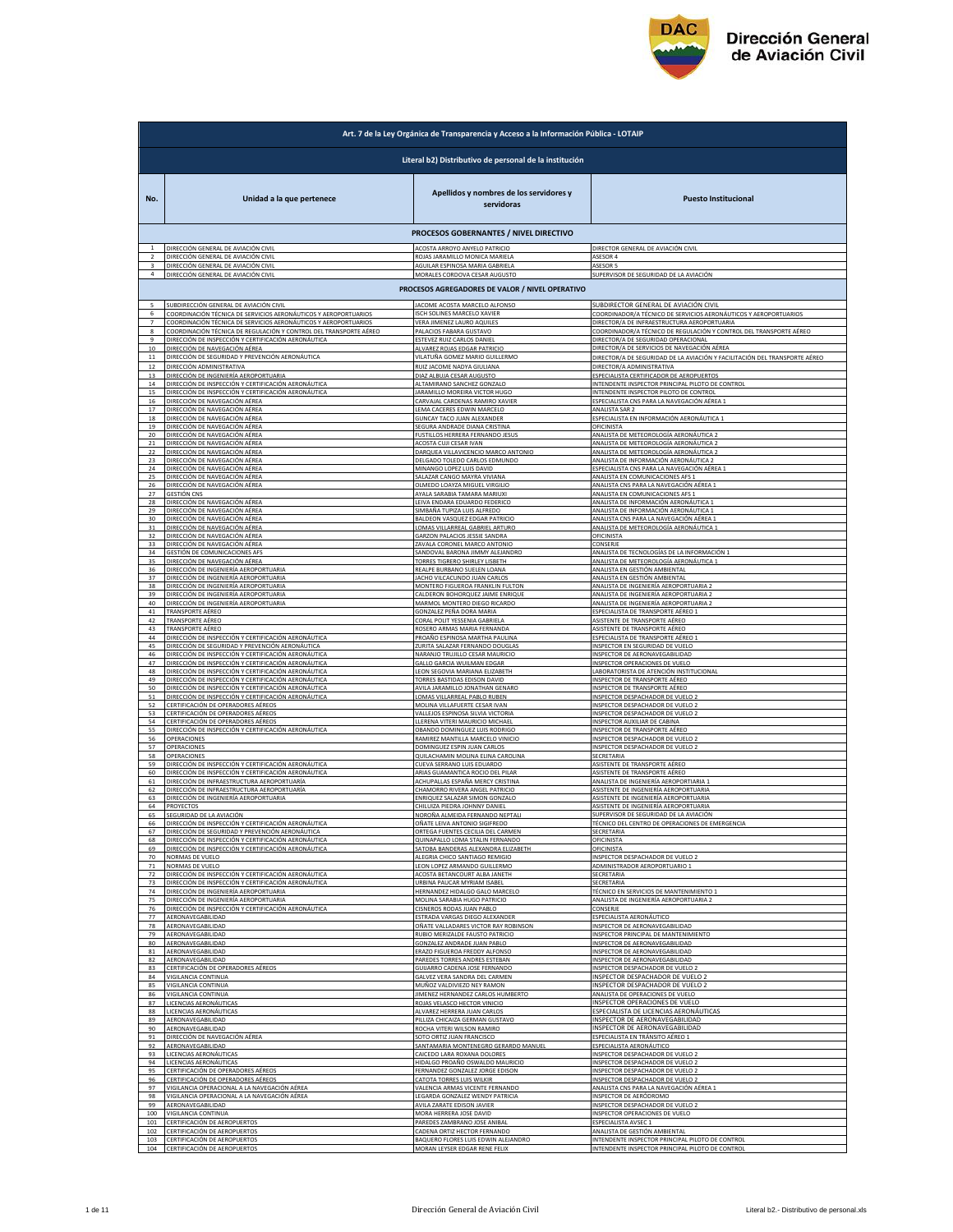

|            | Art. 7 de la Ley Orgánica de Transparencia y Acceso a la Información Pública - LOTAIP                     |                                                                   |                                                                      |  |
|------------|-----------------------------------------------------------------------------------------------------------|-------------------------------------------------------------------|----------------------------------------------------------------------|--|
|            | Literal b2) Distributivo de personal de la institución                                                    |                                                                   |                                                                      |  |
| No.        | Unidad a la que pertenece                                                                                 | Apellidos y nombres de los servidores y<br>servidoras             | <b>Puesto Institucional</b>                                          |  |
| 105        | <b>GESTIÓN CNS</b>                                                                                        | SOTALIN SOTALIN HERNAN EDISON                                     | ANALISTA CNS PARA LA NAVEGACIÓN AÉREA 1                              |  |
| 106        | <b>GESTIÓN CNS</b>                                                                                        | ZUÑIGA JIBAJA JORGE ALFREDO                                       | CONTROLADOR RADAR APP                                                |  |
| 107        | GESTIÓN DE TRÁNSITO AÉREO                                                                                 | VILLAVICENCIO ARMIJOS ALIS JOWANY                                 | CONTROLADOR RADAR APP                                                |  |
| 108        | GESTIÓN DE TRÁNSITO AÉREO                                                                                 | RAMOS TAPIA CHRISTIAN ALEXIS                                      | CONTROLADOR RADAR APP                                                |  |
| 109        | GESTIÓN DE TRÁNSITO AÉREO                                                                                 | VALLEJO NARVAEZ JOSE BOLIVAR                                      | CONTROLADOR RADAR APP                                                |  |
| 110        | GESTIÓN DE TRÁNSITO AÉREO                                                                                 | VALENCIA TACO LUIS MARCELO                                        | ESPECIALISTA EN TRÁNSITO AÉREO 1                                     |  |
| 111        | SEGURIDAD DE LA AVIACIÓN                                                                                  | RUEDA ROSERO KARINA ESTEFANIA                                     | SUPERVISOR DE SEGURIDAD DE LA AVIACIÓN                               |  |
| 112        | SEGURIDAD DE LA AVIACIÓN                                                                                  | AGUIRRE CARRERA LISSET ALEXANDRA                                  | SUPERVISOR DE SEGURIDAD DE LA AVIACIÓN                               |  |
| 113        | SEGURIDAD DE LA AVIACIÓN                                                                                  | MIRANDA ORELLANA BORIS DANILO                                     | AGENTE DE SEGURIDAD DE LA AVIACIÓN                                   |  |
| 114        | SEGURIDAD DE LA AVIACIÓN                                                                                  | TORRES ZAMBRANO ALFREDO NICOLAS                                   | AGENTE DE SEGURIDAD DE LA AVIACIÓN                                   |  |
| 115        | SEGURIDAD DE LA AVIACIÓN                                                                                  | ZAVALA OÑA CRISTINA MAGDALENA                                     | AGENTE DE SEGURIDAD DE LA AVIACIÓN                                   |  |
| 116        | SEGURIDAD DE LA AVIACIÓN                                                                                  | DOMINGUEZ SUAREZ JULIO DENNYS                                     | AGENTE DE SEGURIDAD DE LA AVIACIÓN                                   |  |
| 117        | SEGURIDAD DE LA AVIACIÓN                                                                                  | PINCHA TOAPANTA JORGE ANIBAL                                      | AGENTE DE SEGURIDAD DE LA AVIACIÓN                                   |  |
| 118        | SEGURIDAD DE LA AVIACIÓN                                                                                  | CHUSIN VILLALBA CARLOS ARTURO                                     | AGENTE DE SEGURIDAD DE LA AVIACIÓN                                   |  |
| 119        | SEGURIDAD DE LA AVIACIÓN                                                                                  | ROMERO ROSALES CRISTIAN RODOLFO                                   | SUPERVISOR DE SEGURIDAD DE LA AVIACIÓN                               |  |
| 120        | GESTIÓN DE METEOROLOGÍA AERONÁUTICA                                                                       | ORBE VELASTEGUI NIKITH ALEXANDER                                  | ANALISTA DE METEOROLOGÍA AERONÁUTICA 2                               |  |
| 121        | CERTIFICACIÓN DE OPERADORES AÉREOS                                                                        | SANTOS ASTUDILLO GENOVEVA LEONOR                                  | INSPECTOR OPERACIONES DE VUELO                                       |  |
| 122        | DIRECCIÓN DE INSPECCIÓN Y CERTIFICACIÓN AERONÁUTICA                                                       | FUERTES PAZMIÑO DIEGO ORLANDO                                     | ANALISTA DE INGENIERÍA AEROPORTUARIA 1                               |  |
| 123        | DIRECCIÓN DE INSPECCIÓN Y CERTIFICACIÓN AERONÁUTICA                                                       | MONTERO FIGUEROA IRMA JANET                                       | ESPECIALISTA DE TRANSPORTE AÉREO 1                                   |  |
| 124        | DIRECCIÓN DE CERTIFICACIÓN DOCUMENTACIÓN Y ARCHIVO                                                        | CERON CHAFUELAN WILLIAM RONALD                                    | ANALISTA DOCUMENTACIÓN Y ARCHIVO 2                                   |  |
|            |                                                                                                           | PROCESOS DESCONCENTRADOS                                          |                                                                      |  |
| 125        | DIRECCIÓN REGIONAL II                                                                                     | TORRES RAZA WILSON STALIN                                         | DIRECTOR/A ZONAL                                                     |  |
| 126        | INSPECCIÓN Y CERTIFICACIÓN AERONÁUTICA RII                                                                | JATIVA CUASPUD HECTOR CRISTOBAL                                   | INTENDENTE INSPECTOR PILOTO DE CONTROI                               |  |
| 127        | INSPECCIÓN Y CERTIFICACIÓN AERONÁUTICA RII                                                                | PUGA BENALCAZAR CARLOS PATRICIO                                   | INTENDENTE INSPECTOR PILOTO DE CONTROL                               |  |
| 128        | INSPECCIÓN Y CERTIFICACIÓN AERONÁUTICA RIL                                                                | ILLESCAS SANCHEZ VICENTE XAVIER                                   | INTENDENTE INSPECTOR PILOTO DE CONTROL                               |  |
| 129        | AEROPUERTO SHELL                                                                                          | CRUZ MONTENEGRO DIOGENES PAUL                                     | INTENDENTE INSPECTOR PILOTO DE CONTROL                               |  |
| 130        | <b>AEROPUERTO SHELL</b>                                                                                   | SILVA ESPINOSA RAFAEL GENARO                                      | INTENDENTE INSPECTOR PILOTO DE CONTROL                               |  |
| 131        | INSPECCIÓN Y CERTIFICACIÓN AERONÁUTICA RI                                                                 | TERAN ANGULO HUGO ANIBAL                                          | INSPECTOR OPERACIONES DE VUELO                                       |  |
| 132        | JUZGADO DE INFRACCIONES AERONÁUTICAS RI                                                                   | REYES CORDERO SANDRA MARIA DEL MAR                                | ESPECIALISTA EN INFRACCIONES AERONÁUTICAS                            |  |
| 133        | COORDINACIÓN ADMINISTRATIVA                                                                               | HERNANDEZ JACOME YASMINA GUADALUPE                                | ANALISTA FINANCIERO 2                                                |  |
| 134        | AEROPUERTO COCA                                                                                           | TERAN ANGULO GERMAN OSWALDO                                       | ANALISTA DE INFORMACIÓN AERONÁUTICA 1                                |  |
| 135        | <b>AEROPUERTO QUITO</b>                                                                                   | LEON JATIVA ELIANA BEATRIZ                                        | OFICINISTA                                                           |  |
| 136        | AEROPUERTO QUITO                                                                                          | CARRION CUEVA MARIANA DE JESUS                                    | SECRETARIA                                                           |  |
| 137        | AEROPUERTO QUITO                                                                                          | HERNANDEZ JATIVA MARIA GABRIELA                                   | ASISTENTE DE TRANSPORTE AÉREO                                        |  |
| 138        | AFROPUFRTO OUITO                                                                                          | BAQUERO SILVA FABIAN MARCELO                                      | INSPECTOR EN VUELO                                                   |  |
| 139        | AEROPUERTO QUITO                                                                                          | COX RICARDO NAPOLEON                                              | CONTROLADOR RADAR APP                                                |  |
| 140        | AEROPUERTO SHELL                                                                                          | ANDRADE TORRES ROBERTO ALFREDO                                    | INSPECTOR DESPACHADOR DE VUELO 2                                     |  |
| 141        | SEGURIDAD Y PREVENCIÓN AERONÁUTICA RI                                                                     | BARRIGA DE LA VEGA DARWIN FRANCISCO                               | ESPECIALISTA AVSEC 1                                                 |  |
| 142        | <u>NSPECCIÓN Y CERTIFICACIÓN AERONÁUTICA RII</u>                                                          | VERDEZOTO VERDEZOTO JOE LUIS                                      | INSPECTOR DESPACHADOR DE VUELO 2                                     |  |
| 143        | AEROPUERTO DE GUAYAQUIL                                                                                   | ASPIAZU CALDERON ALLYSON YAZMIN                                   | INSPECTOR DE AERÓDROMO                                               |  |
| 144        | NAVEGACIÓN AÉREA RI                                                                                       | PAREDES SILVA JOSE LUIS                                           | ESPECIALISTA EN COMUNICACIONES AFS 1                                 |  |
| 145<br>146 | RECURSOS HUMANOS RII                                                                                      | RADA LAURIDO JOHANNA PERPETUA                                     | ANALISTA DE RECURSOS HUMANOS 1                                       |  |
| 147        | NAVEGACIÓN AÉREA RI                                                                                       | GRANDE CONDOR FRANKLIN GONZALO                                    | GUARDIÁN                                                             |  |
|            | NAVEGACIÓN AÉREA RI                                                                                       | BOADA MONGE ANIBAL RODOLFO                                        | CONTROLADOR RADAR APP                                                |  |
| 148        | NAVEGACIÓN AÉREA RI                                                                                       | RUALES NEIRA JUAN CARLOS                                          | ANALISTA EN COMUNICACIONES AFS 2                                     |  |
| 149        | NAVEGACIÓN AÉREA RI                                                                                       | MEJIA ISCH HUGO ERNESTO                                           | CONTROLADOR DE AERÓDROMO 2                                           |  |
| 150        | NAVEGACIÓN AÉREA RI                                                                                       | REYES GALLARDO JORGE ALEJANDRO                                    | ANALISTA EN COMUNICACIONES AFS 1                                     |  |
| 151        | NAVEGACIÓN AÉREA RIII                                                                                     | ORBE VELASTEGUI JOSE TULIO                                        | ANALISTA DE METEOROLOGÍA AERONÁUTICA 1                               |  |
| 152        | AEROPUERTO NUEVA LOJA                                                                                     | SUAREZ LOPEZ EDISON RAUL                                          | INSPECTOR DESPACHADOR DE VUELO 1                                     |  |
| 153        | NAVEGACIÓN AÉREA RI                                                                                       | CAMPOS VARGAS FRANKLIN PATRICIO                                   | ANALISTA EN COMUNICACIONES AFS 1                                     |  |
| 154        | CAPACITACIÓN INTERNACIONAL                                                                                | LEIVA RAMOS JUAN CARLOS                                           | INSPECTOR DE SEGURIDAD DE LA AVIACIÓN                                |  |
| 155        | AEROPUERTO SHELL                                                                                          | HARO SANCHEZ WILLIAMS GERMAN                                      | AGENTE DE SEGURIDAD DE LA AVIACIÓN                                   |  |
| 156        | AEROPUERTO SHELL                                                                                          | YEDRA MACHADO MARGOTH VICTORIA                                    | CONTROLADOR DE AERÓDROMO 1                                           |  |
| 157        | AEROPUERTO TAISHA                                                                                         | BONILLA ANDRADE LESLY GABRIELA                                    | CONTROLADOR DE AERÓDROMO 1                                           |  |
| 158        | CAPACITACIÓN INTERNACIONAL                                                                                | GUERRA RENGIFO JUAN FRANCISCO                                     | ANALISTA DE METEOROLOGÍA AERONÁUTICA 2                               |  |
| 159        | NAVEGACIÓN AÉREA RI                                                                                       | SUAREZ LEON DARWIN FRANCISCO                                      | CONTROLADOR RADAR APP                                                |  |
| 160        | AEROPUERTO CUENCA                                                                                         | RIVERA PEREZ RODRIGO FERNANDO                                     | ANALISTA DE METEOROLOGÍA AERONÁUTICA 1                               |  |
| 161        | AEROPUERTO QUITO                                                                                          | NUÑEZ CHACON JAVIER ALBERTO                                       | ANALISTA DE METEOROLOGÍA AERONÁUTICA 1                               |  |
| 162<br>163 | CAPACITACIÓN NACIONAL                                                                                     | TULCAN ORMAZA IVAN ALFREDO                                        | CONTROLADOR RADAR APP                                                |  |
| 164<br>165 | AEROPUERTO QUITO<br>INSPECCIÓN Y CERTIFICACIÓN AERONÁUTICA RI<br>INSPECCIÓN Y CERTIFICACIÓN AERONÁUTICA R | VEINTIMILLA CORTEZ LUIS EDUARDO<br>FIALLOS PAZMIÑO EDGAR PATRICIO | INSPECTOR DESPACHADOR DE VUELO 2<br>INSPECTOR DESPACHADOR DE VUELO 2 |  |
| 166        | SERVICIO DE SALVAMENTO Y EXTINCIÓN DE INCENDIOS (SSEI)                                                    | BARREZUETA MACIAS FREDDY AUSBERTO<br>PEÑAFIEL ARIAS GUSTAVO DARIO | ESPECIALISTA EN INGENIERÍA AEROPORTUARIA<br>BOMBERO AERONÁUTICO      |  |
| 167        | AEROPUERTO QUITO                                                                                          | GRIJALVA NOROÑA FREDDY EDGARDO                                    | ANALISTA DE INFORMACIÓN AERONÁUTICA 1                                |  |
| 168        | AEROPUERTO TENA                                                                                           | PEREZ HARO JAIME ROLANDO                                          | ANALISTA DE METEOROLOGÍA AERONÁUTICA 1                               |  |
| 169        | RECURSOS HUMANOS RII                                                                                      | AVENDAÑO ARIAS ANA MERCEDES                                       | ENFERMERA DE ATENCIÓN INSTITUCIONAL<br>INIEOPMACIÓN AEE              |  |
| 171        | NAVEGACIÓN AÉREA RI                                                                                       | SALAZAR CERDA JULIO EUCLIDES                                      | INSPECTOR DE AERONAVEGABILIDAD                                       |  |
| 172        | AEROPUERTO DE GUAYAQUII                                                                                   | MORA VIVAR MARIO FERNANDO                                         | ANALISTA DE INFORMACIÓN AERONÁUTICA 1                                |  |
| 173        | SEGURIDAD Y PREVENCIÓN AERONÁUTICA RII                                                                    | ROMERO IMAICELA GILBERTO MANUEL                                   | CONTROLADOR RADAR APP                                                |  |
| 174        | <b>FINANCIERO RI</b>                                                                                      | GARCES MANCHENO PATRICIO ENRIQUE                                  | ANALISTA FINANCIERO 3                                                |  |
| 175        | <b>FINANCIERO RI</b>                                                                                      | GODOY GUALPAZ VIOLETA DEL ROSARIO                                 | <b>ASISTENTE FINANCIERO</b>                                          |  |
| 176        | NAVEGACIÓN AÉREA RII                                                                                      | MEJILLON ENRIQUEZ ROBERT ALBERTO                                  | CONTROLADOR DE AERÓDROMO 2                                           |  |
| 177        | AEROPUERTO QUITO                                                                                          | ARCOS PEREZ JONI CAMILO                                           | CONTROLADOR RADAR APP                                                |  |
| 178        | NAVEGACIÓN AÉREA RI                                                                                       | CABRERA YEPEZ JUAN VICENTE                                        | CONTROLADOR RADAR APP                                                |  |
| 179        | NAVEGACIÓN AÉREA RI                                                                                       | ZURITA AGUILAR DANILO FABIAN                                      | CONTROLADOR RADAR APP                                                |  |
| 180        | NAVEGACIÓN AÉREA RII                                                                                      | GORDILLO TIRADO MAX LEONARDO                                      | CONTROLADOR RADAR APP                                                |  |
| 181        | NAVEGACIÓN AÉREA RI                                                                                       | SANCAN BAQUE ISACIO PABLO                                         | CONTROLADOR RADAR APP                                                |  |
| 182        | AEROPUERTO QUITO                                                                                          | BONILLA FRAGA EDDY XAVIER                                         | CONTROLADOR RADAR APP                                                |  |
| 183        | NAVEGACIÓN AÉREA RI                                                                                       | SANGUINO SUAREZ KLEVER FERNANDO                                   | CONTROLADOR RADAR APP                                                |  |
| 184        | AEROPUERTO QUITO                                                                                          | CARVAJAL CASTRO WASHINGTON AMILCAR                                | CONTROLADOR RADAR APP                                                |  |
| 185        | <b>AEROPUERTO QUITO</b>                                                                                   | JARAMILLO OJEDA RICHARD IVAN                                      | CONTROLADOR RADAR APP                                                |  |
| 186        | NAVEGACIÓN AÉREA RI                                                                                       | MENDEZ GUERRERO MARCO PATRICIO                                    | CONTROLADOR RADAR APP                                                |  |
| 187        | AEROPUERTO QUITO                                                                                          | LANDETA MUÑOZ LENIN TITO                                          | CONTROLADOR RADAR APP                                                |  |
| 188        | NAVEGACIÓN AÉREA RI                                                                                       | MOLINA SIMBAÑA CARLOS VINICIO                                     | CONTROLADOR RADAR APP                                                |  |
| 189        | AEROPUERTO MANTA                                                                                          | ZAMBRANO LOPEZ ADRIANO RAFAEL                                     | ADMINISTRADOR AEROPORTUARIO 3                                        |  |
| 190        | AEROPUERTO DE GUAYAQUIL                                                                                   | BALON ANASTACIO CESAR ANTONIO                                     | CONTROLADOR RADAR APP                                                |  |
| 191        | AEROPUERTO DE GUAYAQUIL                                                                                   | REGATO CHANG FERNANDO ARTURO                                      | CONTROLADOR RADAR APP                                                |  |
| 192        | AEROPUERTO DE GUAYAQUIL                                                                                   | CORONADO MARTINEZ ALEJANDRO ANDRES                                | CONTROLADOR RADAR APP                                                |  |
| 193        | AEROPUERTO DE GUAYAQUIL                                                                                   | ULLOA LARA EDGAR OSWALDO                                          | CONTROLADOR RADAR APP                                                |  |
| 194        | AEROPUERTO DE GUAYAQUIL                                                                                   | JURADO RIVERA SANTIAGO GIOVANNY                                   | CONTROLADOR RADAR APP                                                |  |
| 195        | AEROPUERTO DE GUAYAQUIL                                                                                   | LUZARDO REMACHE JUAN CARLOS                                       | CONTROLADOR RADAR APP                                                |  |
| 196        | AEROPUERTO DE GUAYAQUIL                                                                                   | ESPINOZA VERGARA JOHN GENARO                                      | CONTROLADOR RADAR APP                                                |  |
| 197        | AEROPUERTO DE GUAYAQUIL                                                                                   | FREIRE NAVAS ELMER GIOVANNI                                       | CONTROLADOR RADAR APP                                                |  |
| 198        | AEROPUERTO DE GUAYAQUIL                                                                                   | ESPINOZA MURILLO DENNY ALEX                                       | CONTROLADOR RADAR APP                                                |  |
| 199        | AEROPUERTO DE GUAYAQUIL                                                                                   | MONTES CHUNGA EDUARDO MARCELO                                     | CONTROLADOR RADAR APP                                                |  |
| 200        | AEROPUERTO DE GUAYAQUIL                                                                                   | POALASIN NARVAEZ JUAN FERNANDO                                    | CONTROLADOR RADAR APP                                                |  |
| 201        | AEROPUERTO DE GUAYAQUIL                                                                                   | ROMERO VEINTIMILLA JORGE BOLIVAR                                  | CONTROLADOR RADAR APP                                                |  |
| 202        | AEROPUERTO MANTA                                                                                          | YASELGA MANCHENO RAUL IVAN                                        | CONTROLADOR RADAR APP                                                |  |
| 203        | AEROPUERTO DE GUAYAQUIL                                                                                   | PINARGOTE VASQUEZ CLEMENTE CRISTOBAL                              | CONTROLADOR RADAR APP                                                |  |
| 204        | AEROPUERTO DE GUAYAQUIL                                                                                   | <b>GUZMAN RUIZ LUIS ALFONSO</b>                                   | CONTROLADOR RADAR APP                                                |  |
| 205        | AEROPUERTO DE GUAYAQUIL                                                                                   | PORTERO IGLESIAS JUAN CARLOS                                      | CONTROLADOR RADAR APP                                                |  |
| 206        | AEROPUERTO DE GUAYAQUIL                                                                                   | LEON FRANCO LUIS CARLOS                                           | CONTROLADOR RADAR APP                                                |  |
| 207        | AEROPUERTO DE GUAYAQUIL                                                                                   | FRANCO YCAZA HARRY GABRIEL                                        | CONTROLADOR RADAR APP                                                |  |
| 208        | AEROPUERTO DE GUAYAQUIL                                                                                   | PUENTE SILVA HERNAN RICARDO                                       | CONTROLADOR RADAR APP                                                |  |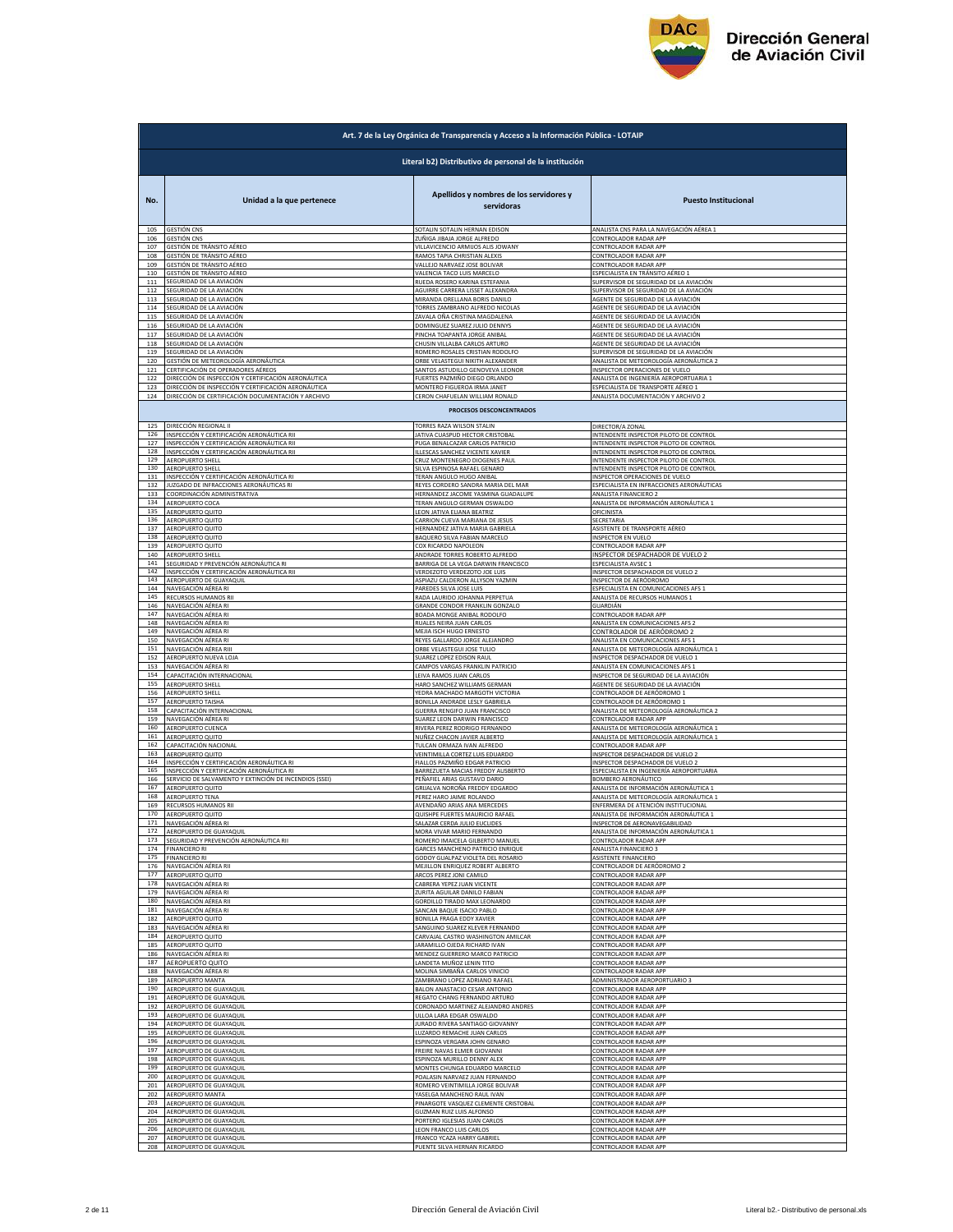

|            | Art. 7 de la Ley Orgánica de Transparencia y Acceso a la Información Pública - LOTAIP |                                                                        |                                                            |  |
|------------|---------------------------------------------------------------------------------------|------------------------------------------------------------------------|------------------------------------------------------------|--|
|            | Literal b2) Distributivo de personal de la institución                                |                                                                        |                                                            |  |
| No.        | Unidad a la que pertenece                                                             | Apellidos y nombres de los servidores y<br>servidoras                  | <b>Puesto Institucional</b>                                |  |
| 209        | AEROPUERTO DE GUAYAQUIL                                                               | MEJIA MARTINEZ MARCO VINICIO                                           | CONTROLADOR RADAR APP                                      |  |
| 210        | AEROPUERTO DE GUAYAQUIL                                                               | RENDON MALDONADO EDUARDO ALFREDO                                       | CONTROLADOR RADAR APP                                      |  |
| 211        | AEROPUERTO DE GUAYAQUIL                                                               | ESPINOZA ARELLANO EUGENIO ERASMO                                       | CONTROLADOR RADAR APP                                      |  |
| 212        | AEROPUERTO DE GUAYAQUIL                                                               | TARIRA VELIZ LUIS CESAREO                                              | CONTROLADOR RADAR APP                                      |  |
| 213        | AEROPUERTO DE GUAYAQUIL                                                               | LEON VALLEJO JUAN CARLOS                                               | CONTROLADOR DE APROXIMACIÓN NO RADAR                       |  |
| 214        | AEROPUERTO DE GUAYAQUIL                                                               | ZHUNIO SARMIENTO MANUEL DAVID                                          | ANALISTA DE METEOROLOGÍA AERONÁUTICA 1                     |  |
| 215        | AEROPUERTO MANTA                                                                      | IMBAQUINGO ERAZO MAURICIO RAFAEL                                       | CONTROLADOR DE APROXIMACIÓN NO RADAF                       |  |
| 216        | AEROPUERTO DE GUAYAQUII                                                               | DAVILA VIERA EMMA MARIA                                                | <u>CONTROLADOR DE APROXIMACIÓN NO RADAR</u>                |  |
| 217        | AFROPUERTO DE GUAYAQUII                                                               | RECALDE BAEZ PAULO CESAR                                               | CONTROLADOR DE APROXIMACIÓN NO RADAR                       |  |
| 218        | AEROPUERTO DE GUAYAQUIL                                                               | RAMIREZ PEREDO NATHALIE KRISTEL                                        | CONTROLADOR DE APROXIMACIÓN NO RADAR                       |  |
| 219        | AEROPUERTO DE GUAYAQUIL                                                               | SANDOVAL PUGA SUSAN YOLANDA                                            | CONTROLADOR DE APROXIMACIÓN NO RADAR                       |  |
| 220        | AEROPUERTO TACHINA (ESMERALDAS)                                                       | GUERRERO PORRAS FELIPE SEBASTIAN                                       | CONTROLADOR DE APROXIMACIÓN NO RADAR                       |  |
| 221        | AEROPUERTO NUEVA LOJA                                                                 | TROYA HERRERA ANGEL MAURICIO                                           | CONTROLADOR DE APROXIMACIÓN NO RADAR                       |  |
| 222        | AEROPUERTO NUEVA LOJA                                                                 | GUILCA BARRIGAS WALTER JOSELITO                                        | CONTROLADOR DE APROXIMACIÓN NO RADAR                       |  |
| 223        | AEROPUERTO SHELL                                                                      | PINEIDA LAZO WILLIAN SANDRO                                            | CONTROLADOR DE APROXIMACIÓN NO RADAR                       |  |
| 224        | AEROPUERTO SHELL                                                                      | GRANDA SARANGO ALVARO HERNAN                                           | CONTROLADOR DE APROXIMACIÓN NO RADAR                       |  |
| 225        | AEROPUERTO SHELL                                                                      | SOLANO VALLEJO WENDY MAYRA                                             | CONTROLADOR DE APROXIMACIÓN NO RADAR                       |  |
| 226        | AEROPUERTO SHELL                                                                      | OÑATE LOPEZ LUIS BERNARDO                                              | CONTROLADOR DE APROXIMACIÓN NO RADAR                       |  |
| 227        | AEROPUERTO SHELL                                                                      | YANDUN AGUILAR MARLON FERNANDO                                         | CONTROLADOR DE APROXIMACIÓN NO RADAR                       |  |
| 228        | <b>AEROPUERTO SHELL</b>                                                               | MARTINEZ RODRIGUEZ ALEXANDRA KATHERINE<br>RAMIREZ DUARTE FABIAN ARTURO | AGENTE DE SEGURIDAD DE LA AVIACIÓN                         |  |
| 229        | AEROPUERTO SAN CRISTÓBAL                                                              | MACIAS ROJAS JOSE LUIS                                                 | CONTROLADOR DE APROXIMACIÓN NO RADAR                       |  |
| 230        | AEROPUERTO SAN CRISTÓBAL                                                              |                                                                        | CONTROLADOR DE APROXIMACIÓN NO RADAR                       |  |
| 231        | AEROPUERTO BALTRA                                                                     | MURILLO ARMIJOS JUAN FRANCISCO                                         | CONTROLADOR DE APROXIMACIÓN NO RADAR                       |  |
| 232        | CAPACITACIÓN NACIONAL                                                                 | ARTEAGA MEDRANO RAFAEL ELICEO                                          | ESPECIALISTA TÉCNICO DE CAPACITACIÓN AERONÁUTICA           |  |
| 233        | AEROPUERTO LATACUNGA                                                                  | VALLEJO MOSQUERA DARWIN AURELIO                                        | ADMINISTRADOR AEROPORTUARIO 3                              |  |
| 234        | ADMINISTRATIVO RII                                                                    | JADAN LOZANO EGMA ROSARIO                                              | ANALISTA ADMINISTRATIVO 3                                  |  |
| 235        | <b>FINANCIERO RI</b>                                                                  | SISALEMA MASAQUIZA MARIA TERESA                                        | ANALISTA FINANCIERO 2                                      |  |
| 236        | NAVEGACIÓN AÉREA RI                                                                   | PONCE VELASTEGUI EDGAR ALAN                                            | CONTROLADOR DE AERÓDROMO 2                                 |  |
| 237        | AEROPUERTO QUITO                                                                      | BETANCOURT CHICA EDISON ARMANDO                                        | <u>CONTROLADOR DE AERÓDROMO 2</u>                          |  |
| 238        | AEROPUERTO QUITO                                                                      | GARZON ULLAGUARI MAYRA MIRELLA                                         | CONTROLADOR DE AERÓDROMO 2                                 |  |
| 239        | AEROPUERTO QUITO                                                                      | CLAVIJO VILLAVICENCIO EDWIN GONZALO                                    | ANALISTA CNS PARA LA NAVEGACIÓN AÉREA 1                    |  |
| 240<br>241 | NAVEGACIÓN AÉREA RI<br><b>AEROPUERTO SALINA:</b>                                      | CURAY PANCHI CRISTIAN EDUARDO                                          | CONTROLADOR DE AERÓDROMO 2                                 |  |
| 242        | AFROPUERTO OUITO                                                                      | PASQUEL ANDRADE TERESA JACQUELINE<br>PASQUEL GALINDO JUAN CARLOS       | INSPECTOR AUXILIAR DE CABINA<br>CONTROLADOR DE AERÓDROMO 2 |  |
| 243        | AEROPUERTO MANTA                                                                      | LLIVE TITUAÑA DANY SANTIAGO                                            | CONTROLADOR DE AERÓDROMO 2                                 |  |
| 244        | AEROPUERTO QUITO                                                                      | ALVAREZ LARA LILIANA PATRICIA                                          | CONTROLADOR DE AERÓDROMO 2                                 |  |
| 245        | AEROPUERTO DE GUAYAQUIL                                                               | POZO CORREA CARLOS DAVID                                               | <u>CONTROLADOR DE AERÓDROMO 2</u>                          |  |
| 246        | AEROPUERTO DE GUAYAQUIL                                                               | PEREZ VERA FRANKLIN                                                    | TÉCNICO CNS PARA LA NAVEGACIÓN AÉREA                       |  |
| 247        | AEROPUERTO DE GUAYAQUIL                                                               | CARRERA BURBANO DAVID ISMAEL                                           | ONTROLADOR DE AERÓDROMO 1                                  |  |
| 248        | AEROPUERTO QUITO                                                                      | RUIZ CRUZ JONATHAN FERNANDO                                            | CONTROLADOR DE AERÓDROMO 2                                 |  |
| 249        | NAVEGACIÓN AÉREA RI                                                                   | RECALDE VIVERO ALDO MARTIN                                             | <u>CONTROLADOR DE AERÓDROMO 2</u>                          |  |
| 250        | AEROPUERTO QUITO                                                                      | YACHIMBA OBANDO ANGEL HERMEL                                           | CONTROLADOR DE AERÓDROMO 2                                 |  |
| 251        | AEROPUERTO QUITO                                                                      | HERRERA ZAPATA WALTER JERRY                                            | CONTROLADOR DE AERÓDROMO 2                                 |  |
| 252        | AEROPUERTO QUITO                                                                      | MARCHAN CHUMAÑA JEANNETH DE LOS ANGELES                                | CONTROLADOR DE AERÓDROMO 2                                 |  |
| 253        | AEROPUERTO QUITO                                                                      | SALAZAR TAPIA EDISON PATRICIO                                          | CONTROLADOR DE AERÓDROMO 2                                 |  |
| 254<br>255 | AEROPUERTO QUITO                                                                      | ALDAS PINZON EVELYN LIZETH                                             | CONTROLADOR DE AERÓDROMO 2                                 |  |
| 256        | NAVEGACIÓN AÉREA RI                                                                   | CONTRERAS CORNEJO MARIA ALEXANDRA                                      | SPECIALISTA CNS PARA LA NAVEGACIÓN AÉREA                   |  |
|            | INSPECCIÓN Y CERTIFICACIÓN AERONÁUTICA RII                                            | GUZMAN KURE GIOVANNI JOSE                                              | MÉDICO ESPECIALISTA DE ATENCIÓN INSTITUCIONAL              |  |
| 257        | <b>AEROPUERTO QUITO</b>                                                               | HERRERA BASTIDAS ANDRES FERNANDO                                       | CONTROLADOR DE AERÓDROMO 2                                 |  |
| 258        | <b>AEROPUERTO SHELL</b>                                                               | TAMAYO ESCOBAR MILTON FERNANDO                                         | CONTROLADOR DE AERÓDROMO 2                                 |  |
| 259        | AEROPUERTO LATACUNGA                                                                  | DEFAZ MAFLA GUIDO BOLIVAR                                              | CONTROLADOR DE AERÓDROMO 2                                 |  |
| 260        | AEROPUERTO LATACUNGA                                                                  | REYES CASILLAS ROSAURA MARGARITA                                       | ANALISTA CNS PARA LA NAVEGACIÓN AÉREA 1                    |  |
| 261        | AEROPUERTO MANTA                                                                      | GAVILANES CARREÑO WILSON FABRICIO                                      | CONTROLADOR DE AERÓDROMO 2                                 |  |
| 262        | AEROPUERTO MANTA                                                                      | LEON JATIVA MONICA CECILIA                                             | CONTROLADOR DE AERÓDROMO 2                                 |  |
| 263        | AEROPUERTO QUITO                                                                      | JACOME AGUILAR TELMO FABRICIO                                          | CONTROLADOR DE AERÓDROMO 2                                 |  |
| 264        | AEROPUERTO MANTA                                                                      | VERA GARCIA JOSE JULIAN                                                | CONTROLADOR DE AERÓDROMO 2                                 |  |
| 265        | AEROPUERTO MANTA                                                                      | MARIÑO SALAN DAVID JONATHAN                                            | ONTROLADOR DE AERÓDROMO 2                                  |  |
| 266        | AEROPUERTO DE GUAYAQUIL                                                               | MONTALVO PINARGOTE HOLGER VIVII                                        | CONTROLADOR DE AERÓDROMO 2                                 |  |
| 267        | AEROPUERTO DE SANTA ROSA                                                              | RENDON SANCHEZ RAUL RODRIGO                                            | CONTROLADOR DE APROXIMACIÓN NO RADAR                       |  |
| 268        | AEROPUERTO DE GUAYAQUIL                                                               | BONILLA GALINDO RAMIRO DAVID                                           | CONTROLADOR DE AERÓDROMO 2                                 |  |
| 269        | INSPECCIÓN Y CERTIFICACIÓN AERONÁUTICA RII                                            | ORTEGA CAICEDO CHARLES AMADO                                           | MÉDICO ESPECIALISTA DE ATENCIÓN INSTITUCIONAL              |  |
| 270        | AEROPUERTO DE GUAYAQUIL                                                               | PUENTE SILVA JAIME GUSTAVO                                             | CONTROLADOR DE AERÓDROMO 2                                 |  |
| 271        | AEROPUERTO DE GUAYAQUIL                                                               | QUIÑONEZ MONTAÑO MELGAR EDISON                                         | CONTROLADOR DE AERÓDROMO 2                                 |  |
| 272        | AEROPUERTO DE GUAYAQUIL                                                               | LOPEZ VERA INGRID PAOLA                                                | CONTROLADOR DE AERÓDROMO 2                                 |  |
| 273        | AEROPUERTO DE GUAYAQUIL                                                               | ORTEGA CRUZ DANIEL ANDRES                                              | ONTROLADOR DE AERÓDROMO 2                                  |  |
| 274        | NAVEGACIÓN AÉREA RII                                                                  | NEIRA ALEJANDRO JOHNNY WINSTON                                         | CONTROLADOR DE AERÓDROMO 2                                 |  |
| 275        | AEROPUERTO DE GUAYAQUIL                                                               | MENDEZ ARIAS KARLA MIRELLA                                             | CONTROLADOR DE AERÓDROMO 2                                 |  |
|            | AEROPLIERTO DE GUAYAQUIL                                                              | SANTANA HUNGRIA ANGELICA GARRIFI A                                     | ONTROLADOR DE AERÓDROMO 2                                  |  |
| 277        | AEROPUERTO DE GUAYAQUIL<br>AEROPUERTO DE GUAYAQUIL                                    | TORAL LUA ARELIS VICTORIA                                              | CONTROLADOR DE AERÓDROMO 2                                 |  |
| 278        | AEROPUERTO DE GUAYAQUIL                                                               | SAMANIEGO DELGADO VICTOR ISRAEL                                        | CONTROLADOR DE AERÓDROMO 2                                 |  |
| 279        |                                                                                       | CEVALLOS LOPEZ HERNAN XAVIER                                           | CONTROLADOR DE AERÓDROMO 2                                 |  |
| 280        | INSPECCIÓN Y CERTIFICACIÓN AERONÁUTICA RII                                            | PATIÑO LOPEZ EDUARDO ARTURO                                            | MÉDICO CERTIFICADOR                                        |  |
| 281        | AEROPUERTO DE GUAYAQUIL                                                               | AGUIRRE FREIRE JESSICA GABRIELA                                        | CONTROLADOR DE AERÓDROMO 2                                 |  |
| 282        | AEROPUERTO QUITO                                                                      | CRUZ DIAZ LEONARDO FERNANDO                                            | CONTROLADOR DE AERÓDROMO 2                                 |  |
| 283        | <b>AEROPUERTO SHELL</b>                                                               | LEON SORIA DIEGO ALEJANDRO                                             | CONTROLADOR DE AERÓDROMO 2                                 |  |
| 284        | TECNOLOGÍAS DE LA INFORMACIÓN Y COMUNICACIÓN RI                                       | RODAS VALLADARES ROBERTO PATRICIO                                      | ANALISTA DE TECNOLOGÍAS DE LA INFORMACIÓN 2                |  |
| 285        | AEROPUERTO QUITO                                                                      | CEVALLOS ARCOS FERNANDO ANIBAL                                         | INSPECTOR DE AERONAVEGABILIDAD                             |  |
| 286        | COORDINACIÓN ADMINISTRATIVA                                                           | VILLACRES CARRILLO HUGO EDUARDO                                        | ANALISTA FINANCIERO 2                                      |  |
| 287        | INGENIERÍA AEROPORTUARIA RI                                                           | MAITA CASTILLO ORLANDO WILSON                                          | ANALISTA DE INGENIERÍA AEROPORTUARIA 2                     |  |
| 288        | INSPECCIÓN Y CERTIFICACIÓN AERONÁUTICA RII                                            | SANCHEZ CARTAGENA ROBERTO EDWIN                                        | INSPECTOR DE AERONAVEGABILIDAD                             |  |
| 289        | AEROPUERTO RIOBAMBA                                                                   | ALMACHE TUBON MARIO ENRIQUE                                            | ADMINISTRADOR AEROPORTUARIO 1                              |  |
| 290        | INSPECCIÓN Y CERTIFICACIÓN AERONÁUTICA RII                                            | PACHECO SANCHEZ NESTOR ALFREDO                                         | PSICÓLOGO CLÍNICO DE ATENCIÓN INSTITUCIONAL                |  |
| 291        | AEROPUERTO DE GUAYAQUIL                                                               | GUZMAN RUIZ FRANCISCO JAVIER                                           | ESPECIALISTA EN INFORMACIÓN AERONÁUTICA 1                  |  |
| 292        | <b>FINANCIERO RII</b>                                                                 | MANTILLA COELLO PATRICIA GIOCONDA                                      | ANALISTA FINANCIERO 2                                      |  |
| 293<br>294 | RECURSOS HUMANOS RII                                                                  | ASTUDILLO ACOSTA LUCETTY ALEXANDRA                                     | PERIODISTA 2                                               |  |
| 295        | TECNOLOGÍAS DE LA INFORMACIÓN Y COMUNICACIÓN RII                                      | LOPEZ CHIQUITO MARIA CELIA                                             | ANALISTA DE TECNOLOGÍAS DE LA INFORMACIÓN 2                |  |
|            | <b>FINANCIERO RII</b>                                                                 | HERRERA CASTILLO WILSON SEBASTIAN                                      | ANALISTA FINANCIERO 2                                      |  |
| 296        | SEGURIDAD Y PREVENCIÓN AERONÁUTICA RII                                                | FLORES MONTENEGRO EDISON FERNANDO                                      | INSPECTOR EN SEGURIDAD DE VUELO                            |  |
| 297        | ADMINISTRATIVO FINANCIERO                                                             | MACIAS PILLIGUA EVELIN CYNTHIA                                         | <b>ANALISTA FINANCIERO 2</b>                               |  |
| 298        | AEROPUERTO DE GUAYAQUIL                                                               | DEFAZ MAFLA EDISON GUILLERMO                                           | NSPECTOR DE AERONAVEGABILIDAD                              |  |
| 299        | INSPECCIÓN Y CERTIFICACIÓN AERONÁUTICA RII                                            | RUALES NEIRA MARCO FRANCISCO                                           | INSPECTOR DE AERONAVEGABILIDAD                             |  |
| 300        | SEGURIDAD Y PREVENCIÓN AERONÁUTICA RII                                                | BORJA ERAZO PAUL ALFONSO                                               | INSPECTOR EN SEGURIDAD DE VUELO                            |  |
| 301        | INSPECCIÓN Y CERTIFICACIÓN AERONÁUTICA RII                                            | BAEZ ARMAS SEGUNDO NOLASCO                                             | INSPECTOR DE AERONAVEGABILIDAD                             |  |
| 302        | AEROPUERTO QUITO                                                                      | MARIÑO FIGUEROA MERY PIEDAD                                            | ESPECIALISTA AVSEC 1                                       |  |
| 303        | AEROPUERTO QUITO                                                                      | ANGUETA RAMIREZ JUAN CARLOS                                            | ANALISTA DE METEOROLOGÍA AERONÁUTICA 2                     |  |
| 304        | AEROPUERTO QUITO                                                                      | GUEVARA ZARATE BYRON EFRAIN                                            | ANALISTA DE METEOROLOGÍA AERONÁUTICA 2                     |  |
| 305        | NAVEGACIÓN AÉREA RI                                                                   | CASTRO BARBA DIEGO ANDRES                                              | ANALISTA SAR 1                                             |  |
| 306        | NAVEGACIÓN AÉREA RI                                                                   | FLORES YUGSI JAIME VINICIO                                             | ANALISTA SAR 1                                             |  |
| 307        | NAVEGACIÓN AÉREA RI                                                                   | CAZA TITUAÑA GONZALO ADONIS                                            | ANALISTA DE METEOROLOGÍA AERONÁUTICA 2                     |  |
| 308        | DIRECCIÓN ESCUELA TÉCNICA DE AVIACIÓN CIVIL                                           | GONZALEZ MOYA VINICIO GUILLERMO                                        | INSTRUCTOR TÉCNICO DE CAPACITACIÓN AERONÁUTICA             |  |
| 309        | <b>AEROPUERTO QUITC</b>                                                               | PAGUAY MEJIA JORGE RODRIGO                                             | ANALISTA DE METEOROLOGÍA AERONÁUTICA 2                     |  |
| 310        | AEROPUERTO QUITO                                                                      | <b>LAGOS VARGAS EDISON</b>                                             | ANALISTA DE METEOROLOGÍA AERONÁUTICA 2                     |  |
| 311        | AEROPUERTO TACHINA (ESMERALDAS)                                                       | GAVELA MORA MARCOS ANTONIO                                             | ADMINISTRADOR AEROPORTUARIO 2                              |  |
| 312        | AEROPUERTO QUITO                                                                      | RUALES QUELAL ELVIS HUMBERTO                                           | ANALISTA DE INFORMACIÓN AERONÁUTICA 2                      |  |
|            | 313 AEROPUERTO QUITO                                                                  | MONCAYO DIAZ FAUSTO BENIGNO                                            | INTENDENTE INSPECTOR PRINCIPAL PILOTO DE CONTROL           |  |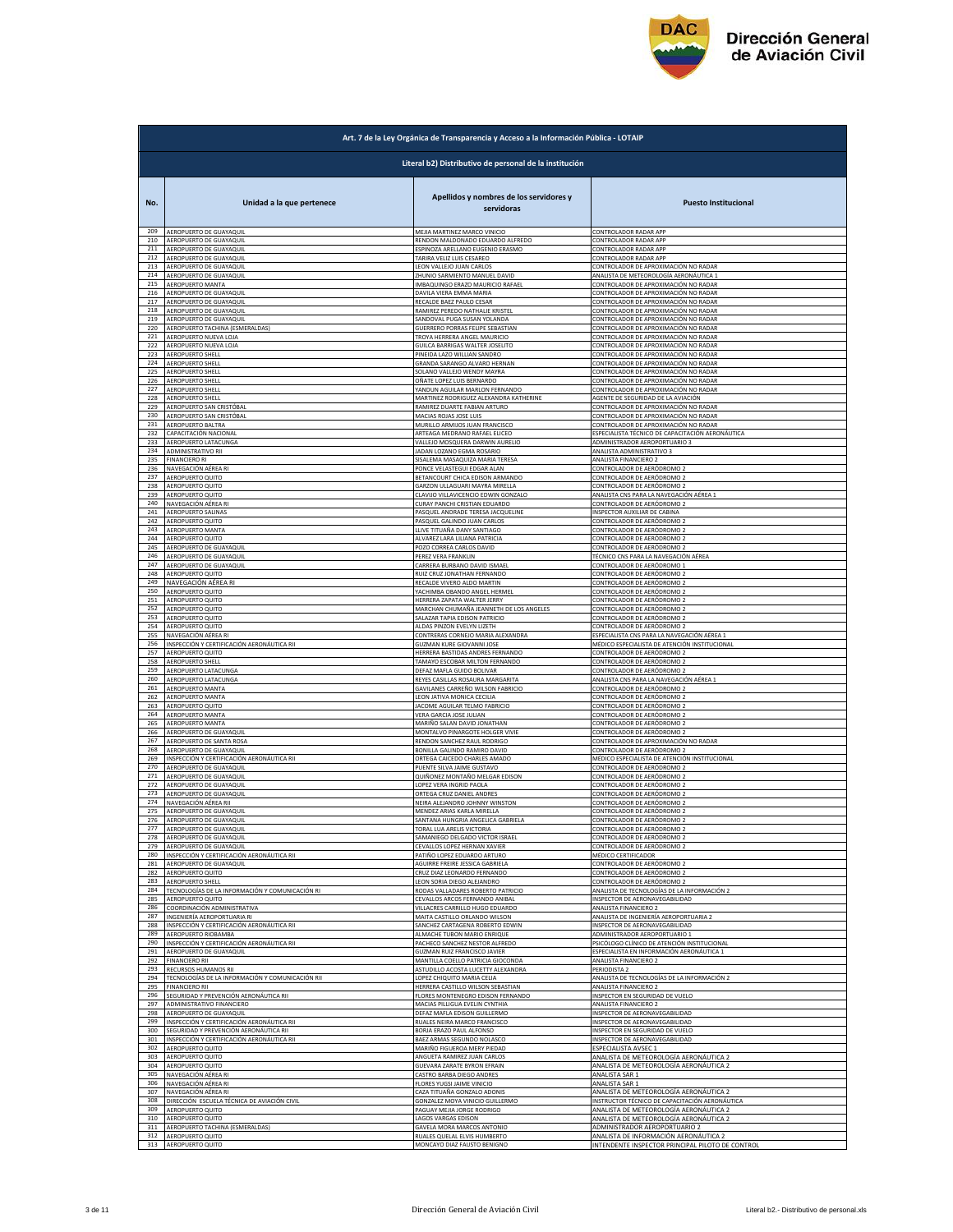

|            | Art. 7 de la Ley Orgánica de Transparencia y Acceso a la Información Pública - LOTAIP |                                                               |                                                                                  |  |
|------------|---------------------------------------------------------------------------------------|---------------------------------------------------------------|----------------------------------------------------------------------------------|--|
|            | Literal b2) Distributivo de personal de la institución                                |                                                               |                                                                                  |  |
| No.        | Unidad a la que pertenece                                                             | Apellidos y nombres de los servidores y<br>servidoras         | <b>Puesto Institucional</b>                                                      |  |
| 314        | AEROPUERTO QUITO                                                                      | DALGO LARREA JOSE LUIS                                        | SUPERVISOR DE SEGURIDAD DE LA AVIACIÓN                                           |  |
| 315        | AEROPUERTO QUITO                                                                      | TORRES BASTIDAS BYRON ORLANDO                                 | ESPECIALISTA EN OPERACIONES DE CERTIFICACIÓN                                     |  |
| 316        | AEROPUERTO DE GUAYAQUIL                                                               | <b>GRIJALVA JOHNSON HECTOR FERNANDO</b>                       | INSPECTOR DE AERÓDROMO                                                           |  |
| 317        | INGENIERÍA AEROPORTUARIA RII                                                          | DELGADO VITERI JOSE LUIS                                      | ESPECIALISTA EN INGENIERÍA AEROPORTUARIA                                         |  |
| 318        | INSPECCIÓN Y CERTIFICACIÓN AERONÁUTICA RII                                            | AINEZ ARAUZ SOFIA MIRELLA                                     | ODONTÓLOGO DE ATENCIÓN INSTITUCIONAL                                             |  |
| 319        | AEROPUERTO DE GUAYAQUIL                                                               | VALENZUELA DOMINGUEZ FREDDY OSWALDO                           | INSPECTOR DE AERÓDROMO                                                           |  |
| 320        | AEROPUERTO DE GUAYAQUIL                                                               | SANTI REINOSO EDGAR RAMIRO                                    | INSPECTOR DE SEGURIDAD DE LA AVIACIÓN                                            |  |
| 321        | AEROPUERTO DE GUAYAQUII                                                               | SEVILLA CALDERON SANTIAGO MAURICIO                            | ANALISTA DE METEOROLOGÍA AERONÁUTICA 2                                           |  |
| 322        | AEROPUERTO DE GUAYAQUIL                                                               | <b>TORRES MORAN KAREN JAZMIN</b>                              | ASISTENTE DE TRANSPORTE AÉREO                                                    |  |
| 323        | NAVEGACIÓN AÉREA RI                                                                   | PAREDES RIVERA VICENTE CELIANO                                | ANALISTA DE METEOROLOGÍA AERONÁUTICA 1                                           |  |
| 324        | NAVEGACIÓN AÉREA RI                                                                   | VACA GUAICHA FRANKLIN EUCLIDES                                | ANALISTA CNS PARA LA NAVEGACIÓN AÉREA 1                                          |  |
| 325        | NAVEGACIÓN AÉREA RI                                                                   | RAMIREZ ALVARO JUAN ELIAS                                     | ANALISTA DE METEOROLOGÍA AERONÁUTICA 1                                           |  |
| 326        | AEROPUERTO QUITO                                                                      | <b>IIDALGO ORTIZ IVAN ALEXANDER</b>                           | ANALISTA DE METEOROLOGÍA AERONÁUTICA 1                                           |  |
| 327        | NAVEGACIÓN AÉREA RI                                                                   | DE LA TORRE ESPINOSA ALIS YALILE                              | ANALISTA CNS PARA LA NAVEGACIÓN AÉREA 1                                          |  |
| 328        | AEROPUERTO QUITO                                                                      | SIMBAÑA CONDOR CESAR EFRAIN                                   | ANALISTA DE METEOROLOGÍA AERONÁUTICA 1                                           |  |
| 329        | AEROPUERTO QUITO                                                                      | ORBE CARDENAS WILMER PATRICIO                                 | ANALISTA DE INFORMACIÓN AERONÁUTICA 1                                            |  |
| 330        | AEROPUERTO QUITO                                                                      | <b>ELORES TAMAYO JORGE FERNANDO</b>                           | ANALISTA DE INFORMACIÓN AERONÁUTICA 1                                            |  |
| 331        | AEROPUERTO QUITO                                                                      | LLIVE TITUAÑA LORENA SOLEDAD                                  | ANALISTA DE INFORMACIÓN AERONÁUTICA 1                                            |  |
| 332        | AEROPUERTO DE GUAYAQUIL                                                               | HOLGUIN ROMERO ELVIS JUNIOR                                   | ANALISTA CNS PARA LA NAVEGACIÓN AÉREA 1                                          |  |
| 333        | AEROPUERTO DE GUAYAQUIL                                                               | LOAIZA BERMEO CRISTIAN FERNANDO                               | CONTROLADOR DE AERÓDROMO 1                                                       |  |
| 334        | AEROPUERTO QUITO                                                                      | ARA GALLARDO DANIEL EDUARDO                                   | CONTROLADOR DE AERÓDROMO 1                                                       |  |
| 335        | AEROPUERTO QUITO                                                                      | HAVEZ SIERRA MARCELO CLIMACO                                  | ANALISTA EN COMUNICACIONES AFS 1                                                 |  |
| 336        | NAVEGACIÓN AÉREA R                                                                    | <b>GUEVARA SUASNAVAS FREDDY HERNAM</b>                        | ANALISTA CNS PARA LA NAVEGACIÓN AÉREA 1                                          |  |
| 337        | CAPACITACIÓN NACIONAL                                                                 | CLAVIJO MONTEROS MARCO FERNANDO                               | ANALISTA CNS PARA LA NAVEGACIÓN AÉREA :                                          |  |
| 338        | AEROPUERTO QUITO                                                                      | ANTACRUZ ANDRADE RUBEN MARCELO                                | ANALISTA CNS PARA LA NAVEGACIÓN AÉREA 1                                          |  |
| 339        | NAVEGACIÓN AÉREA RI                                                                   | <b>TORRES MORALES ERNESTO ROLANDO</b>                         | ANALISTA EN COMUNICACIONES AFS 1                                                 |  |
| 340        | INSPECCIÓN Y CERTIFICACIÓN AERONÁUTICA RI                                             | CEVALLOS RUBIO SANTIAGO PAUL                                  | ANALISTA EN COMUNICACIONES AFS 1                                                 |  |
| 341        | AEROPUERTO SAN CRISTÓBAL                                                              | ECHEVERRIA MARTINEZ WLADIMIR ABDON                            | ANALISTA DE METEOROLOGÍA AERONÁUTICA 1                                           |  |
| 342        | AEROPUERTO QUITO                                                                      | ALAZAR CANGO CARMEN ALEJANDRA                                 | ANALISTA DE INFORMACIÓN AERONÁUTICA 1                                            |  |
| 343        | AEROPUERTO CUENCA                                                                     | RODAS MANCHENO CESAR ALEJANDRO                                | CONTROLADOR DE APROXIMACIÓN NO RADAR                                             |  |
| 344        | AEROPUERTO CUENCA                                                                     | LEON BERNAL MILTON AUGUSTO                                    | ANALISTA CNS PARA LA NAVEGACIÓN AÉREA 1                                          |  |
| 345        | NAVEGACIÓN AÉREA RI                                                                   | GALVEZ CHAMORRO CARLOS ALBERTO                                | ANALISTA EN COMUNICACIONES AFS :                                                 |  |
| 346        | NAVEGACIÓN AÉREA RI                                                                   | PALLO DE LA CUEVA HERNAN MAURICIO                             | ANALISTA DE METEOROLOGÍA AERONÁUTICA 1                                           |  |
| 347        | AEROPUERTO QUITO                                                                      | FREIRE ROSERO JUAN RAMIRO                                     | ANALISTA DE METEOROLOGÍA AERONÁUTICA 1                                           |  |
| 348        | AEROPUERTO QUITO                                                                      | ERAZO VINUEZA CARLOS CIVILINO                                 | ANALISTA DE METEOROLOGÍA AERONÁUTICA 1                                           |  |
| 349        | AEROPUERTO LATACUNGA                                                                  | JACHO CAYO WILMA PIEDAD                                       | ANALISTA DE INFORMACIÓN AERONÁUTICA 1                                            |  |
| 350        | NAVEGACIÓN AÉREA RI                                                                   | RUBIO HIDAI GO IORGE VINICIO                                  | ANALISTA EN COMUNICACIONES AFS 1                                                 |  |
| 351        | AEROPUERTO QUITO                                                                      | MORALES CALVOPIÑA SANDY FERNANDA                              | ANALISTA DE INFORMACIÓN AERONÁUTICA 1                                            |  |
| 352        | AEROPUERTO LATACUNGA                                                                  | <b>JLIVO SARABIA EDGAR LEONARDO</b>                           | ANALISTA CNS PARA LA NAVEGACIÓN AÉREA 1                                          |  |
| 353        | AEROPUERTO LATACUNGA                                                                  | SUALPA MAMARANDI ANGEL MESIAS                                 | ANALISTA CNS PARA LA NAVEGACIÓN AÉREA 1                                          |  |
| 354        | NAVEGACIÓN AÉREA RI                                                                   | YAZBEK SARMIENTO DARWIN MANOLO                                | ANALISTA EN COMUNICACIONES AFS :                                                 |  |
| 355        | NAVEGACIÓN AÉREA RI                                                                   | OCAÑA DAVALOS MILTON GIOVANNY                                 | ANALISTA EN COMUNICACIONES AFS 1                                                 |  |
| 356        | <b>GESTIÓN CNS</b>                                                                    | OCAÑA ESPIN GERARDO ALEJANDRO                                 | ANALISTA CNS PARA LA NAVEGACIÓN AÉREA 1                                          |  |
| 357        | NAVEGACIÓN AÉREA RI                                                                   | NIETO TOAPANTA NESTOR ROGELIO                                 | ANALISTA CNS PARA LA NAVEGACIÓN AÉREA 1                                          |  |
| 358        | AEROPUERTO QUITO                                                                      | MARTINEZ PULLES PIEDAD AIDA                                   | ANALISTA CNS PARA LA NAVEGACIÓN AÉREA 1                                          |  |
| 359        | AEROPUERTO LATACUNGA                                                                  | CULQUI PANCHI SIMON EDUARDO                                   | ANALISTA CNS PARA LA NAVEGACIÓN AÉREA 1                                          |  |
| 360        | NAVEGACIÓN AÉREA RI                                                                   | ARAMILLO BONE XAVIER GUSTAVO                                  | ANALISTA DE INFORMACIÓN AERONÁUTICA 1                                            |  |
| 361        | AEROPUERTO QUITO                                                                      | BAZANTES CHICO DANILO EDUARDO                                 | ANALISTA DE INFORMACIÓN AERONÁUTICA 1                                            |  |
| 362        | AEROPUERTO CUENCA                                                                     | CARRILLO CRESPO LORENA MARIUXI                                | CONTROLADOR DE AERÓDROMO 1                                                       |  |
| 363        | NAVEGACIÓN AÉREA RI                                                                   | PIEDRA RAMIREZ EDWIN MAURICIO                                 | ANALISTA CNS PARA LA NAVEGACIÓN AÉREA 1                                          |  |
| 364        | AEROPUERTO QUITO                                                                      | FLORES LLANOS ZOILA ELOIZA                                    | ANALISTA CNS PARA LA NAVEGACIÓN AÉREA 1                                          |  |
| 365        | AEROPUERTO QUITO                                                                      | SAENZ REVELO ANGELA BELEN                                     | ANALISTA DE INFORMACIÓN AERONÁUTICA 1                                            |  |
| 366        | AEROPUERTO QUITO                                                                      | TOAPANTA BANDA BAYRON ALEXANDER                               | ANALISTA CNS PARA LA NAVEGACIÓN AÉREA 1                                          |  |
| 367        | AEROPUERTO QUITO                                                                      | PACHECO GONZALEZ ANDRES ENRIQUE                               | ANALISTA CNS PARA LA NAVEGACIÓN AÉREA 1                                          |  |
| 368        | AEROPUERTO QUITO                                                                      | HERRERA FERNANDEZ JORGE PATRICIO                              | ESPECIALISTA AVSEC 2                                                             |  |
| 369        | GESTIÓN OPERATIVA EMPRESARIAL                                                         | MEJIA PEÑAHERRERA EDGAR ROBERTO                               | SUPERVISOR DE OPERACIONES DE COMBUSTIBLE DE AVIACIÓN                             |  |
| 370        | AEROPUERTO QUITO                                                                      | HERRERA ZAPATA OLGER MARCELO                                  | ANALISTA DE INFORMACIÓN AERONÁUTICA 1                                            |  |
| 371        | AEROPUERTO QUITO                                                                      | SANTAMARIA CASTILLO MARIA BELEN                               | ANALISTA CNS PARA LA NAVEGACIÓN AÉREA 1                                          |  |
| 372        | NAVEGACIÓN AÉREA RI                                                                   | DAVALOS ALBUJA WINSOR JUNIOR                                  | ANALISTA EN COMUNICACIONES AFS 1                                                 |  |
| 373        | NAVEGACIÓN AÉREA RI                                                                   | PAZOS DUQUE LOTARIO ERNESTO                                   | ANALISTA EN COMUNICACIONES AFS 1                                                 |  |
| 374        | NAVEGACIÓN AÉREA RI                                                                   | PAEZ CHANGOTASIG MARTHA ISABEL                                | ANALISTA CNS PARA LA NAVEGACIÓN AÉREA 1                                          |  |
| 375        | AEROPUERTO QUITO                                                                      | SUAREZ JARAMILLO HECTOR FERNANDO                              | ANALISTA DE INFORMACIÓN AERONÁUTICA 1                                            |  |
| 376        | NAVEGACIÓN AÉREA RI                                                                   | GALLARDO GALLARDO LAURO FRANCISCO                             | ANALISTA CNS PARA LA NAVEGACIÓN AÉREA 1                                          |  |
| 377        | AEROPUERTO COCA                                                                       | BAEZ SANTIANA DIEGO FERNANDO                                  | CONTROLADOR DE AERÓDROMO 1                                                       |  |
| 378        | AEROPUERTO LA TOMA (LOJA)                                                             | ALTAMIRANO ACURIO RAUL MAURICIO                               | CONTROLADOR DE AERÓDROMO 1                                                       |  |
| 379        | AEROPUERTO LA TOMA (LOJA)                                                             | RIVAS MORA TERESA DE JESUS                                    | ANALISTA DE METEOROLOGÍA AERONÁUTICA 1                                           |  |
| 380        | AEROPUERTO LA TOMA (LOJA)                                                             | ROMERO IBARRA SANTIAGO VINICIO                                | ANALISTA CNS PARA LA NAVEGACIÓN AÉREA 1                                          |  |
| 381        | AEROPUERTO LA TOMA (LOJA)                                                             | CORREA GUAMAN JUAN OSWALDO                                    | INSPECTOR DESPACHADOR DE VUELO 2                                                 |  |
| 382        | AEROPUERTO LA TOMA (LOJA)                                                             | VERDESOTO LEMA MARCO ANTONIO                                  | ANALISTA DE METEOROLOGÍA AERONÁUTICA 1                                           |  |
| 383        | AEROPUERTO LA TOMA (LOJA)                                                             | ROMERO IBARRA DELFOS REMIGIO                                  | INSPECTOR DESPACHADOR DE VUELO 2                                                 |  |
| 384        | AEROPUERTO DE GUAYAQUIL                                                               | OYOLA ALAMA SILVIA ALEXANDRA                                  | CONTROLADOR DE AERÓDROMO 1                                                       |  |
| 385        | AEROPUERTO DE GUAYAQUIL                                                               | <b>IVADENEIRA LAGOS NATHALY HAYMETH</b>                       | SECRETARIA                                                                       |  |
| 386        | AEROPUERTO DE GUAYAQUIL                                                               | MOROCHO TINOCO JHONNY FRANCISCO                               | TÉCNICO CNS PARA LA NAVEGACIÓN AÉREA                                             |  |
| 387        | AEROPUERTO CUENCA                                                                     | AMPOVERDE PATIÑO JUAN CARLOS                                  | CONTROLADOR DE AERÓDROMO 1                                                       |  |
| 388        | AEROPUERTO CUENCA                                                                     | <b>IIVICELA PULLA MAYRA PATRICIA</b>                          | INSPECTOR DE AERÓDROMO                                                           |  |
| 389        | AEROPUERTO RIOBAMBA                                                                   | ISNEROS INCA LILIANA PATRICIA                                 | ANALISTA DE METEOROLOGÍA AERONÁUTICA 1                                           |  |
| 390        | AEROPUERTO DE GUAYAQUIL                                                               | MEJIA ZAMBRANO JEAN PAUL                                      | CONTROLADOR DE AERÓDROMO 1                                                       |  |
| 391        | AEROPUERTO LATACUNGA                                                                  | JLLOA LARA LUIS RODRIGO<br>VARGAS PAZMIÑO JOSE ABELARDO       | ANALISTA DE METEOROLOGÍA AERONÁUTICA 1<br>ANALISTA DE METEOROLOGÍA AERONÁUTICA 1 |  |
| 392<br>393 | AEROPUERTO LATACUNGA<br>AEROPUERTO LATACUNGA                                          | <b>FOBAR BERRAZUETA PAULINA FRANCISCA</b>                     | ANALISTA DE INFORMACIÓN AERONÁUTICA 1                                            |  |
| 394        | AEROPUERTO QUITO                                                                      | QUISHPE OÑA CARLOS ALBERTO                                    | ANALISTA DE INFORMACIÓN AERONÁUTICA 1                                            |  |
| 395        | AEROPUERTO LATACUNGA                                                                  | PASOCHOA NUÑEZ TEOFILO EDUARDO                                | ANALISTA DE INFORMACIÓN AERONÁUTICA 1                                            |  |
| 396<br>397 | AEROPUERTO LATACUNGA                                                                  | JIMENEZ GARCIA BYRON RODRIGO<br>MARTINEZ SEGOVIA MYRIAM ELENA | CONTROLADOR DE AERÓDROMO 2                                                       |  |
| 398        | AEROPUERTO LATACUNGA<br>AEROPUERTO LATACUNGA                                          | MARTINEZ SEGOVIA ALBA JEANETTE                                | ANALISTA DE INFORMACIÓN AERONÁUTICA 1<br>INSPECTOR DESPACHADOR DE VUELO 2        |  |
| 399        | AEROPUERTO LATACUNGA                                                                  | CUNALATA CORDOVA CARLOS DAVID                                 | INSPECTOR DESPACHADOR DE VUELO 2                                                 |  |
| 400        | <b>AEROPUERTO SHELL</b>                                                               | VILLACIS GUERRON LENIN ANIBAL                                 | ANALISTA DE INFORMACIÓN AERONÁUTICA 1                                            |  |
| 401        | AEROPUERTO LATACUNGA                                                                  | BUENAÑO GONZALEZ GLORIA IRENE                                 | ANALISTA DE INFORMACIÓN AERONÁUTICA 1                                            |  |
| 402        | AEROPUERTO SHELL                                                                      | RIOS TORO MARIA GABRIELA                                      | INSPECTOR DESPACHADOR DE VUELO 2                                                 |  |
| 403<br>404 | AEROPUERTO LATACUNGA                                                                  | MIRANDA GUEVARA RICHARD PAUL                                  | ANALISTA CNS PARA LA NAVEGACIÓN AÉREA 1                                          |  |
| 405        | <b>GESTIÓN OPERATIVA EMPRESARIAL</b>                                                  | FLORES SARZOSA EDWIN REMBERTO                                 | OPERADOR DE DESPACHO DE COMBUSTIBLES                                             |  |
|            | AEROPUERTO TULCÁN                                                                     | ROSERO VILLARREAL JEFFERSON OMAR                              | ANALISTA DE METEOROLOGÍA AERONÁUTICA 1                                           |  |
| 406        | AEROPUERTO TULCÁN                                                                     | VILLARREAL MEDINA SEGUNDO MANUEL                              | INSPECTOR DESPACHADOR DE VUELO 2                                                 |  |
| 407        | AEROPUERTO TULCÁN                                                                     | FIERRO MONTENEGRO JULIO EDIBERTO                              | ANALISTA DE METEOROLOGÍA AERONÁUTICA 1                                           |  |
| 408        | AEROPUERTO TULCÁN                                                                     | BOLAÑOS JACOME SIXTO BAYARDO                                  | CONTROLADOR DE AERÓDROMO 1                                                       |  |
| 409        | AEROPUERTO CUENCA                                                                     | ARRANCO PIEDRA JAIME VICENTE                                  | ANALISTA CNS PARA LA NAVEGACIÓN AÉREA 1                                          |  |
| 410        | AEROPUERTO CUENCA                                                                     | NCALADA BRAVO PABLO DAVID                                     | ANALISTA CNS PARA LA NAVEGACIÓN AÉREA 1                                          |  |
| 411        | AEROPUERTO CUENCA                                                                     | MENDEZ GOMEZ ANA ELIZABETH                                    | CONTROLADOR DE AERÓDROMO 1                                                       |  |
| 412        | AEROPUERTO MANTA                                                                      | INTRIAGO ALCIVAR JORGE LUIS                                   | CONTROLADOR DE AERÓDROMO 1                                                       |  |
| 413        | <b>AEROPUERTO MANTA</b>                                                               | ZAPATA PARRAGA MARIANO DARIO                                  | CONTROLADOR DE AERÓDROMO 1                                                       |  |
| 414        | AEROPUERTO MANTA                                                                      | AMBRANO PARRALES JOHANNA LISSETTE                             | CONTROLADOR DE AERÓDROMO 2                                                       |  |
| 415        | AEROPUERTO MANTA                                                                      | LASCANO CALDERON KARINA ISABEL                                | ANALISTA DE INFORMACIÓN AERONÁUTICA 1                                            |  |
| 416        | AEROPUERTO MANTA                                                                      | OCAMPO INTRIAGO JOSE OLIVER                                   | ANALISTA DE METEOROLOGÍA AERONÁUTICA 1                                           |  |
| 417        | <b>AEROPUERTO MANTA</b>                                                               | BRITO DILLON EDUARDO VINICIO                                  | ANALISTA DE METEOROLOGÍA AERONÁUTICA 1                                           |  |
| 418        | AEROPUERTO MANTA                                                                      | ORTEGA ZAMBRANO LUIS LEONARDO                                 | ANALISTA DE METEOROLOGÍA AERONÁUTICA 1                                           |  |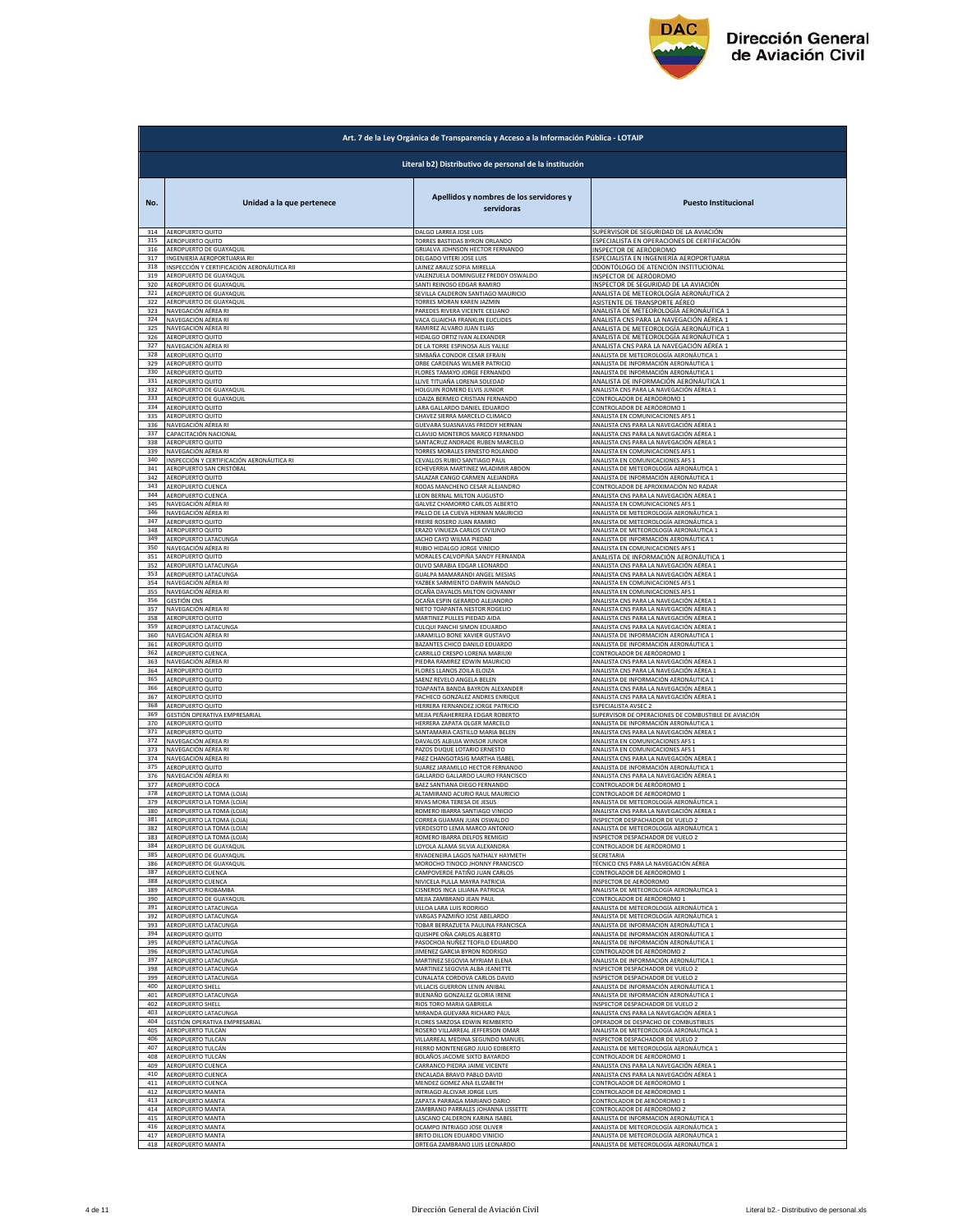

|            | Art. 7 de la Ley Orgánica de Transparencia y Acceso a la Información Pública - LOTAIP |                                                                |                                                                             |  |
|------------|---------------------------------------------------------------------------------------|----------------------------------------------------------------|-----------------------------------------------------------------------------|--|
|            | Literal b2) Distributivo de personal de la institución                                |                                                                |                                                                             |  |
| No.        | Unidad a la que pertenece                                                             | Apellidos y nombres de los servidores y<br>servidoras          | <b>Puesto Institucional</b>                                                 |  |
| 419        | AEROPUERTO MANTA                                                                      | ALMEIDA ALBUJA WILSON GERARDO                                  | ANALISTA DE METEOROLOGÍA AERONÁUTICA 1                                      |  |
| 420        | AEROPUERTO CUENCA                                                                     | ORDOÑEZ SANCHEZ CARLOS ALBERTO                                 | CONTROLADOR DE AERÓDROMO 1                                                  |  |
| 421        | AEROPUERTO MANTA                                                                      | ZAPATA MENESES FRANKLIN GEOVANNY                               | ANALISTA DE METEOROLOGÍA AERONÁUTICA 1                                      |  |
| 422        | AEROPUERTO MANTA                                                                      | PAZOS HEREDIA JAVIER DARIO                                     | INSPECTOR DESPACHADOR DE VUELO 2                                            |  |
| 423        | AEROPUERTO MANTA                                                                      | ALMEIDA ALBUJA BYRON GUSTAVO                                   | <u>ANALISTA CNS PARA LA NAVEGACIÓN AÉREA :</u>                              |  |
| 424        | AEROPUERTO MANTA                                                                      | BONILLA SUAREZ JORGE JAVIER                                    | ANALISTA DE METEOROLOGÍA AERONÁUTICA :                                      |  |
| 425        | AEROPUERTO MANTA                                                                      | CHANCAY PACHECO ROBERTH ANTONIO                                | ANALISTA DE INFORMACIÓN AERONÁUTICA 1                                       |  |
| 426        | AEROPUERTO MANTA                                                                      | CAIZA GUACHAMIN LUIS RIGOBERTO                                 | ANALISTA DE INFORMACIÓN AERONÁUTICA 1                                       |  |
| 427        | AEROPUERTO DE GUAYAQUIL                                                               | MAZON MARTILLO MARIO FERNANDO                                  | ANALISTA DE INFORMACIÓN AERONÁUTICA 1                                       |  |
| 428        | INSPECCIÓN Y CERTIFICACIÓN AERONÁUTICA RII                                            | ESPARZA ESTEVEZ EDWIN LENIN                                    | INSPECTOR OPERACIONES DE VUELO                                              |  |
| 429        | <b>FINANCIERO RII</b>                                                                 | PAUCAR RAMOS VENTURA TRINIDAD                                  | ANALISTA FINANCIERO 1                                                       |  |
| 430        | INSPECCIÓN Y CERTIFICACIÓN AERONÁUTICA RII                                            | CAICEDO JIMENEZ CRISTIAN MAURICIO                              | INSPECTOR DESPACHADOR DE VUELO 2                                            |  |
| 431        | INSPECCIÓN Y CERTIFICACIÓN AERONÁUTICA RII                                            | CASTRO ESPINOZA GINA GLENDA                                    | FISIOTERAPISTA DE ATENCIÓN INSTITUCIONAL                                    |  |
| 432        | AEROPUERTO DE GUAYAQUIL                                                               | POLIT CHACON FERNANDO GUILLERMO                                | ANALISTA DE INFORMACIÓN AFRONÁLITICA 1                                      |  |
| 433        | AEROPUERTO DE GUAYAQUIL                                                               | QUINDE MUÑOZ WASHINGTON WILFRIDO                               | ANALISTA CNS PARA LA NAVEGACIÓN AÉREA 1                                     |  |
| 434        | AEROPUERTO DE GUAYAQUIL                                                               | GAVILANEZ SECAIRA JAVIER ENRIQUE                               | ANALISTA CNS PARA LA NAVEGACIÓN AÉREA 1                                     |  |
| 435        | AEROPUERTO DE GUAYAQUIL                                                               | TAPIA YAGUAL NANCY KARINA                                      | ANALISTA CNS PARA LA NAVEGACIÓN AÉREA 1                                     |  |
| 436        | AEROPUERTO DE GUAYAQUIL                                                               | ULLOA PEREZ SEGUNDO NEPTALI                                    | ANALISTA EN COMUNICACIONES AFS 1                                            |  |
| 437        | INSPECCIÓN Y CERTIFICACIÓN AERONÁUTICA RII                                            | SOTO VERA LAURA PATRICIA                                       | INSPECTOR DESPACHADOR DE VUELO 2                                            |  |
| 438        | AEROPUERTO DE GUAYAQUIL                                                               | ESPINOZA ROSADO MARIA DE FATIMA                                | ANALISTA CNS PARA LA NAVEGACIÓN AÉREA 1                                     |  |
| 439        | AEROPUERTO DE GUAYAQUII                                                               | CASTILLO DEL PEZO EFREN ANTONIO                                | ANALISTA CNS PARA LA NAVEGACIÓN AÉREA 1                                     |  |
| 440        | AEROPUERTO DE GUAYAQUII                                                               | CALLE FLORES KATHERINE MICHELLE                                | CONTROLADOR DE AERÓDROMO 1                                                  |  |
| 441        | GESTIÓN OPERATIVA EMPRESARIAL                                                         | DAVALOS BERNIS FREDDY RENATO                                   | SUPERVISOR DE OPERACIONES DE COMBUSTIBLE DE AVIACIÓN                        |  |
| 442<br>443 | AEROPUERTO DE GUAYAQUIL                                                               | TEJENA CASTILLO OSCAR OSWALDO                                  | ANALISTA CNS PARA LA NAVEGACIÓN AÉREA 1                                     |  |
| 444        | AEROPUERTO DE GUAYAQUIL                                                               | BERMEO MINCHALA EDGAR PATRICIO                                 | ANALISTA CNS PARA LA NAVEGACIÓN AÉREA 1                                     |  |
|            | AEROPUERTO DE GUAYAQUIL                                                               | UVIDIA ANDRADE VERONICA ROSARIO                                | <u>ANALISTA CNS PARA LA NAVEGACIÓN AÉREA 1</u>                              |  |
| 445        | AEROPUERTO DE GUAYAQUIL                                                               | RAMOS LEON JHON ISMAEL                                         | ANALISTA DE INFORMACIÓN AERONÁUTICA 1                                       |  |
| 446        | <b>AEROPUERTO DE GUAYAQUIL</b>                                                        | ROMAN BARRAGAN GABRIELA VERONICA                               | ANALISTA DE METEOROLOGÍA AERONÁUTICA 1                                      |  |
| 447        | AEROPUERTO DE GUAYAQUIL                                                               | SOLORZANO ROMERO DIEGO MAURICIO                                | ANALISTA DE METEOROLOGÍA AERONÁUTICA 2                                      |  |
| 448        | AEROPUERTO DE GUAYAQUIL                                                               | POZO TATES FRANKLIN RODRIGO                                    | ANALISTA DE INFORMACIÓN AERONÁUTICA :                                       |  |
| 449        | AEROPUERTO DE GUAYAQUIL                                                               | CASTILLO RIVERA JULIANA MAGALY                                 | ANALISTA DE METEOROLOGÍA AERONÁUTICA 1                                      |  |
| 450        | AEROPUERTO DE GUAYAQUIL                                                               | LOZA GAVILANES IVAN ANDRES                                     | CONTROLADOR DE AERÓDROMO 1                                                  |  |
| 451        | AEROPUERTO DE GUAYAQUIL                                                               | PUENTE SILVA JHON ANTONIO                                      | ANALISTA DE INFORMACIÓN AERONÁUTICA 1                                       |  |
| 452        | AEROPUERTO DE GUAYAQUIL                                                               | VELASTEGUI ALVARADO MARIA ALEXANDRA                            | CONTROLADOR DE AERÓDROMO 1                                                  |  |
| 453        | AFROPUERTO DE GUAYAQUIL                                                               | BARCHI RODRIGUEZ ALVARO RODRIGO                                | CONTROLADOR DE AERÓDROMO 1                                                  |  |
| 454        | AEROPUERTO DE GUAYAQUIL                                                               | MOSQUERA MORQUECHO PATRICIO ARTURO                             | ANALISTA CNS PARA LA NAVEGACIÓN AÉREA 1                                     |  |
| 455        | AEROPUERTO DE GUAYAQUIL                                                               | NARVAEZ MIGUEL VICENTE                                         | ESPECIALISTA EN TRÁNSITO AÉREO 1                                            |  |
| 456        | AEROPUERTO DE GUAYAQUII                                                               | PINOS CHANCAY JOSE ANTONIC                                     | ANALISTA DE INFORMACIÓN AERONÁUTICA 1                                       |  |
| 457        | ADMINISTRATIVO FINANCIERO                                                             | SALAS COLOMA ISABEL ANGEL/                                     | ANALISTA FINANCIERO 1                                                       |  |
| 458        | AEROPUERTO DE GUAYAQUII                                                               | MARTINEZ MARTINEZ CELSO FABIAN                                 | ANALISTA DE INFORMACIÓN AERONÁUTICA 1                                       |  |
| 459        | NAVEGACIÓN AÉREA RII                                                                  | PEREZ VELEZ JESSICA PETITA                                     | ANALISTA EN COMUNICACIONES AFS 1                                            |  |
| 460        | AEROPUERTO DE GUAYAQUIL                                                               | PEÑA SAN LUCAS JUAN CARLOS                                     | INSPECTOR DE SEGURIDAD DE LA AVIACIÓN                                       |  |
| 461        | AEROPUERTO DE GUAYAQUIL                                                               | ALOMOTO CATOTA EDUARDO XAVIER                                  | ANALISTA DE METEOROLOGÍA AERONÁUTICA 1                                      |  |
| 462        | AEROPUERTO DE GUAYAQUIL                                                               | BAYAS FERNANDEZ CESAR JAVIER                                   | ANALISTA DE INFORMACIÓN AERONÁUTICA 1                                       |  |
| 463        | AEROPUERTO DE GUAYAQUIL                                                               | RAMIREZ GUEVARA NELSON RAUL                                    | ANALISTA DE INFORMACIÓN AERONÁUTICA 1                                       |  |
| 464        | AEROPUERTO DE GUAYAQUIL                                                               | MIRANDA GUEVARA MIGUEL ANGEL                                   | ANALISTA CNS PARA LA NAVEGACIÓN AÉREA 1                                     |  |
| 465        | AEROPUERTO DE GUAYAQUII                                                               | RECALDE SANCHEZ JOSE VICENTE                                   | ANALISTA DE INFORMACIÓN AERONÁUTICA 1                                       |  |
| 466        | INSPECCIÓN Y CERTIFICACIÓN AERONÁUTICA RII                                            | MURRIETA OQUENDO SOLANGE CATHERINE                             | INSPECTOR DESPACHADOR DE VUELO 2                                            |  |
| 467        | INSPECCIÓN Y CERTIFICACIÓN AERONÁUTICA RII                                            | MALDONADO VIVANCO CESAR LENIN                                  | ESPECIALISTA CNS PARA LA NAVEGACIÓN AÉREA 1                                 |  |
| 468<br>469 | AEROPUERTO DE GUAYAQUIL                                                               | ARIAS JURADO LUIS ALBERTO                                      | ANALISTA DE INFORMACIÓN AERONÁUTICA 1                                       |  |
| 470        | AEROPUERTO DE GUAYAQUIL                                                               | ARGUDO GUZMAN BORIS JOSE                                       | ANALISTA DE INFORMACIÓN AERONÁUTICA 1                                       |  |
|            | AEROPUERTO DE GUAYAQUIL                                                               | TORRES MOREIRA LUIS ABRAHAM                                    | ANALISTA DE METEOROLOGÍA AERONÁUTICA 1                                      |  |
| 471        | AEROPUERTO DE GUAYAQUIL                                                               | VITERI MACIAS STEVEN RONALD                                    | ANALISTA DE INFORMACIÓN AERONÁUTICA 1                                       |  |
| 472        | AEROPUERTO DE GUAYAQUIL                                                               | ROSERO MEJIA ANDREA NATHALY                                    | CONTROLADOR DE AERÓDROMO 1                                                  |  |
| 473        | AEROPUERTO DE GUAYAQUIL                                                               | ARTEAGA MONTENEGRO JORGE LUIS                                  | CONTROLADOR DE AERÓDROMO :                                                  |  |
| 474        | AEROPUERTO DE GUAYAQUIL                                                               | <b>GRANDA ENCALADA ANTONIO FIDEI</b>                           | INSPECTOR DESPACHADOR DE VUELO 2                                            |  |
| 475        | <b>FINANCIERO RII</b>                                                                 | PLAZA GUEVARA VERONICA LISSETTE                                | ANALISTA FINANCIERO 1                                                       |  |
| 476        | AEROPUERTO DE GUAYAQUIL                                                               | APOLO CAICEDO VICTOR HUGO                                      | ANALISTA DE INFORMACIÓN AERONÁUTICA 1                                       |  |
| 477        | INSPECCIÓN Y CERTIFICACIÓN AERONÁUTICA RII                                            | VALVERDE YEPEZ MYRIAM JEANNET                                  | ANALISTA DE SEGUROS AERONÁUTICOS 1                                          |  |
| 478        | AFROPUERTO DE GUAYAQUIL                                                               | CEDEÑO OVIEDO JORGE ADRIAN                                     | ANALISTA DE INFORMACIÓN AERONÁUTICA 1                                       |  |
| 479        | AEROPUERTO DE GUAYAQUIL                                                               | MORENO DELGADO MARCO GUILLERMO                                 | ANALISTA CNS PARA LA NAVEGACIÓN AÉREA 1                                     |  |
| 480        | AEROPUERTO DE GUAYAQUIL                                                               | DUCHI SILVA WALTER EGIDIO                                      | ANALISTA CNS PARA LA NAVEGACIÓN AÉREA 1                                     |  |
| 481        | AEROPUERTO DE GUAYAQUIL                                                               | JARAMILLO HEREDIA CHRISTIAN EDUARDO                            | ANALISTA DE INFORMACIÓN AERONÁUTICA 1                                       |  |
| 482        | AEROPUERTO DE GUAYAQUII                                                               | VILLACRES VALAREZO ALISON ANDREA                               | CONTROLADOR DE AERÓDROMO :                                                  |  |
| 483        | AEROPUERTO DE GUAYAQUII                                                               | ORTIZ CONTRERAS WILSON DANIE                                   | CONTROLADOR DE AERÓDROMO 1                                                  |  |
| 484        | AEROPUERTO MANTA                                                                      | CORONADO MARTINEZ MARIA FERNANDA                               | CONTROLADOR DE AERÓDROMO 1                                                  |  |
| 485        | AEROPUERTO TACHINA (ESMERALDAS)                                                       | QUIÑONEZ CHANCAY CRISTIAN RENAN                                | ANALISTA DE METEOROLOGÍA AERONÁUTICA 1                                      |  |
| 486        | AEROPUERTO TACHINA (ESMERALDAS)                                                       | EGAS GARCIA EDGAR EDUARDO                                      | ANALISTA DE METEOROLOGÍA AERONÁUTICA 1                                      |  |
| 487        | AEROPUERTO TULCÁN                                                                     | VENEGAS RECALDE EDWIN ULISES                                   | CONTROLADOR DE AERÓDROMO 1                                                  |  |
| 488        | AEROPUERTO DE SANTA ROSA                                                              | JIMENEZ ORTIZ EDISON JOWAR                                     | NSPECTOR DESPACHADOR DE VUELO 2                                             |  |
| 489        | AEROPUERTO DE SANTA ROSA                                                              | ALMEIDA GUDIÑO CHRISTIAN GUSTAVO                               | ANALISTA DE METEOROLOGÍA AERONÁUTICA 1                                      |  |
| 490        | NAVEGACIÓN AÉREA RII                                                                  | ALARCON FAJARDO ROBERTO CARLOS                                 | ADMINISTRADOR AEROPORTUARIO 1                                               |  |
| 491        | AEROPUERTO DE GUAYAQUIL                                                               | MEJIA RICAURTE GABRIELA CAROLINA                               | CONTROLADOR DE AERÓDROMO 1                                                  |  |
| 492        | NAVEGACIÓN AÉREA RI                                                                   | CONDOR SIMBAÑA EDGAR RAMIRO                                    | ANALISTA DE INFORMACIÓN AERONÁUTICA 1                                       |  |
| 493        | AEROPUERTO COCA                                                                       | GUALOTUÑA GUEVARA FREDDY ALBERTO                               | ANALISTA DE METEOROLOGÍA AERONÁUTICA 1                                      |  |
| 494        | NAVEGACIÓN AÉREA RI                                                                   | RIOS TORO OSCAR GABRIEL                                        | CONTROLADOR DE AERÓDROMO 1                                                  |  |
| 495        | <b>AEROPUERTO SHELL</b>                                                               | MASABANDA GUANCHA ALEXANDRA ELIZABETH                          | CONTROLADOR DE AERÓDROMO 1                                                  |  |
| 496        | AEROPUERTO COCA                                                                       | PACHECO JARAMILLO OSCAR ALEXANDER                              | ANALISTA DE INFORMACIÓN AERONÁUTICA 1                                       |  |
| 497        | AEROPUERTO NUEVA LOJA                                                                 | CHUGA ENRIQUEZ MARCO ANTONIO                                   | ANALISTA DE METEOROLOGÍA AERONÁUTICA 1                                      |  |
| 498        | AEROPUERTO QUITO                                                                      | GALVEZ NICOLALDE DANIEL MAURICIO                               | ANALISTA DE METEOROLOGÍA AERONÁUTICA :                                      |  |
| 499        | AEROPUERTO NUEVA LOJA                                                                 | PEREZ YEPEZ JOHNNY SILVERIO                                    | INSPECTOR DESPACHADOR DE VUELO 2                                            |  |
| 500        | AEROPUERTO NUEVA LOJA                                                                 | CAZA ZAGAL ANDREA SARAHI                                       | CONTROLADOR DE AERÓDROMO 1                                                  |  |
| 501        | AEROPUERTO SHELL                                                                      | CUNALATA CORDOVA EDWIN SANTIAGO                                | CONTROLADOR DE AERÓDROMO 1                                                  |  |
| 502        | AEROPUERTO SHELL                                                                      | FLORES RODRIGUEZ NELSON IVAN                                   | CONTROLADOR DE AERÓDROMO 1                                                  |  |
| 503        | AEROPUERTO SHELL                                                                      | SALAN TORRES PAUL ISRAEL                                       | CONTROLADOR DE AERÓDROMO 1                                                  |  |
| 504        | AEROPUERTO SHELL                                                                      | SOLORZANO SOLORZANO MARIO GONZALO                              | ANALISTA DE METEOROLOGÍA AERONÁUTICA 1                                      |  |
| 505        | AEROPUERTO SHELL                                                                      | CABRERA VIVANCO FREDY BOLIVAR                                  | ANALISTA DE INFORMACIÓN AERONÁUTICA 1                                       |  |
| 506<br>507 | AEROPUERTO SHELL                                                                      | CISNEROS FONSECA MIGUEL ANGEL                                  | ANALISTA CNS PARA LA NAVEGACIÓN AÉREA 1<br>INSPECTOR DESPACHADOR DE VUELO 2 |  |
| 508        | AEROPUERTO SHELL<br>AEROPUERTO SHELL                                                  | ANDINO GAVIDIA JOHNNY FABRICIO<br>RAMOS NAVEDA EDISON GIOVANNY | ANALISTA DE INFORMACIÓN AERONÁUTICA 1                                       |  |
| 509        | AEROPUERTO SHELL                                                                      | VEGA AGUILAR EVELYN PATRICIA                                   | CONTROLADOR DE AERÓDROMO 1                                                  |  |
| 510        | AEROPUERTO SHELL                                                                      | TAMAYO ESCOBAR MAYRA ALEJANDRA                                 | CONTROLADOR DE AERÓDROMO 1                                                  |  |
| 511        | <b>AEROPUERTO SHELL</b>                                                               | ANDINO GAVIDIA PAOLA ODERAY                                    | ANALISTA DE INFORMACIÓN AERONÁUTICA 1                                       |  |
| 512        | AEROPUERTO SHELL                                                                      | ORTIZ JARA LENIN GUALBERTO                                     | ANALISTA DE METEOROLOGÍA AERONÁUTICA 1                                      |  |
| 513<br>514 | AEROPUERTO SHELL                                                                      | MONTENEGRO CAJAMARCA PATRICIO RAMIRO                           | CONTROLADOR DE AERÓDROMO 1                                                  |  |
| 515        | AEROPUERTO SHELL                                                                      | PACHECO ESPIN DANIELA FERNANDA                                 | ANALISTA DE METEOROLOGÍA AERONÁUTICA 1                                      |  |
|            | <b>AEROPUERTO SHELL</b>                                                               | NARANJO CABRERA JAIME PATRICIO                                 | BOMBERO AERONÁUTICO                                                         |  |
| 516        | <b>FINANCIERO RIII</b>                                                                | VALLADOLID NOA NANCY JAQUELINE                                 | ANALISTA FINANCIERO 1                                                       |  |
| 517        | AEROPUERTO SHELL                                                                      | OCAÑA CHUGA JOHANA PAOLA                                       | CONTROLADOR DE AERÓDROMO 1                                                  |  |
| 518        | AEROPUERTO TENA                                                                       | QUIÑONEZ CEDILLO JAIME ANTONIO                                 | ANALISTA DE METEOROLOGÍA AERONÁUTICA 1                                      |  |
| 519        | <b>AEROPUERTO SHELL</b>                                                               | QUISHPI ZISA JAIME FERNANDO                                    | BOMBERO AERONÁUTICO                                                         |  |
| 520        | <b>FINANCIERO RIII</b>                                                                | QUICHIMBO VINTIMILLA JOSE DIEGO                                | ANALISTA FINANCIERO 1                                                       |  |
| 521        | AEROPUERTO TENA                                                                       | VARGAS COELLO HENRY JULIER                                     | CONTROLADOR DE AERÓDROMO 1                                                  |  |
| 522        | AEROPUERTO MACAS                                                                      | DELGADO ROMERO MARCO VINICIO                                   | INSPECTOR DESPACHADOR DE VUELO 2                                            |  |
| 523        | AEROPUERTO LATACUNGA                                                                  | GUERRERO NARANJO PABLO ALEX                                    | ANALISTA DE METEOROLOGÍA AERONÁUTICA 1                                      |  |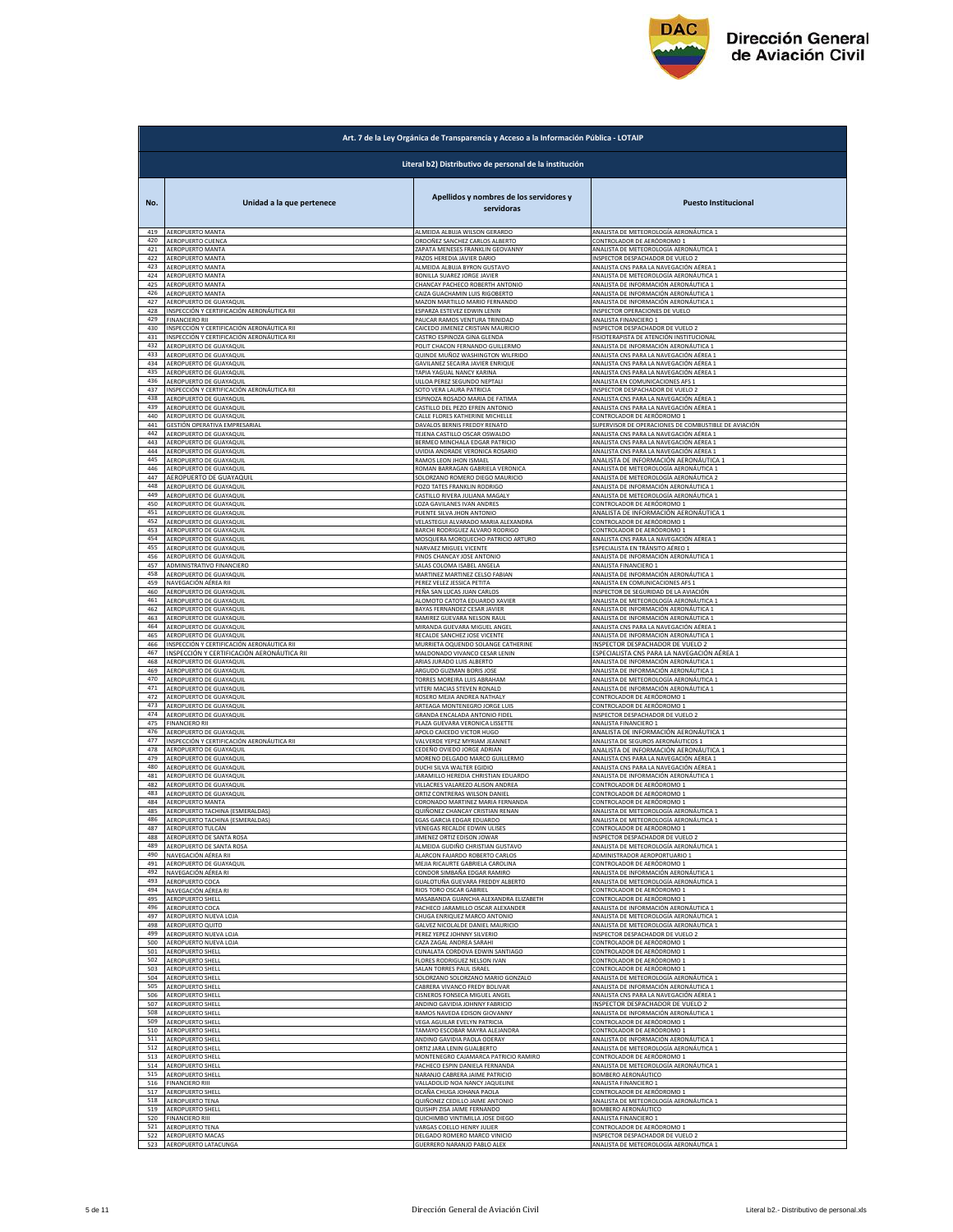

| Literal b2) Distributivo de personal de la institución<br>Apellidos y nombres de los servidores y<br>No.<br>Unidad a la que pertenece<br>servidoras<br>524<br>AEROPUERTO SHELL<br>BATALLAS ESCOBAR LORENA DEL PILAR<br>CONTROLADOR DE AERÓDROMO :<br>525<br>AEROPUERTO MACAS<br>REVELO CESAR WLADIMIR<br>INSPECTOR DESPACHADOR DE VUELO 2<br>526<br>AEROPUERTO MACAS<br>NETO REINOSO RODRIGO GERARDO<br>ANALISTA DE METEOROLOGÍA AERONÁUTICA 1 | <b>Puesto Institucional</b> |
|------------------------------------------------------------------------------------------------------------------------------------------------------------------------------------------------------------------------------------------------------------------------------------------------------------------------------------------------------------------------------------------------------------------------------------------------|-----------------------------|
|                                                                                                                                                                                                                                                                                                                                                                                                                                                |                             |
|                                                                                                                                                                                                                                                                                                                                                                                                                                                |                             |
|                                                                                                                                                                                                                                                                                                                                                                                                                                                |                             |
| 527<br>AEROPUERTO MACAS<br>VELASTEGUI PARRA MAURICIO JAVIER<br>ANALISTA CNS PARA LA NAVEGACIÓN AÉREA 1                                                                                                                                                                                                                                                                                                                                         |                             |
| 528<br>AEROPUERTO SHELL<br>CISNEROS GUZMAN FREDY ARMANDO<br>CONTROLADOR DE AERÓDROMO 1<br>AEROPUERTO MACAS<br>MONTENEGRO MEJIA CARLOS EDUARDO<br>ANALISTA DE METEOROLOGÍA AERONÁUTICA 1<br>529                                                                                                                                                                                                                                                 |                             |
| AEROPUERTO SHELL<br>PAREDES CASTRO RAUL ISRAEL<br>CONTROLADOR DE AERÓDROMO 1<br>530<br>AEROPUERTO TAISHA                                                                                                                                                                                                                                                                                                                                       |                             |
| 531<br>PAVON JARAMILLO AIDA ELIZABETH<br>CONTROLADOR DE AERÓDROMO 1<br>AEROPUERTO SAN CRISTÓBAL<br>VALENCIA VEGA TANIA LORENA<br>CONTROLADOR DE AERÓDROMO 1<br>532                                                                                                                                                                                                                                                                             |                             |
| 533<br>AEROPUERTO SAN CRISTÓBAL<br>OCHOA BUSTOS CHARLIE JAVIER<br>CONTROLADOR DE AERÓDROMO 1<br>AEROPUERTO SAN CRISTÓBAL<br>RAMIREZ VALLE JOSE ANGEL<br>ANALISTA DE METEOROLOGÍA AERONÁUTICA 1<br>534                                                                                                                                                                                                                                          |                             |
| AEROPUERTO DE GUAYAQUIL<br>ROMERO IBARRA FELIPE PATRICIO<br>CONTROLADOR RADAR APP<br>535<br>AEROPUERTO DE ISABELA<br>JACOME CRUZ RAUL VICENTE<br>INSPECTOR DESPACHADOR DE VUELO 2<br>536                                                                                                                                                                                                                                                       |                             |
| ANALISTA DE INFORMACIÓN AERONÁUTICA 1<br>AEROPUERTO BALTRA<br>CHANGO ALGUIAR ELSA MARINA<br>537<br>538<br>AEROPUERTO BALTRA<br>GUERRERO CULQUICONDOR AMPARITO ELIZABETH<br>ANALISTA DE INFORMACIÓN AERONÁUTICA 1                                                                                                                                                                                                                               |                             |
| 539<br>AEROPUERTO BALTRA<br>AYALA ANDRADE CARLOS ANDRES<br>CONTROLADOR DE AERÓDROMO 1<br>540                                                                                                                                                                                                                                                                                                                                                   |                             |
| AEROPUERTO BALTRA<br>SALAZAR NEIRA ANDRES GABRIE<br>CONTROLADOR DE AERÓDROMO 1<br>541<br>AEROPUERTO QUITO<br>ABRIL MAYORGA HERNAN PATRICIO<br>TÉCNICO CNS PARA LA NAVEGACIÓN AÉREA                                                                                                                                                                                                                                                             |                             |
| 542<br>AEROPUERTO QUITO<br>VASQUEZ NAUPARI HECTOR ENRIQUE<br>TÉCNICO CNS PARA LA NAVEGACIÓN AÉREA<br>543<br>INSPECCIÓN Y CERTIFICACIÓN AERONÁUTICA RI<br>MAITA BARRERA AIDA PAULINA<br>ENFERMERA DE ATENCIÓN INSTITUCIONAL                                                                                                                                                                                                                     |                             |
| 544<br>AEROPUERTO LA TOMA (LOJA)<br>RIOS MAGALI GIENITT<br>SUPERVISOR DE SEGURIDAD DE LA AVIACIÓN<br>545<br>AEROPUERTO TULCÁN<br>VIVAS BOLAÑOS EDWIN ALIRIO<br>SUPERVISOR DE SEGURIDAD DE LA AVIACIÓN                                                                                                                                                                                                                                          |                             |
| 546<br>AEROPUERTO MANTA<br>HOLGUIN BRIONES GONZALO PACATO<br>UPERVISOR DE SEGURIDAD DE LA AVIACIÓN<br>547<br>AEROPUERTO DE GUAYAQUIL<br>HUERTA PINARGOTE ASTER GUSTAVO ENRIQUE<br>TÉCNICO CNS PARA LA NAVEGACIÓN AÉREA                                                                                                                                                                                                                         |                             |
| 548<br>AEROPUERTO DE GUAYAQUIL<br>APOLO GARBOA SANDRA KATUSKA<br>SUPERVISOR DE SEGURIDAD DE LA AVIACIÓN                                                                                                                                                                                                                                                                                                                                        |                             |
| 549<br>AEROPUERTO DE GUAYAQUIL<br>BURGOS LOPEZ MAURICIO DAVID<br>TÉCNICO CNS PARA LA NAVEGACIÓN AÉREA<br>550<br>INSPECCIÓN Y CERTIFICACIÓN AERONÁUTICA RII<br>SALTOS DOMINGUEZ VILMA NARCISA<br>ENFERMERA DE ATENCIÓN INSTITUCIONAL                                                                                                                                                                                                            |                             |
| 551<br>AEROPUERTO TACHINA (ESMERALDAS)<br>ANDRADE CUESTA ANTONIO JOSE<br>SUPERVISOR DE SEGURIDAD DE LA AVIACIÓN<br>552<br>AEROPUERTO TACHINA (ESMERALDAS)<br>VILLAVICENCIO ARMIJOS ANGEL FABIAN<br>INSPECTOR DESPACHADOR DE VUELO 1                                                                                                                                                                                                            |                             |
| AEROPUERTO DE SANTA ROSA<br>TENESACA ROMERO LIONEL ORLANDO<br>SUPERVISOR DE SEGURIDAD DE LA AVIACIÓN<br>553<br>AEROPUERTO DE SANTA ROSA<br>RIVERA ORDOÑEZ JUNIOR IVAN<br>TÉCNICO CNS PARA LA NAVEGACIÓN AÉREA<br>554                                                                                                                                                                                                                           |                             |
| AEROPUERTO COCA<br>SALAZAR CANDO HOLGUER VINICIO<br>SUPERVISOR DE SEGURIDAD DE LA AVIACIÓN<br>555<br>556                                                                                                                                                                                                                                                                                                                                       |                             |
| VITERI NORIEGA MARIO FROILAN<br>TÉCNICO CNS PARA LA NAVEGACIÓN AÉREA<br><b>AEROPUERTO SHELL</b><br>AEROPUERTO MACAS<br>ALARCON JARAMILLO MANUEL FACUNDO<br>SUPERVISOR DE SEGURIDAD DE LA AVIACIÓN<br>557                                                                                                                                                                                                                                       |                             |
| 558<br><b>FINANCIERO RI</b><br>JUMBO CUMBICOS MARIA FERNANDA<br><b>ASISTENTE FINANCIERO</b><br>COORDINACIÓN ADMINISTRATIVA<br>CABEZAS MENA AMPARITO DEL ROCIO<br>ASISTENTE FINANCIERO<br>559                                                                                                                                                                                                                                                   |                             |
| 560<br>TORRES SUAREZ PIEDAD SILVANA<br>ASISTENTE DE TRANSPORTE AÉREO<br>AEROPUERTO QUITO<br>561<br>ABARCA ROSILLO MARIA PAULINA<br>AEROPUERTO QUITO<br>ASISTENTE DE TRANSPORTE AÉREO                                                                                                                                                                                                                                                           |                             |
| AMORES CASTRO HECTOR LEONARDO<br>ANALISTA DE INFORMACIÓN AERONÁUTICA 1<br>562<br>AEROPUERTO QUITO<br>563<br>AEROPUERTO QUITO<br>VITERI CORRALES ROCIO ALEJANDRA<br>INSPECTOR DESPACHADOR DE VUELO 2                                                                                                                                                                                                                                            |                             |
| 564<br>AEROPUERTO DE GUAYAQUIL<br>ESTRELLA OCHOA KARLINA TATIANA<br>ASISTENTE DE TRANSPORTE AÉREO                                                                                                                                                                                                                                                                                                                                              |                             |
| ASISTENTE FINANCIERO<br>565<br><b>FINANCIERO RI</b><br>LARREA NAVARRETE ERIKA GERMANIA<br>566<br>ADMINISTRATIVO R1<br>ARIAS PEREZ HUGO HIPOLITO<br>CHOFER                                                                                                                                                                                                                                                                                      |                             |
| 567<br><b>FINANCIERO RI</b><br>ULLOA RAMOS PAUL ANIBAL<br><b>ASISTENTE FINANCIERO</b><br>568<br>COORDINACIÓN ADMINISTRATIVA<br>TERAN CEVALLOS MARCOS DAVID<br>ASISTENTE DE TECNOLOGÍAS DE LA INFORMACIÓN                                                                                                                                                                                                                                       |                             |
| 569<br>AEROPUERTO QUITO<br>ERAZO CUASAPAZ MARISOL TAMARA<br>ASISTENTE DE TRANSPORTE AÉREO<br>AEROPUERTO DE GUAYAQUIL<br>CAZARES CEVALLOS JOSE DARIO<br>AGENTE DE SEGURIDAD DE LA AVIACIÓN<br>570                                                                                                                                                                                                                                               |                             |
| 571<br>AEROPUERTO QUITO<br>SANTANA RODRIGUEZ JORGE ANIBAL<br>ASISTENTE DE TRANSPORTE AÉREO<br>572<br><b>FINANCIERO RI</b><br>GUZMAN SALAZAR MIGUEL ANGEI<br>ASISTENTE FINANCIERO                                                                                                                                                                                                                                                               |                             |
| 573<br>AEROPUERTO MACAS<br>CHUQUI MERINO RICARDO MARIO<br>AGENTE DE SEGURIDAD DE LA AVIACIÓN<br>574                                                                                                                                                                                                                                                                                                                                            |                             |
| AEROPUERTO NUEVA LOJA<br>MIHALACHE GUAITA CARLA<br>AGENTE DE SEGURIDAD DE LA AVIACIÓN<br>575<br>AEROPUERTO NUEVA LOJA<br>PAREDES DURAN ROSARIO ALEJANDRA<br>AGENTE DE SEGURIDAD DE LA AVIACIÓN                                                                                                                                                                                                                                                 |                             |
| 576<br>AEROPUERTO LA TOMA (LOJA)<br>JIMENEZ MOTOCHE MARIA EUGENIA<br>AGENTE DE SEGURIDAD DE LA AVIACIÓN<br>577<br>CORREA PARDO OSCAR GEOVANY<br>AGENTE DE SEGURIDAD DE LA AVIACIÓN<br>AEROPUERTO LA TOMA (LOJA)                                                                                                                                                                                                                                |                             |
| AEROPUERTO LATACUNGA<br>VARGAS CARRERA JOSE BAYRON<br>AGENTE DE SEGURIDAD DE LA AVIACIÓN<br>578<br>579<br>AEROPUERTO LATACUNGA<br>SAMPEDRO VASQUEZ KARINA SOLEDAD<br>AGENTE DE SEGURIDAD DE LA AVIACIÓN                                                                                                                                                                                                                                        |                             |
| AEROPUERTO SHELL<br>BALSECA TORRES DARWIN MEDARDO<br>AGENTE DE SEGURIDAD DE LA AVIACIÓN<br>580<br>581<br><b>GUERRON GUERRON PATRICIA</b><br>AEROPUERTO TULCÁN<br>AGENTE DE SEGURIDAD DE LA AVIACIÓN                                                                                                                                                                                                                                            |                             |
| 582<br>AEROPUERTO TULCÁN<br>PALACIOS GUERRON FELIX OSWALDO<br>AGENTE DE SEGURIDAD DE LA AVIACIÓN<br>583<br>AEROPUERTO CUENCA<br>TELLO CEDILLO MARIA JOSI<br>ASISTENTE DE TRANSPORTE AÉREO                                                                                                                                                                                                                                                      |                             |
| INSPECTOR DESPACHADOR DE VUELO 1<br>584<br>AEROPUERTO CUENCA<br>BRITO VASQUEZ ALVARO MODESTO                                                                                                                                                                                                                                                                                                                                                   |                             |
| 585<br>AEROPUERTO MANTA<br>GAVILANEZ GRANIZO FAUSTO ALEXANDER<br>AGENTE DE SEGURIDAD DE LA AVIACIÓN<br>586<br>INSPECTOR DESPACHADOR DE VUELO 1<br>AEROPUERTO MANTA<br>CORONEL CORONEL JULIO ALEJANDRO                                                                                                                                                                                                                                          |                             |
| 587<br>AEROPUERTO MANTA<br>ALVEAR LOZANO VICTOR IVAN<br>AGENTE DE SEGURIDAD DE LA AVIACIÓN<br>588<br>AEROPUERTO MANTA<br>MOREIRA MACIAS MARIA REBECA<br>AGENTE DE SEGURIDAD DE LA AVIACIÓN                                                                                                                                                                                                                                                     |                             |
| 589<br>AEROPUERTO MANTA<br>BARCIA ALAVA JOSELO NOEL<br>AGENTE DE SEGURIDAD DE LA AVIACIÓN<br>590<br>AEROPUERTO MANTA<br>BONILLA ESCUDERO RAQUEL ANTONIETA<br>ASISTENTE DE TRANSPORTE AÉREO                                                                                                                                                                                                                                                     |                             |
| <b>AEROPLIERTO MANTA</b><br>BARCIA I FON ANGEL ENRIQUE<br>AGENTE DE SEGURIDAD DE LA AVIACI<br>592<br>ANALISTA CNS PARA LA NAVEGACIÓN AÉREA 1                                                                                                                                                                                                                                                                                                   |                             |
| AEROPUERTO MANTA<br>CEDEÑO VELEZ LEONARDO ALEXANDER<br>593<br>AEROPUERTO SAN VICENTE<br>MUÑOZ RODRIGUEZ MARIA DEL ROCIO<br>AGENTE DE SEGURIDAD DE LA AVIACIÓN                                                                                                                                                                                                                                                                                  |                             |
| 594<br>ADMINISTRATIVO FINANCIERO<br>ANDRADE BARBA HOMERO ANTONIO<br>ASISTENTE DE RECURSOS HUMANOS<br>595<br>AEROPUERTO DE GUAYAQUIL<br>ECHEVERRIA CONTRERAS DIGNA AMALIA<br>ASISTENTE DE TRANSPORTE AÉREO                                                                                                                                                                                                                                      |                             |
| 596<br>FINANCIERO RII<br>NAVAS NIEVES GLADYS LUISA<br>ASISTENTE FINANCIERO<br>597<br>AEROPUERTO DE GUAYAQUIL<br>ASISTENTE DE TRANSPORTE AÉREO<br>CEDEÑO PROAÑO LILIAN DEL ROCIO                                                                                                                                                                                                                                                                |                             |
| 598<br><b>FINANCIERO RII</b><br>QUIMIS QUIMIS ROBERT FELIPE<br><b>ASISTENTE FINANCIERO</b><br>599<br>ADMINISTRATIVO FINANCIERO<br>MEJIA GARCIA MARCOS ALFREDO<br><b>ASISTENTE FINANCIERO</b>                                                                                                                                                                                                                                                   |                             |
| ADMINISTRATIVO FINANCIERO<br>600<br>CRUZ ALVEAR JUAN RAMON<br>ASISTENTE FINANCIERO<br><b>FINANCIERO RII</b><br>SANTAMARIA ZAVALA ALEXANDRA ELIZABETH<br>ASISTENTE FINANCIERO<br>601                                                                                                                                                                                                                                                            |                             |
| AEROPUERTO DE GUAYAQUIL<br>FIGUEROA QUIMI MILTON CAYETANO<br>ASISTENTE DE TRANSPORTE AÉREO<br>602<br>AEROPUERTO DE GUAYAQUIL<br>VELIZ ROSADO MAGNO GUSTAVO<br>ASISTENTE DE TRANSPORTE AÉREO<br>603                                                                                                                                                                                                                                             |                             |
| FECNOLOGÍAS DE LA INFORMACIÓN Y COMUNICACIÓN RII<br>SCHLOBOHM EGAS HANS DIETER<br>604<br>ANALISTA DE TECNOLOGÍAS DE LA INFORMACIÓN 1                                                                                                                                                                                                                                                                                                           |                             |
| 605<br>TECNOLOGÍAS DE LA INFORMACIÓN Y COMUNICACIÓN<br>CHIRIBOGA ANDRADE JORGE GONZALO<br>ANALISTA DE TECNOLOGÍAS DE LA INFORMACIÓN 1<br>TECNOLOGÍAS DE LA INFORMACIÓN Y COMUNICACIÓN RII<br>INTRIAGO HENRIQUEZ DARWIN ERWIN<br>ASISTENTE DE TECNOLOGÍAS DE LA INFORMACIÓN<br>606                                                                                                                                                              |                             |
| 607<br>CARRILLO GUAMANQUISPE CLEVER MAURICIO<br>ASISTENTE DE TRANSPORTE AÉREO<br>AEROPUERTO DE GUAYAQUII<br>608<br>AEROPUERTO DE GUAYAQUIL<br>MORALES ARAUJO DENICE ANABELLE<br>ASISTENTE DE TRANSPORTE AÉREO                                                                                                                                                                                                                                  |                             |
| 609<br><b>FINANCIERO RII</b><br>COBA ESPINOZA KATTY DEL ROCIO<br>ASISTENTE FINANCIERO<br>610<br>AEROPUERTO DE GUAYAQUIL<br>CARRERA MOLINA GEOVANNY HUMBERTO<br>ASISTENTE DE TRANSPORTE AÉREO                                                                                                                                                                                                                                                   |                             |
| 611<br>MURILLO VELASQUEZ MELBA ROXANA<br>ASISTENTE DE TRANSPORTE AÉREO<br>AEROPUERTO DE GUAYAQUIL<br>612<br>AEROPUERTO QUITO<br>RIVERA PAREDES JOSE ALBERTO<br>TÉCNICO EN SERVICIOS AERONÁUTICOS                                                                                                                                                                                                                                               |                             |
| AEROPUERTO TACHINA (ESMERALDAS)<br>613<br>EGAS VILLACRES GIOVANNA DE LOS ANGELES<br>AGENTE DE SEGURIDAD DE LA AVIACIÓN                                                                                                                                                                                                                                                                                                                         |                             |
| 614<br>AEROPUERTO TACHINA (ESMERALDAS)<br>RODRIGUEZ TOZCANO ROYER JESUS<br>AGENTE DE SEGURIDAD DE LA AVIACIÓN<br>615<br>AEROPUERTO TACHINA (ESMERALDAS)<br>BONE BOLAÑOS DIGNA MERCEDES<br>AGENTE DE SEGURIDAD DE LA AVIACIÓN                                                                                                                                                                                                                   |                             |
| 616<br>AEROPUERTO TACHINA (ESMERALDAS)<br>MOREIRA MOREIRA VICENTE SOCRATE<br>AGENTE DE SEGURIDAD DE LA AVIACIÓN<br>617<br>AEROPUERTO TACHINA (ESMERALDAS)<br>HURTADO ANGULO RAMON GENARO<br>AGENTE DE SEGURIDAD DE LA AVIACIÓN                                                                                                                                                                                                                 |                             |
| 618<br>AEROPUERTO TACHINA (ESMERALDAS)<br>PAZMIÑO CARRERA LUIS EDUARDO<br>INSPECTOR DESPACHADOR DE VUELO 1<br>619<br>AEROPUERTO DE SANTA ROSA<br>CARVAJAL CEVALLOS JHONNY FABRICIO<br>AGENTE DE SEGURIDAD DE LA AVIACIÓN                                                                                                                                                                                                                       |                             |
| 620<br>AEROPUERTO DE SANTA ROSA<br>SERRANO MOSCOSO TANIA KARINA<br>AGENTE DE SEGURIDAD DE LA AVIACIÓN<br>621                                                                                                                                                                                                                                                                                                                                   |                             |
| <b><i>AEROPUERTO DE SANTA ROSA</i></b><br>LASSO ALBAN MARIA DEL CARMEN<br>AGENTE DE SEGURIDAD DE LA AVIACIÓN<br>622<br>AEROPUERTO COCA<br>SUAREZ RODRIGUEZ KARLA JANINA<br>AGENTE DE SEGURIDAD DE LA AVIACIÓN                                                                                                                                                                                                                                  |                             |
| 623<br>MOREIRA CHAUCA ANGEL EFREN<br>AGENTE DE SEGURIDAD DE LA AVIACIÓN<br>AEROPUERTO COCA<br>AEROPUERTO COCA<br>LLORI LLORI OFELIA SILVIA<br>AGENTE DE SEGURIDAD DE LA AVIACIÓN<br>624                                                                                                                                                                                                                                                        |                             |
| 625<br>AEROPUERTO NUEVA LOJA<br>BALSECA TORRES DARIO JAVIER<br>AGENTE DE SEGURIDAD DE LA AVIACIÓN<br>AEROPUERTO SHELL<br>BAEZ BAEZ LUIS FERNANDO<br>AGENTE DE SEGURIDAD DE LA AVIACIÓN<br>626                                                                                                                                                                                                                                                  |                             |
| 627<br>CAICEDO SORIA SILVIO FRANCISCO<br>AGENTE DE SEGURIDAD DE LA AVIACIÓN<br><b>AEROPUERTO SHELL</b><br><b>AEROPUERTO TENA</b><br>JIMBO GALLARDO JUAN GABRIEL<br>AGENTE DE SEGURIDAD DE LA AVIACIÓN<br>628                                                                                                                                                                                                                                   |                             |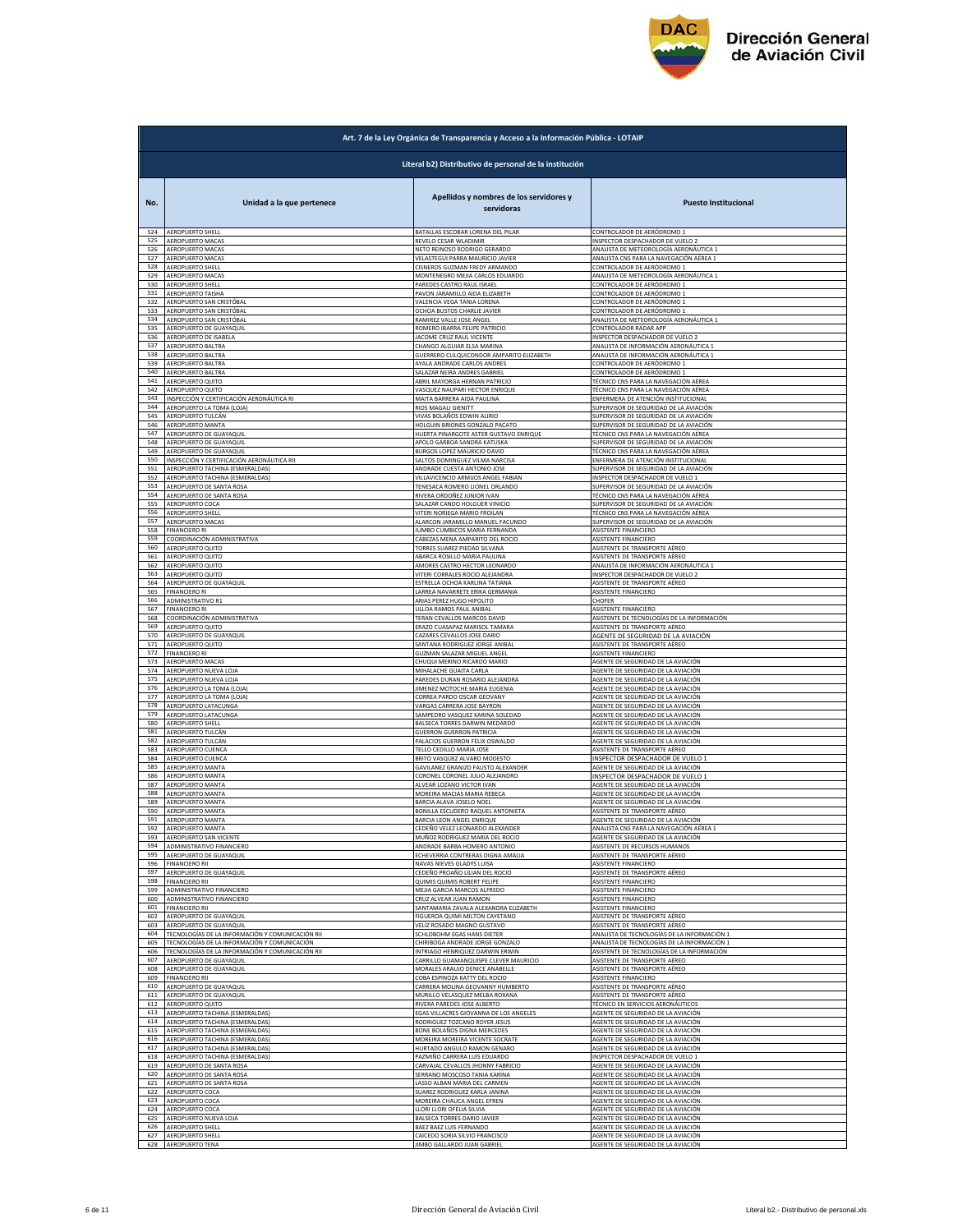

|            | Art. 7 de la Ley Orgánica de Transparencia y Acceso a la Información Pública - LOTAIP |                                                                      |                                                                                                  |  |
|------------|---------------------------------------------------------------------------------------|----------------------------------------------------------------------|--------------------------------------------------------------------------------------------------|--|
|            | Literal b2) Distributivo de personal de la institución                                |                                                                      |                                                                                                  |  |
| No.        | Unidad a la que pertenece                                                             | Apellidos y nombres de los servidores y<br>servidoras                | <b>Puesto Institucional</b>                                                                      |  |
| 629        | AEROPUERTO MACAS                                                                      | MANOSALVAS SANGURIMA ALFREDA REBECA                                  | AGENTE DE SEGURIDAD DE LA AVIACIÓN                                                               |  |
| 630        | AEROPUERTO QUITO                                                                      | ROJAS LOZA ANDRES ALBERTO                                            | INSPECTOR DESPACHADOR DE VUELO 2                                                                 |  |
| 631        | AEROPUERTO NUEVA LOJA                                                                 | PAREDES DURAN PATRICIO RODRIGO                                       | AGENTE DE SEGURIDAD DE LA AVIACIÓN                                                               |  |
| 632        | AEROPUERTO SAN CRISTÓBAL                                                              | LLERENA MARTILLO NATALY JOHANA                                       | AGENTE DE SEGURIDAD DE LA AVIACIÓN                                                               |  |
| 633        | AEROPUERTO SAN CRISTÓBAL                                                              | CEVALLOS BAQUE NADIA ANDREA                                          | AGENTE DE SEGURIDAD DE LA AVIACIÓN                                                               |  |
| 634        | AEROPUERTO SAN CRISTÓBAL                                                              | MALIZA ILLICACHI MARIO JAVIER                                        | AGENTE DE SEGURIDAD DE LA AVIACIÓN                                                               |  |
| 635        | AEROPUERTO BALTRA                                                                     | HIDALGO ARMIJOS JAVIER ALEJANDRO                                     | AGENTE DE SEGURIDAD DE LA AVIACIÓN                                                               |  |
| 636        | AEROPUERTO BALTRA                                                                     | MARGRABER CULQUICONDOR ERIK DAVID                                    | AGENTE DE SEGURIDAD DE LA AVIACIÓN                                                               |  |
| 637        | ADMINISTRATIVO R1                                                                     | RAMOS LOPEZ MENTOR RODOLFO                                           | <b>GUARDALMACÉN 1</b>                                                                            |  |
| 638        | ADMINISTRATIVO R1                                                                     | TIPAN CAILLAGUA MARIA MERCEDES                                       | ASISTENTE DE PROVEEDURÍA                                                                         |  |
| 639        | <b>ADMINISTRATIVO R1</b>                                                              | BONE RUMBEA TEODORO RODOLFO                                          | ASISTENTE DE ACTIVOS FIJOS                                                                       |  |
| 640        | ADMINISTRATIVO R1                                                                     | ACOSTA MONTIEL ANA LUCIA                                             | ASISTENTE DE PROVEEDURÍA                                                                         |  |
| 641        | ADMINISTRATIVO FINANCIERO                                                             | AGURTO CHANGO OSCAR ENRIQUE                                          | ASISTENTE FINANCIERO                                                                             |  |
| 642<br>643 | ADMINISTRATIVO RII                                                                    | LUNA JIMENEZ JAIME CARLOS                                            | ASISTENTE DE PROVEEDURÍA                                                                         |  |
| 644        | CAPACITACIÓN NACIONAL                                                                 | SORIA VALENCIA PATRICIA VERONICA                                     | TÉCNICO DEL CENTRO DE OPERACIONES DE EMERGENCIA                                                  |  |
|            | INSPECCIÓN Y CERTIFICACIÓN AERONÁUTICA RI                                             | BENITEZ ESPINOSA FAUSTO RODRIGO                                      | TÉCNICO DEL CENTRO DE OPERACIONES DE EMERGENCIA                                                  |  |
| 645        | AEROPUERTO LA TOMA (LOJA)                                                             | PALADINES LARGO CONSUELO ESPERANZA                                   | ASISTENTE DE ENFERMERÍA DE ATENCIÓN INSTITUCIONAL                                                |  |
| 646        | AEROPUERTO DE GUAYAQUIL                                                               | CELI PARADA NANCY ALEXANDRA                                          | ASISTENTE DE ENFERMERÍA DE ATENCIÓN INSTITUCIONAL                                                |  |
| 647        | INSPECCIÓN Y CERTIFICACIÓN AERONÁUTICA RII                                            | DOMINGUEZ MESIAS ANGELA DE LA CRUZ                                   | ASISTENTE DE ENFERMERÍA DE ATENCIÓN INSTITUCIONAL                                                |  |
| 648        | DIRECCIÓN ESCUELA TÉCNICA DE AVIACIÓN CIVIL                                           | ANDRADE DIAZ MARIA VICTORIA                                          | SECRETARIA EJECUTIVA 2                                                                           |  |
| 649        | AEROPUERTO QUITO                                                                      | REVELO CARVAJAL ALICIA JACQUELINE                                    | SECRETARIA                                                                                       |  |
| 650        | AEROPUERTO QUITO                                                                      | VILLASMIL HERRMANN GABRIELA ELIZABETH                                | ASISTENTE DE TRANSPORTE AÉREO                                                                    |  |
| 651<br>652 | AEROPUERTO LATACUNGA                                                                  | GUTIERREZ RAMON MARIA ERCILIA                                        | SECRETARIA<br>OFICINISTA                                                                         |  |
| 653        | ADMINISTRATIVO RII<br>AEROPUERTO TULCÁN                                               | BARRETO ALVARADO VILMA GRACIELA<br>ARGOTI ORTIZ LIDIA FABIOLA        | ASISTENTE DE ENFERMERÍA DE ATENCIÓN INSTITUCIONAL                                                |  |
| 654        | <b>FINANCIERO RII</b>                                                                 | CORONEL ALVARADO NELLY MARGARITA                                     | OFICINISTA                                                                                       |  |
| 655        | AEROPUERTO DE GUAYAQUIL                                                               | MAQUILON GOMEZ SILVANA EUNICE                                        | SECRETARIA                                                                                       |  |
| 656        | <b>FINANCIERO RII</b>                                                                 | ORTEGA SIGUA MANUEL RODRIGO                                          | OFICINISTA                                                                                       |  |
| 657        | ADMINISTRATIVO RII                                                                    | <b>JRBINA YAGUAL WALTER ANTONIO</b>                                  | OFICINISTA                                                                                       |  |
| 658        | INSPECCIÓN Y CERTIFICACIÓN AERONÁUTICA RII                                            | AVILES ROSADO MARIA DEL CARMEN                                       | SECRETARIA                                                                                       |  |
| 659        | ADMINISTRATIVO RII                                                                    | LEON ZAMBRANO DILIA ELIZABETH                                        | <b>OFICINISTA</b>                                                                                |  |
| 660        | INGENIERÍA AEROPORTUARIA RII                                                          | ROMERO ROMAN EMERITA ESMERALDA<br>VELEZ FAJARDO CECILIA MARIA        | <b>SECRETARIA</b>                                                                                |  |
| 661        | ADMINISTRATIVO FINANCIERO                                                             | HIDALGO MINDA BRENDA DEL PILAR                                       | SECRETARIA                                                                                       |  |
| 662        | ASESORÍA JURÍDICA RII                                                                 |                                                                      | OFICINISTA                                                                                       |  |
| 663        | DIRECCIÓN REGIONAL II                                                                 | IDROVO GRANIZO YOLANDA VERONICA                                      | SECRETARIA                                                                                       |  |
| 664        | INSPECCIÓN Y CERTIFICACIÓN AERONÁUTICA RII                                            | AGUILAR ORELLANA SANDRA GLORIA                                       | SECRETARIA                                                                                       |  |
| 665        | TECNOLOGÍAS DE LA INFORMACIÓN Y COMUNICACIÓN RII                                      | RUALES ESPINOZA JUANA ELIZABETH                                      | SECRETARIA                                                                                       |  |
| 666        | RECURSOS HUMANOS RII                                                                  | TORRES CANADAS ELSA LEONOR                                           | SECRETARIA                                                                                       |  |
| 667<br>668 | <b>FINANCIERO RII</b><br>AEROPUERTO TACHINA (ESMERALDAS)                              | MELENDREZ PEREZ DOLORES MERCEDES                                     | ASISTENTE FINANCIERA                                                                             |  |
| 669        | AEROPUERTO TACHINA (ESMERALDAS)                                                       | MARTINEZ BRAVO IRMA DEL ROCIO<br>PALACIOS MONTESDEOCA EDDWIN GABRIEL | SECRETARIA<br><b>CHOFER</b>                                                                      |  |
| 670        | GESTIÓN OPERATIVA EMPRESARIAL                                                         | CADENA CASTILLO EDISON ALBERTO                                       | <b>TÉCNICO DE MANTENIMIENTO</b>                                                                  |  |
| 671        | ADMINISTRATIVO R1                                                                     | LOPEZ LAMA LUIS EFREN                                                | CHOFER                                                                                           |  |
| 672        | NAVEGACIÓN AÉREA RI                                                                   | LEVOYER RAMIREZ EDUARDO PATRICIO                                     | <b>CHOFER</b>                                                                                    |  |
| 673        | NAVEGACIÓN AÉREA RI                                                                   | BARRIGA CHICAIZA LUIS PAUL                                           | ANALISTA CNS PARA LA NAVEGACIÓN AÉREA 1                                                          |  |
| 674        | ADMINISTRATIVO R1                                                                     | BAHAMONDE TIPAN NELSON OSWALDO                                       | CHOFER                                                                                           |  |
| 675        | ADMINISTRATIVO R1                                                                     | AYERVE TOBAR ARMANDO ALEXANDER                                       | <b>HOFER</b>                                                                                     |  |
| 676        | GESTIÓN OPERATIVA EMPRESARIAL                                                         | RAMIREZ TAPIA JORGE RAFAEL                                           | TÉCNICO EN DESPACHO DE COMBUSTIBLE DE AVIACIÓN                                                   |  |
| 677        | GESTIÓN OPERATIVA EMPRESARIAL                                                         | PACHECO CALDERON MIGUEL PATRICIO                                     | TÉCNICO EN DESPACHO DE COMBUSTIBLE DE AVIACIÓN                                                   |  |
| 678<br>679 | <b>ADMINISTRATIVO R1</b>                                                              | CRUZ GOMEZ FREDDY JESUS                                              | CHOFER                                                                                           |  |
| 680        | AEROPUERTO SALINAS                                                                    | RODRIGUEZ ROMERO KATIUSCA SORAYA                                     | CONSERJE                                                                                         |  |
|            | ADMINISTRATIVO R1                                                                     | VERA VINUEZA LUIS IVAN                                               | CHOFER                                                                                           |  |
| 681        | ADMINISTRATIVO R1                                                                     | SAN PEDRO MALAGON LETICIA CECIBEL                                    | CONSERJE                                                                                         |  |
| 682        | GESTIÓN OPERATIVA EMPRESARIAL                                                         | <b>GUZMAN QUIROZ LUIS ANDRES</b>                                     | TÉCNICO EN DESPACHO DE COMBUSTIBLE DE AVIACIÓN                                                   |  |
| 683        | AEROPUERTO DE GUAYAQUIL                                                               | TOAPANTA ARIAS MILTON JACINTO                                        | TÉCNICO EN SERVICIOS DE MANTENIMIENTO 1                                                          |  |
| 684        | AEROPUERTO DE GUAYAQUIL                                                               | ACUÑA SALAZAR MELANY VALERIA                                         | CONTROLADOR DE AERÓDROMO 1                                                                       |  |
| 685        | ADMINISTRATIVO R1                                                                     | CHASILUISA ESCOBAR MARIO ROSENDO                                     | TÉCNICO EN SERVICIOS DE MANTENIMIENTO 1                                                          |  |
| 686        | ADMINISTRATIVO R1                                                                     | LINCANGO ALVARO JOSE LUIS                                            | CHOFER                                                                                           |  |
| 687        | ADMINISTRATIVO R1                                                                     | ANDRADE AGUIRRE FRANKLIN IVAN                                        | TÉCNICO EN SERVICIOS DE MANTENIMIENTO 2                                                          |  |
| 688        | GESTIÓN OPERATIVA EMPRESARIAL                                                         | MEDINA VASQUEZ PAOLO CESAR                                           | TÉCNICO EN DESPACHO DE COMBUSTIBLE DE AVIACIÓN                                                   |  |
| 689        | GESTIÓN OPERATIVA EMPRESARIAL                                                         | ROMERO TOLEDO PATRICIO TRAJANO                                       | TÉCNICO EN DESPACHO DE COMBUSTIBLE DE AVIACIÓN                                                   |  |
| 690        | AEROPUERTO LA TOMA (LOJA)                                                             | NARVAEZ ROGELIO                                                      | BOMBERO AERONÁUTICO                                                                              |  |
| 691        | AEROPUERTO LA TOMA (LOJA)                                                             | LOYOLA MORA LEONEL ALBERTO                                           | BOMBERO AERONÁUTICO                                                                              |  |
| 692        | AEROPUERTO LA TOMA (LOJA)                                                             | CORDOVA LUZURIAGA JUAN CARLOS                                        | BOMBERO AERONÁUTICO                                                                              |  |
| 693        | AEROPUERTO LA TOMA (LOJA)                                                             | CHAMBA RAMON EDUARDO BOLIVAR                                         | <b>BOMBERO AERONÁUTICO</b>                                                                       |  |
| 694        | AEROPUERTO LATACUNGA                                                                  | ARMENDARIZ CAICEDO VICTOR HUGO                                       | BOMBERO AERONÁUTICO                                                                              |  |
| 695        | AEROPUERTO LATACUNGA                                                                  | HIDALGO MORENO HUGO FERNANDO                                         | <b>BOMBERO AERONÁUTICO</b>                                                                       |  |
| 696        | AFROPUERTO LATACUNGA                                                                  | MORENO RIOS WAI TER GUILLERMO                                        | BOMBERO AFRONÁLITICO                                                                             |  |
| 697        | AEROPUERTO LATACUNGA                                                                  | MARTINEZ BUSTILLOS WILLIAM PATRICIO                                  | <b>BOMBERO AERONÁUTICO</b>                                                                       |  |
| 698        | AEROPUERTO LATACUNGA                                                                  | SEGOVIA PAZMIÑO FLAVIO FERNANDO                                      | BOMBERO AERONÁUTICO                                                                              |  |
| 699        | AEROPUERTO LATACUNGA                                                                  | QUINALUISA SHULCA IVAN ESTUARDO                                      | BOMBERO AERONÁUTICO                                                                              |  |
| 700        | AEROPUERTO LATACUNGA                                                                  | ALBAN TOVAR EDMUNDO MARCELO                                          | BOMBERO AERONÁUTICO                                                                              |  |
| 701        | AEROPUERTO LATACUNGA                                                                  | GUACHO SALAZAR JHON KLEBER                                           | <b>BOMBERO AERONÁUTICO</b>                                                                       |  |
| 702        | AEROPUERTO LATACUNGA                                                                  | LEON ARROYO ROGHER IGNACIO                                           | BOMBERO AERONÁUTICO                                                                              |  |
| 703        | AEROPUERTO LATACUNGA                                                                  | <b>GUANO TOAPANTA CARLOS PATRICIO</b>                                | TÉCNICO EN DESPACHO DE COMBUSTIBLE DE AVIACIÓN                                                   |  |
| 704        | AEROPUERTO LATACUNGA                                                                  | CUNALATA ASQUI LUIS ARMANDO                                          | GUARDIÁN                                                                                         |  |
| 705        | AEROPUERTO LATACUNGA                                                                  | TOAPANTA PILA ALVARO RODRIGO                                         | ANALISTA CNS PARA LA NAVEGACIÓN AÉREA 1                                                          |  |
| 706        | <b>GESTIÓN OPERATIVA EMPRESARIAL</b>                                                  | PAREDES TAPIA GUIDO GIOVANI                                          | TÉCNICO EN DESPACHO DE COMBUSTIBLE DE AVIACIÓN                                                   |  |
| 707        | GESTIÓN OPERATIVA EMPRESARIAL                                                         | MOREIRA GARCIA MARIO VEYROT                                          | TÉCNICO EN DESPACHO DE COMBUSTIBLE DE AVIACIÓN<br>FÉCNICO EN DESPACHO DE COMBUSTIBLE DE AVIACIÓN |  |
| 708        | SESTIÓN OPERATIVA EMPRESARIAL                                                         | NAVEDA NARANJO FRANKLIN WLADIMIR                                     | BOMBERO AERONÁUTICO                                                                              |  |
| 709        | AEROPUERTO MANTA                                                                      | PAZMIÑO CONRADO MARCO VINICIO                                        |                                                                                                  |  |
| 710        | <b>AEROPUERTO MANTA</b>                                                               | MOLINA CAICEDO FRANCISCO JAVIER                                      | CONTROLADOR DE AERÓDROMO 1                                                                       |  |
| 711        | AEROPUERTO MACAS                                                                      | FALCONY HIDALGO ROLANDO EUGENIO                                      | BOMBERO AERONÁUTICO                                                                              |  |
| 712        | AEROPUERTO LATACUNGA                                                                  | DEFAZ CAJAS MARCO ANTONIO                                            | BOMBERO AERONÁUTICO                                                                              |  |
| 713        | AEROPUERTO LATACUNGA                                                                  | CAMPAÑA CAICEDO VICTOR HUGO                                          | BOMBERO AERONÁUTICO                                                                              |  |
| 714        | AEROPUERTO LATACUNGA                                                                  | CAIZA VEINTIMILLA JOSE LUIS                                          | <b>BOMBERO AERONÁUTICO</b>                                                                       |  |
| 715        | AEROPUERTO LATACUNGA                                                                  | ANCHATIPAN NAVAS LUIS ARTURO                                         | TÉCNICO EN SERVICIOS DE MANTENIMIENTO 2                                                          |  |
| 716        | AEROPUERTO LATACUNGA                                                                  | GUTIERREZ BONILLA HUGO PATRICIO                                      | BOMBERO AERONÁUTICO                                                                              |  |
| 717        | AEROPUERTO SHELL                                                                      | RUIZ SOSA MARIO VINICIO                                              | BOMBERO AERONÁUTICO                                                                              |  |
| 718        | AEROPUERTO TULCÁN                                                                     | VILLARREAL YANDUN JOSE LUIS                                          | BOMBERO AERONÁUTICO                                                                              |  |
| 719        | AEROPUERTO TULCÁN                                                                     | MORILLO BOLAÑOS AMILCAR EUGENIO                                      | BOMBERO AERONÁUTICO                                                                              |  |
| 720        | AEROPUERTO TULCÁN                                                                     | LIMA MEJIA SEGUNDO JOSE PEDRO                                        | BOMBERO AERONÁUTICO                                                                              |  |
| 721        | AEROPUERTO TULCÁN                                                                     | DEL HIERRO ORTEGA GALO GERMAN                                        | <b>BOMBERO AERONÁUTICO</b>                                                                       |  |
| 722        | AEROPUERTO TULCÁN                                                                     | MARTINEZ GUZMAN MANUEL MESIAS                                        | <b>CHOFER</b>                                                                                    |  |
| 723        | AEROPUERTO TULCÁN                                                                     | CHUGA VILLARREAL WILSON ALFREDO                                      | CHOFER                                                                                           |  |
| 724        | AEROPUERTO TULCÁN                                                                     | ATIVA GARCIA XAVIER FERNANDO                                         | BOMBERO AERONÁUTICO                                                                              |  |
| 725<br>726 | <b>AEROPUERTO LA TOMA (LOJA)</b>                                                      | SALTOS MOYANO BENJAMIN AURELIO                                       | <b>CHOFER</b><br><b>CHOFER</b>                                                                   |  |
| 727        | AEROPUERTO CUENCA<br>AEROPUERTO MANTA                                                 | CHIMBO GRANDA SERGIO ANTONIO<br>VIVANCO CALVA JORGE ALFREDO          | BOMBERO AERONÁUTICO                                                                              |  |
| 728        | AEROPUERTO LA TOMA (LOJA)                                                             | UCHUARI CAJILIMA MARIO BALTAZAR                                      | BOMBERO AERONÁUTICO                                                                              |  |
| 729        | AEROPUERTO MANTA                                                                      | SANDOVAL LOPEZ OSCAR ALFREDO                                         | BOMBERO AERONÁUTICO                                                                              |  |
| 730        | AEROPUERTO QUITO                                                                      | IZA VIERA LEOPOLDO FERNANDO                                          | <b>BOMBERO AERONÁUTICO</b>                                                                       |  |
| 731        | AEROPUERTO MANTA                                                                      | CASTILLO RUEDA JUAN CARLOS                                           | BOMBERO AERONÁUTICO                                                                              |  |
| 732        | <b>AEROPUERTO MANTA</b>                                                               | AGUILERA CARRILLO CARLOS MARCELO                                     | BOMBERO AERONÁUTICO                                                                              |  |
| 733        | AEROPUERTO MANTA                                                                      | GUZMAN FREIRE STALIN BLADIMIR                                        | INSPECTOR DESPACHADOR DE VUELO 2                                                                 |  |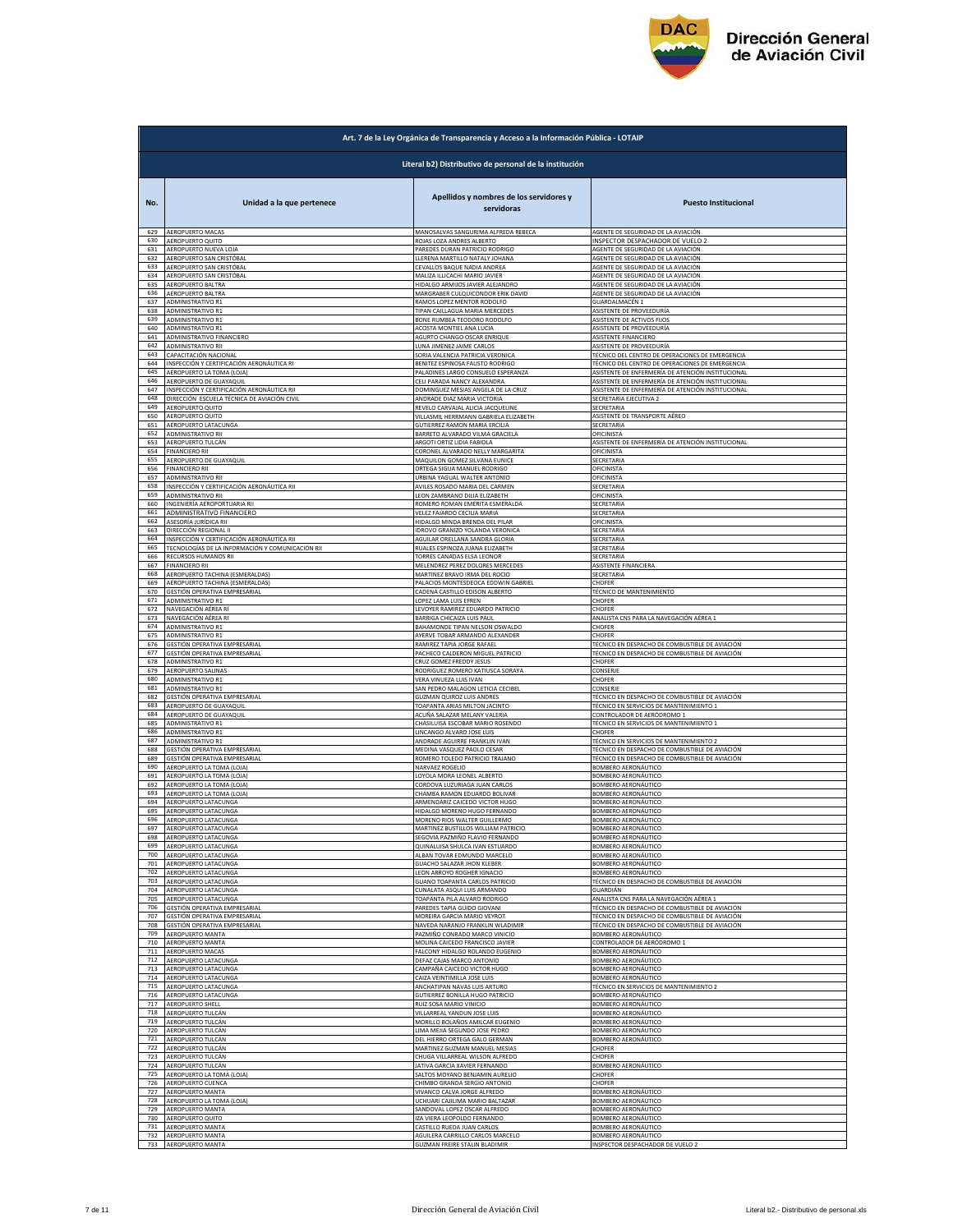

|            | Art. 7 de la Ley Orgánica de Transparencia y Acceso a la Información Pública - LOTAIP |                                                                                    |                                                                               |  |
|------------|---------------------------------------------------------------------------------------|------------------------------------------------------------------------------------|-------------------------------------------------------------------------------|--|
|            | Literal b2) Distributivo de personal de la institución                                |                                                                                    |                                                                               |  |
| No.<br>734 | Unidad a la que pertenece<br>GESTIÓN OPERATIVA EMPRESARIAL                            | Apellidos y nombres de los servidores y<br>servidoras<br>VELIZ CASTRO JAIME JAVIER | <b>Puesto Institucional</b><br>TÉCNICO EN DESPACHO DE COMBUSTIBLE DE AVIACIÓN |  |
| 735        | AEROPUERTO MANTA                                                                      | SALCEDO LEON JOB GUILLERMO                                                         | CHOFER                                                                        |  |
| 736        | GESTIÓN OPERATIVA EMPRESARIAL                                                         | QUIÑONEZ CORTEZ JUAN CARLOS                                                        | TÉCNICO EN DESPACHO DE COMBUSTIBLE DE AVIACIÓN                                |  |
| 737        | <b>AEROPUERTO MANTA</b>                                                               | CHAVEZ NEVAREZ DINO RODOLFO AUGUSTO                                                | <b>BOMBERO AERONÁUTICO</b>                                                    |  |
| 738        | GESTIÓN OPERATIVA EMPRESARIAL                                                         | HERNANDEZ ZAMBRANO MARIO HONORIO                                                   | TÉCNICO EN DESPACHO DE COMBUSTIBLE DE AVIACIÓN                                |  |
| 739        | AEROPUERTO MANTA                                                                      | INTRIAGO TORRES JUAN EFREN                                                         | BOMBERO AERONÁUTICO                                                           |  |
| 740        | AEROPUERTO MANTA                                                                      | CHAVEZ VASQUEZ MANUEL ABELARDO                                                     | BOMBERO AERONÁUTICO                                                           |  |
| 741        | AEROPUERTO SAN VICENTE                                                                | QUIROZ BARRETO JOSE ANTONIO                                                        | BOMBERO AERONÁUTICO                                                           |  |
| 742        | AEROPUERTO MANTA                                                                      | SALAZAR TELLO ANGEL JESUS                                                          | TÉCNICO EN SERVICIOS DE MANTENIMIENTO 1                                       |  |
| 743        | GESTIÓN OPERATIVA EMPRESARIAL                                                         | LOPEZ MOREIRA JOSE SANTIAGO                                                        | FÉCNICO EN DESPACHO DE COMBUSTIBLE DE AVIACIÓN                                |  |
| 744        | AEROPUERTO DE GUAYAQUIL                                                               | CAJAS SILVA GONZALO VINICIO                                                        | TÉCNICO EN SERVICIOS DE MANTENIMIENTO 1                                       |  |
| 745        | NAVEGACIÓN AÉREA RII                                                                  | QUIMIS INDACOCHEA FREDDY NARCISO                                                   | CHOFFR                                                                        |  |
| 746        | AEROPUERTO DE GUAYAQUII                                                               | ESPINOZA ROMERO JOSE BOLIVAR                                                       | CHOFER                                                                        |  |
| 747        | AEROPUERTO DE GUAYAQUIL                                                               | CAICEDO DE LA CRUZ RIGOBERTO JAVIER                                                | TÉCNICO EN SERVICIOS DE MANTENIMIENTO 2                                       |  |
| 748        | AEROPUERTO DE GUAYAQUIL                                                               | VEGA PIGUAVE ENRIQUE YARI                                                          | TÉCNICO EN SERVICIOS DE MANTENIMIENTO 1                                       |  |
| 749        | INSPECCIÓN Y CERTIFICACIÓN AERONÁUTICA RII                                            | <u>ZUÑIGA ROSAS MANUEL EDUARDO</u>                                                 | INTENDENTE INSPECTOR PILOTO DE CONTROL                                        |  |
| 750        | INSPECCIÓN Y CERTIFICACIÓN AERONÁUTICA RII                                            | BASTIDAS CHAMORRO RICARDO SECUNDINO                                                | NTENDENTE INSPECTOR PILOTO DE CONTROL                                         |  |
| 751        | COMERCIALIZACIÓN ESPACIOS AEROPORTUARIOS E INMUEBLES RII                              | SEGOVIA BONILLA CARLOS ALEJANDRO                                                   | ANALISTA DE COMERCIALIZACIÓN 1                                                |  |
| 752<br>753 | <b>AEROPUERTO DE SANTA ROSA</b>                                                       | CERVANTES ENGRACIA JULIO AUGUSTO                                                   | BOMBERO AERONÁUTICO                                                           |  |
| 754        | AEROPUERTO DE GUAYAQUIL                                                               | AVILES SUAREZ JOHN WILLIAN                                                         | TÉCNICO EN SERVICIOS DE MANTENIMIENTO 1                                       |  |
|            | AEROPUERTO DE GUAYAQUIL                                                               | FRANCO VICUÑA CESAR ERNESTO                                                        | TÉCNICO EN SERVICIOS DE MANTENIMIENTO 1                                       |  |
| 755        | <b>FINANCIERO RII</b>                                                                 | RAMIREZ ALCIVAR IVAN GIOVANNI                                                      | CONSERJE                                                                      |  |
| 756        | AEROPUERTO DE GUAYAQUIL                                                               | BARRENO PARRA RAMON EDELBERTO                                                      | GUARDIÁN                                                                      |  |
| 757        | ADMINISTRATIVO RII                                                                    | PACHECO MOSQUERA COLON ELIAS                                                       | TÉCNICO EN SERVICIOS DE MANTENIMIENTO 1                                       |  |
| 758        | AEROPUERTO DE GUAYAQUIL                                                               | VILLACIS MORA RODRIGO WILFRIDO                                                     | CHOFER                                                                        |  |
| 759        | AEROPUERTO DE SANTA ROSA                                                              | VIVANCO ESPINOZA ALEXANDER EFREN                                                   | <b>3OMBERO AERONÁUTICO</b>                                                    |  |
| 760        | AEROPUERTO DE GUAYAQUIL                                                               | MEDINA YAGUAL WILSON GIOVANNI                                                      | TÉCNICO EN SERVICIOS DE MANTENIMIENTO 2                                       |  |
| 761        | AEROPUERTO DE GUAYAQUIL                                                               | RAMOS BARBA ROGELIO RAMIRO                                                         | TÉCNICO EN SERVICIOS DE MANTENIMIENTO 2                                       |  |
| 762        | AEROPUERTO DE GUAYAQUIL                                                               | SALAZAR ANDACHI HEYDI ARIEL                                                        | ASISTENTE DE TRANSPORTE AÉREO                                                 |  |
| 763        | AEROPUERTO DE GUAYAQUIL                                                               | FRANCO FERRUZOLA GABRIEL FERNANDO                                                  | CONTROLADOR DE AERÓDROMO 1                                                    |  |
| 764        | DIRECCIÓN REGIONAL II                                                                 | COELLO CABRERA LUIS JOHN                                                           | CONSERJE                                                                      |  |
| 765<br>766 | RECURSOS HUMANOS RIII                                                                 | REYES RODAS MONICA BALBINA                                                         | ASISTENTE DE RECURSOS HUMANOS                                                 |  |
| 767        | SEGURIDAD Y PREVENCIÓN AERONÁUTICA RI                                                 | CARRERA CORO CRISTIAN JAVIER                                                       | TÉCNICO EN SERVICIO EN MANTENIMIENTO 1                                        |  |
|            | NAVEGACIÓN AÉREA RI                                                                   | CAÑADAS ORTIZ FRANKLIN XAVIER                                                      | ANALISTA CNS PARA LA NAVEGACIÓN AÉREA 1                                       |  |
| 768        | AEROPUERTO LA TOMA (LOJA)                                                             | CASTILLO CARRION DARWIN ALBERTO                                                    | BOMBERO AERONÁUTICO                                                           |  |
| 769        | AEROPUERTO DE GUAYAQUIL                                                               | ALMEIDA CASTRO JOFFRE ANTONIO                                                      | BOMBERO AERONÁUTICO                                                           |  |
| 770        | AEROPUERTO TACHINA (ESMERALDAS)                                                       | BAUTISTA VELASCO CRISTHIAN YOVANY                                                  | GUARDIÁN                                                                      |  |
| 771        | AEROPUERTO TACHINA (ESMERALDAS)                                                       | LASSO RODRIGUEZ JUAN JOSE                                                          | BOMBERO AERONÁUTICO                                                           |  |
| 772        | AEROPUERTO TACHINA (ESMERALDAS)                                                       | <b>GARZON POZO ERICK RITCHARI</b>                                                  | BOMBERO AERONÁUTICO                                                           |  |
| 773<br>774 | AEROPUERTO TACHINA (ESMERALDAS)                                                       | PARRA MORALES ALEX SANTIAGO                                                        | <b>BOMBERO AERONÁUTICO</b>                                                    |  |
| 775        | AEROPUERTO TACHINA (ESMERALDAS)                                                       | SIMBA DE LA CRUZ JHONN JAIRO                                                       | BOMBERO AERONÁUTICO                                                           |  |
|            | AEROPUERTO TACHINA (ESMERALDAS)                                                       | CANCIO CHEME EXON CLARD                                                            | <b>GUARDIÁN</b>                                                               |  |
| 776        | AEROPUERTO MACAS                                                                      | MATAMOROS ESPINOZA JOSE ALEXANDER                                                  | <b>GUARDIÁN</b>                                                               |  |
| 777        | AEROPUERTO COCA                                                                       | PALADINES ALAVA JOHN ALFREDO                                                       | AGENTE DE SEGURIDAD DE LA AVIACIÓN                                            |  |
| 778<br>779 | AEROPUERTO COCA                                                                       | CHAMBA ALBERCA JAIRO JOSE                                                          | CONTROLADOR DE AERÓDROMO 1                                                    |  |
| 780        | AEROPUERTO DE SANTA ROSA                                                              | <b>IIMENEZ BENITEZ SEGUNDO ALEJANDRO</b>                                           | <b>BOMBERO AERONÁUTICO</b>                                                    |  |
|            | AEROPUERTO DE SANTA ROSA                                                              | LEON LOZANO ANDERSON MAX                                                           | BOMBERO AERONÁUTICO                                                           |  |
| 781        | AEROPUERTO DE SANTA ROSA                                                              | AJILA CHAPIN HUMBERTO STALIN                                                       | <b>BOMBERO AERONÁUTICO</b>                                                    |  |
| 782        | AEROPUERTO DE SANTA ROSA                                                              | VASQUEZ LAINES WILSON JAVIER                                                       | <b>BOMBERO AERONÁUTICO</b>                                                    |  |
| 783        | SEGURIDAD Y PREVENCIÓN AERONÁUTICA RI                                                 | ALOMOTO ANALUISA FREDY FABIAN                                                      | SUPERVISOR DE SEGURIDAD DE LA AVIACIÓN                                        |  |
| 784        | AEROPUERTO DE SANTA ROSA                                                              | RODAS ORELLANA ENRIQUE JONAS ALEJANDRO                                             | <b>3OMBERO AERONÁUTICO</b>                                                    |  |
| 785        | AEROPUERTO DE SANTA ROSA                                                              | ARBOLEDA BRIONES LEOPOLDO ERNESTO                                                  | BOMBERO AERONÁUTICO                                                           |  |
| 786        | AEROPUERTO DE SANTA ROSA                                                              | URDIN SURIAGA ELDER ERMEL                                                          | BOMBERO AERONÁUTICO                                                           |  |
| 787        | <b>AEROPUERTO SHELL</b>                                                               | ROMERO CONSTANTE OSCAR RODRIGO                                                     | BOMBERO AERONÁUTICO                                                           |  |
| 788        | AEROPUERTO COCA                                                                       | CONDO NOA CARLIN LIBERATO                                                          | GUARDIÁN                                                                      |  |
| 789        | AEROPUERTO COCA                                                                       | DUMAN LLIGUICHUZHCA JOSE CARLOS JULIO                                              | BOMBERO AERONÁUTICO                                                           |  |
| 790        | AEROPUERTO COCA                                                                       | TOSCANO SANCHEZ JORGE ALEJANDRO                                                    | BOMBERO AERONÁUTICO                                                           |  |
| 791        | AEROPUERTO COCA                                                                       | REYES VARGAS JOSE LUIS                                                             | BOMBERO AERONÁUTICO                                                           |  |
| 792        | AEROPUERTO COCA                                                                       | DALGO UQUILLAS FAUSTO RUFINO                                                       | <b>3OMBERO AERONÁUTICO</b>                                                    |  |
| 793        | AEROPUERTO COCA                                                                       | CASTRO GUERRERO SEGUNDO RENE                                                       | <b>BOMBERO AERONÁUTICO</b>                                                    |  |
| 794        | AEROPUERTO COCA                                                                       | LINCANGO ALVARO NELSON RODRIGO                                                     | BOMBERO AERONÁUTICO                                                           |  |
| 795        | AEROPUERTO COCA                                                                       | ALEMAN CRIOLLO ALFREDO EFRAIN                                                      | BOMBERO AERONÁUTICO                                                           |  |
| 796        | AEROPUERTO COCA                                                                       | JIMENEZ PARDO JULIO CESAR                                                          | BOMBERO AERONÁUTICO                                                           |  |
| 797        | AEROPUERTO COCA                                                                       | CHASI MERA ANGEL EDUARDO                                                           | AGENTE DE SEGURIDAD DE LA AVIACIÓN                                            |  |
| 798        | AEROPUERTO NUEVA LOJA                                                                 | GUERRERO JIMENEZ RAMIRO GUSTAVO                                                    | <b>BOMBERO AERONÁUTICO</b>                                                    |  |
| 799        | AEROPUERTO NUEVA LOJA                                                                 | BONE CARVAIAL HERMINIO VI ADIMIR                                                   | BOMBERO AERONÁUTICO                                                           |  |
| 800        | AEROPUERTO NUEVA LOJA                                                                 | CALDERON CHIMBO MARCO FLORENTINO                                                   | BOMBERO AERONÁUTICO                                                           |  |
| 801        | AEROPUERTO NUEVA LOJA                                                                 | GUAMAN PAGUAY ERALDO HOMERO                                                        | BOMBERO AERONÁUTICO                                                           |  |
| 802        | AEROPUERTO NUEVA LOJA                                                                 | <u>NUÑEZ SILVA DANILO AGAPITO</u>                                                  | <b>BOMBERO AERONÁUTICO</b>                                                    |  |
| 803        | AEROPUERTO NUEVA LOJA                                                                 | ALVARADO ALVARADO NORMAN OSWALDO                                                   | BOMBERO AERONÁUTICO                                                           |  |
| 804        | AEROPUERTO NUEVA LOJA                                                                 | LOAYZA OCHOA JORGE VISMAR                                                          | BOMBERO AERONÁUTICO                                                           |  |
| 805        | AEROPUERTO NUEVA LOJA                                                                 | OÑATE LAZO CARLOS ALFREDO                                                          | ANALISTA CNS PARA LA NAVEGACIÓN AÉREA 1                                       |  |
| 806        | AEROPUERTO SHELL                                                                      | GAVIDIA ROBALINO MARCO VICENTE                                                     | BOMBERO AERONÁUTICO                                                           |  |
| 807        | AEROPUERTO SHELL                                                                      | LASSO HUGO MANUEL                                                                  | BOMBERO AERONÁUTICO                                                           |  |
| 808        | AEROPUERTO SHELL                                                                      | ORTIZ SUAREZ HECTOR GONZALO                                                        | <b>GUARDIÁN</b>                                                               |  |
| 809        | AEROPUERTO TENA                                                                       | GUAMAN MENDOZA POLIVIO MESIAS                                                      | <b>BOMBERO AERONÁUTICO</b>                                                    |  |
| 810        | AEROPUERTO SHELL                                                                      | ARIAS VELASCO WILLIAN EDUARDO                                                      | BOMBERO AERONÁUTICO                                                           |  |
| 811        | <b>AEROPUERTO SHELI</b>                                                               | CHANCUSIG CHANCUSIG MARIO FERNANDO                                                 | ANALISTA CNS PARA LA NAVEGACIÓN AÉREA 1                                       |  |
| 812        | AEROPUERTO LATACUNGA                                                                  | ALVAREZ MOLINA CARLOS GILBERTO                                                     | BOMBERO AERONÁUTICO                                                           |  |
| 813        | <b>AEROPUERTO TENA</b>                                                                | MIRANDA CASTRO GALO FAVIAN                                                         | BOMBERO AERONÁUTICO                                                           |  |
| 814        | <b>AEROPUERTO TENA</b>                                                                | GREFA RIVADENEYRA HECTOR MARCELO                                                   | GUARDIÁN                                                                      |  |
| 815        |                                                                                       | GRANDA ALARCON RODRIGO VINICIO                                                     | <b>BOMBERO AERONÁUTICO</b>                                                    |  |
| 816        | AEROPUERTO MACAS<br>AEROPUERTO MACAS                                                  | PALACIOS JARAMILLO GONZALO WILLAN                                                  | <b>BOMBERO AERONÁUTICO</b>                                                    |  |
| 817        | AEROPUERTO MACAS                                                                      | MOLINA ESPINOZA JORGE WILFRIDO                                                     | <b>BOMBERO AERONÁUTICO</b>                                                    |  |
| 818        | AEROPUERTO TENA                                                                       | GAVILANES ALTAMIRANO EDISON XAVIER                                                 | BOMBERO AERONÁUTICO                                                           |  |
| 819        | AEROPUERTO MACAS                                                                      | LASCANO FREIRE CARLOS RAUL                                                         | BOMBERO AERONÁUTICO                                                           |  |
|            | AEROPUERTO SAN CRISTÓBAL                                                              | ALVARADO CELI ANGEL BENIGNO                                                        | BOMBERO AERONÁUTICO                                                           |  |
| 820<br>821 | AEROPUERTO SAN CRISTÓBAL                                                              | ORTEGA SANDOVAL JHONNY PAUL                                                        | <b>BOMBERO AERONÁUTICO</b>                                                    |  |
| 822        | AEROPUERTO SAN CRISTÓBAL                                                              | CHAUCA PALLO CARLOS MAURICIO                                                       | BOMBERO AERONÁUTICO                                                           |  |
| 823        | AEROPUERTO DE ISABELA                                                                 | CONTRERAS DELGADO PEDRO JAVIER                                                     | BOMBERO AERONÁUTICO                                                           |  |
| 824        | ADMINISTRATIVO RIII                                                                   | LOMBEIDA VERGARA EDGAR HERNAN                                                      | CHOFER                                                                        |  |
| 825        | AEROPUERTO DE SANTA ROSA                                                              | STERLING HERNANDEZ ERWIN ULIANOV                                                   | <b>3OMBERO AERONÁUTICO</b>                                                    |  |
| 826        | CALIDAD Y MEJORA CONTINUA                                                             | MALDONADO PAZMIÑO MARCIA SEMIRAMIS                                                 | ANALISTA DE PLANIFICACIÓN Y CALIDAD 2                                         |  |
| 827        | AEROPUERTO SAN CRISTÓBAL                                                              | YANGARE TORRES ABEL DARIO                                                          | AGENTE DE SEGURIDAD DE LA AVIACIÓN                                            |  |
| 828        | AEROPUERTO SALINAS                                                                    | MAYORGA BERMEO DAISY LORENA                                                        | AGENTE DE SEGURIDAD DE LA AVIACIÓN                                            |  |
| 829        | AEROPUERTO SAN CRISTÓBAL                                                              | BUENAÑO ZAVALA HENRRY ANDRES                                                       | BOMBERO AERONÁUTICO                                                           |  |
| 830        | AEROPUERTO NUEVA LOJA                                                                 | TOSCANO BORJA MARCELO ANDRES                                                       | CONTROLADOR DE AERÓDROMO 1                                                    |  |
| 831        | AEROPUERTO COCA                                                                       | MUÑOZ CERDA CARLOS ROBERTO                                                         | CONTROLADOR DE AERÓDROMO 1                                                    |  |
| 832        | AEROPUERTO MACAS                                                                      | ANDINO GAVIDIA KARLA SABRINA                                                       | <u>CONTROLADOR DE AERÓDROMO 1</u>                                             |  |
| 833        | AEROPUERTO MACAS                                                                      | CANTOS BORJA DIEGO ALBERTO                                                         | CONTROLADOR DE AERÓDROMO 1                                                    |  |
| 834        | AEROPUERTO TENA                                                                       | HARO FLORES SLENDY VANESSA                                                         | ANALISTA CNS PARA LA NAVEGACIÓN AÉREA 1                                       |  |
| 835        | <b>AEROPUERTO TENA</b>                                                                | TOAPANTA SANTOS SHOGO XAVIER                                                       | ANALISTA CNS PARA LA NAVEGACIÓN AÉREA 1                                       |  |
| 836        | <b>AEROPUERTO TENA</b>                                                                | CALUCHO LOPEZ RONALD ALEXANDER                                                     | CHOFFR                                                                        |  |
| 837        | TECNOLOGÍAS DE LA INFORMACIÓN Y COMUNICACIÓN RIII                                     | CARRILLO ROBALINO EULALIA XIMENA                                                   | ANALISTA DE TECNOLOGÍAS DE LA INFORMACIÓN 1                                   |  |
| 838        | AEROPUERTO TACHINA (ESMERALDAS)                                                       | ZUÑIGA TAMAYO MARLON MAURICIO                                                      | ANALISTA CNS PARA LA NAVEGACIÓN AÉREA 1                                       |  |
|            |                                                                                       |                                                                                    |                                                                               |  |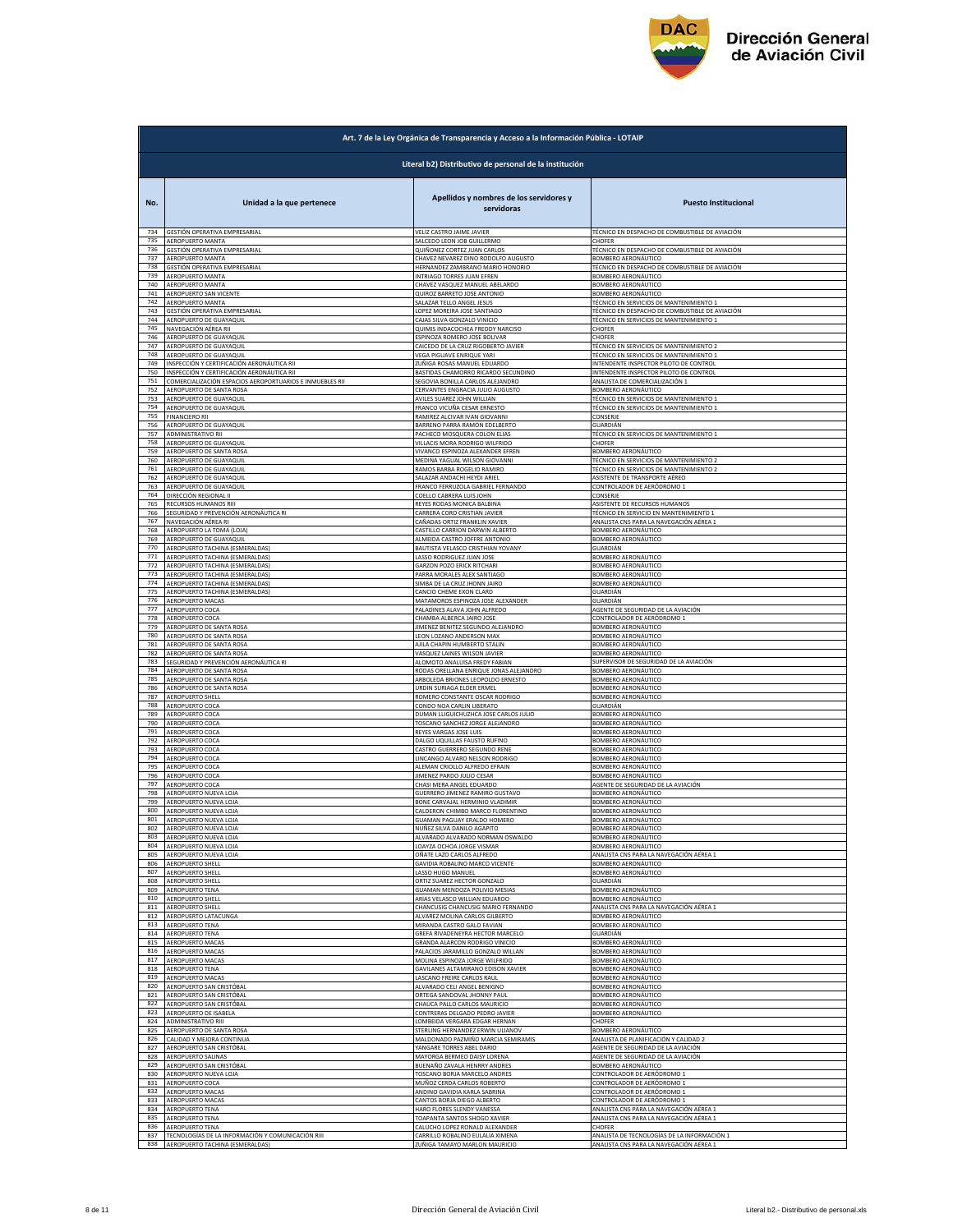

|            | Art. 7 de la Ley Orgánica de Transparencia y Acceso a la Información Pública - LOTAIP |                                                          |                                                                      |  |
|------------|---------------------------------------------------------------------------------------|----------------------------------------------------------|----------------------------------------------------------------------|--|
|            | Literal b2) Distributivo de personal de la institución                                |                                                          |                                                                      |  |
| No.        | Unidad a la que pertenece                                                             | Apellidos y nombres de los servidores y<br>servidoras    | <b>Puesto Institucional</b>                                          |  |
| 839        | COORDINACIÓN ADMINISTRATIVA                                                           | VALENCIA QUIROZ JENNY ADRIANA                            | OFICINISTA                                                           |  |
| 840        | AEROPUERTO QUITO                                                                      | BONILLA CUADRADO ALEX JAVIER                             | ANALISTA CNS PARA LA NAVEGACIÓN AÉREA 1                              |  |
| 841        | INSPECCIÓN Y CERTIFICACIÓN AERONÁUTICA RI                                             | SANCHEZ VALLEJO NELLY FERNANDA                           | INSPECTOR AUXILIAR DE CABINA                                         |  |
| 842        |                                                                                       | ZAPATA NARANJO SANDRA VERONICA                           | ASISTENTE DE TRANSPORTE AÉREO                                        |  |
| 843        | AEROPUERTO QUITO<br>AEROPUERTO QUITO                                                  | JIMENEZ RIVAS EVELYN DAYANA                              | ASISTENTE DE TRANSPORTE AÉREO                                        |  |
| 844        | AEROPUERTO QUITO                                                                      | DARQUEA REVELO MARCOS ALEXANDER                          | CONTROLADOR DE AERÓDROMO 1                                           |  |
| 845        | AEROPUERTO QUITO                                                                      | IPIALES BUNCI DARWIN ROLANDO                             | ANALISTA CNS PARA LA NAVEGACIÓN AÉREA 1                              |  |
| 846        | ADMINISTRATIVO R1                                                                     | TACO TAIPE JORGE ENRIQUI                                 | GUARDIÁN                                                             |  |
| 847        | <b>GESTIÓN OPERATIVA EMPRESARIA</b>                                                   | CEPEDA CELA WASHINGTON FERNANDO                          | TÉCNICO EN DESPACHO DE COMBUSTIBLE DE AVIACIÓN                       |  |
| 848        | GESTIÓN OPERATIVA EMPRESARIAL                                                         | MERO MERA PATRICIO ROBERTO                               | TÉCNICO EN DESPACHO DE COMBUSTIBLE DE AVIACIÓN                       |  |
| 849        | GESTIÓN OPERATIVA EMPRESARIAL                                                         | ALVAREZ SOLORZANO JAIME JAVIER                           | TÉCNICO EN DESPACHO DE COMBUSTIBLE DE AVIACIÓN                       |  |
| 850        | GESTIÓN OPERATIVA EMPRESARIAL                                                         | GARCIA SANCHEZ CARLOS DANIEL                             | SUPERVISOR DE OPERACIONES DE COMBUSTIBLE DE AVIACIÓN                 |  |
| 851        | ADMINISTRATIVO FINANCIERO                                                             | ALVARADO ROSADO KATHERINE ELIZABETH                      | OFICINISTA                                                           |  |
| 852        | AEROPUERTO DE GUAYAQUIL                                                               | SEGURA ESPINOZA JANINA JUANA                             | ANALISTA CNS PARA LA NAVEGACIÓN AÉREA 1                              |  |
| 853        | AEROPUERTO DE GUAYAQUIL                                                               | WBRASLERS ENDARA AARON DAMIAN                            | ANALISTA CNS PARA LA NAVEGACIÓN AÉREA 1                              |  |
| 854        | AEROPUERTO DE GUAYAQUIL                                                               | RUGEL ANCHUNDIA MARIA MAGDALENA                          | ANALISTA CNS PARA LA NAVEGACIÓN AÉREA 1                              |  |
| 855        | AEROPUERTO DE GUAYAQUIL                                                               | BARAHONA VEGA PLACIDO JESUS                              | SUPERVISOR DE SEGURIDAD DE LA AVIACIÓN                               |  |
| 856        | AEROPUERTO DE GUAYAQUIL                                                               | ITURRALDE GARCIA PAULINA ANDREA                          | INSPECTOR DE AERÓDROMO                                               |  |
| 857        | AEROPUERTO SALINAS                                                                    | SALAZAR BEJEGUEN LUIS ENRIQUE                            | TÉCNICO EN SERVICIOS AERONÁUTICOS                                    |  |
| 858        | AEROPUERTO SALINAS                                                                    | TIPANTIZA PATIÑO ARMANDO ALIPIO                          | TÉCNICO EN SERVICIOS AERONÁUTICOS                                    |  |
| 859        | ADMINISTRATIVO FINANCIERO                                                             | VILLON CASTRO PATRICIO ALFREDO                           | ASISTENTE FINANCIERO                                                 |  |
| 860        | FINANCIERO RII                                                                        | VILLAVICENCIO PALMA JULIA DEL CARMEN                     | ANALISTA FINANCIERO 1                                                |  |
| 861        | ADMINISTRATIVO RII                                                                    | ROSERO RUILOVA EYBEL PRISCILLA                           | ABOGADO 2                                                            |  |
| 862        | AEROPUERTO SAN CRISTÓBAL                                                              | SANTANA SANCHEZ LUIS ARMANDO                             | AGENTE DE SEGURIDAD DE LA AVIACIÓN                                   |  |
| 863<br>864 | NAVEGACIÓN AÉREA RI                                                                   | BUENAÑO OROZCO SANDRA CECILIA                            | ANALISTA EN COMUNICACIONES AFS                                       |  |
| 865        | <b>AEROPUERTO CUENCA</b>                                                              | GUILLEN IGLESIAS BYRON GUSTAVO                           | SUPERVISOR DE SEGURIDAD DE LA AVIACIÓN                               |  |
|            | AEROPUERTO CUENCA                                                                     | BONILLA YUCAILLA DIEGO FERNANDO                          | CONTROLADOR DE AERÓDROMO 1                                           |  |
| 866        | AEROPUERTO CUENCA                                                                     | ROMERO INGA MARIA FERNANDA                               | ASISTENTE DE TRANSPORTE AÉREO                                        |  |
| 867        | AEROPUERTO CUENCA                                                                     | BERNAL PULLA VERONICA ALEXANDRA                          | OFICINISTA                                                           |  |
| 868        | GESTIÓN OPERATIVA EMPRESARIAL                                                         | ZARUMA HEREDIA SEGUNDO                                   | ÉCNICO EN DESPACHO DE COMBUSTIBLE DE AVIACIÓN                        |  |
| 869        | AEROPUERTO LATACUNGA                                                                  | VILLALVA BARRIGA JAIME MIGUEL                            | AGENTE DE SEGURIDAD DE LA AVIACIÓN                                   |  |
| 870        | RECURSOS HUMANOS RI                                                                   | CHICAIZA CHAUCA FELIX DE JESUS                           | CHOFER                                                               |  |
| 871        | AEROPUERTO LATACUNGA                                                                  | CHANCUSIG CASA SEGUNDO DANIEI                            | CHOFFR                                                               |  |
| 872        | AEROPUERTO LATACUNGA                                                                  | ALMEIDA PASTRANO DIEGO FRANCISCO                         | CHOFER                                                               |  |
| 873        | AEROPUERTO LATACUNGA                                                                  | ORTIZ MENA DARWIN ISRAEL                                 | AGENTE DE SEGURIDAD DE LA AVIACIÓN                                   |  |
| 874        | AEROPUERTO SHELL                                                                      | HIDALGO MARQUEZ JOSE RAFAEL                              | CHOFER                                                               |  |
| 875        | AEROPUERTO LA TOMA (LOJA)                                                             | PALADINES BRAVO CESAR AUGUSTO                            | ANALISTA CNS PARA LA NAVEGACIÓN AÉREA 1                              |  |
| 876        | AEROPUERTO LA TOMA (LOJA)                                                             | CORDOVA CORDOVA JOSE LUIS                                | AGENTE DE SEGURIDAD DE LA AVIACIÓN                                   |  |
| 877        | GESTIÓN OPERATIVA EMPRESARIAL                                                         | MOSQUERA ROMERO JOEL GUILLERMO                           | FÉCNICO EN DESPACHO DE COMBUSTIBLE DE AVIACIÓN                       |  |
| 878        | NAVEGACIÓN AÉREA RI                                                                   | ESTRELLA MENA JENNIFER PAULINA                           | CONTROLADOR DE AERÓDROMO 1                                           |  |
| 879        | <b>AEROPUERTO MANTA</b>                                                               | ECHEVERRIA LUCERO CARLOS FERNANDO                        | <u>CONTROLADOR DE AERÓDROMO 1</u>                                    |  |
| 880        | AEROPUERTO MANTA                                                                      | NOLE CURIMILMA MANUEL ENRIQUE                            | CONTROLADOR DE AERÓDROMO 1                                           |  |
| 881        | AEROPUERTO MANTA                                                                      | ESCALANTE CODENA MIREYA ELIZABETH                        | CONTROLADOR DE AERÓDROMO 1                                           |  |
| 882        | AEROPUERTO MANTA                                                                      | MERA CAMACHO MARIA JOSE                                  | AGENTE DE SEGURIDAD DE LA AVIACIÓN                                   |  |
| 883        | AEROPUERTO MANTA                                                                      | ANDRADE LEON DAVID FERNANDO                              | CONTROLADOR DE AERÓDROMO 1                                           |  |
| 884        | NAVEGACIÓN AÉREA RI                                                                   | CARDENAS AULESTIA LEONARDO ANDRES                        | CONTROLADOR DE AERÓDROMO 1                                           |  |
| 885        | AEROPUERTO TACHINA (ESMERALDAS)                                                       | MACIAS MARIN LUIS EMILIO                                 | SOMBERO AERONÁUTICO                                                  |  |
| 886        | GESTIÓN OPERATIVA EMPRESARIAL                                                         | VANEGAS VALLE DARIO JAVIER                               | <u>FÉCNICO EN DESPACHO DE COMBUSTIBLE DE AVIACIÓN</u>                |  |
| 887        | GESTIÓN OPERATIVA EMPRESARIAL                                                         | GRANDA VALAREZO MARLON HALAIN                            | TÉCNICO EN DESPACHO DE COMBUSTIBLE DE AVIACIÓN                       |  |
| 888        | AEROPUERTO DE SANTA ROSA                                                              | CARRION LAM ANTONY JOSUE                                 | <b>BOMBERO AERONÁUTICO</b>                                           |  |
| 889        | AEROPUERTO SALINAS                                                                    | MANCHENO MUÑOZ JONATHAN OMAR                             | AGENTE DE SEGURIDAD DE LA AVIACIÓN                                   |  |
| 890        | AEROPUERTO DE GUAYAQUIL                                                               | PADILLA MORA GEOVANNI FRANCISCO                          | TÉCNICO CNS PARA LA NAVEGACIÓN AÉREA                                 |  |
| 891        | AEROPUERTO SALINAS                                                                    | ORRALA PITA KAREN TATIANA                                | AGENTE DE SEGURIDAD DE LA AVIACIÓN                                   |  |
| 892        | AEROPUERTO COCA                                                                       | CABEZAS GUAYASAMIN LUIS DAVID                            | INSPECTOR DESPACHADOR DE VUELO 1                                     |  |
| 893        | AEROPUERTO LA TOMA (LOJA)                                                             | CORDOVA VILLAVICENCIO IVONE MARGOHT                      | AGENTE DE SEGURIDAD DE LA AVIACIÓN                                   |  |
| 894        | AEROPUERTO DE SANTA ROSA                                                              | CAISAGUANO USHIÑA MARCO ANTONIO                          | NSPECTOR DESPACHADOR DE VUELO 2                                      |  |
| 895        | AEROPUERTO DE SANTA ROSA                                                              | MARCA ALEX ELADIO                                        | CONSERJE                                                             |  |
| 896        | AEROPUERTO COCA                                                                       | DULCE GRANDA EDMUNDO JAVIER                              | AGENTE DE SEGURIDAD DE LA AVIACIÓN                                   |  |
| 897        | AFROPUFRTO MANTA                                                                      | MORA CURIPOMA EDER DANILO                                | AGENTE DE SEGURIDAD DE LA AVIACIÓN                                   |  |
| 898        | ADMINISTRATIVO RII                                                                    | ORTIZ VILLACIS EDUARDO ALBERTO                           | CONSERIE                                                             |  |
| 899        | AEROPUERTO DE SANTA ROSA                                                              |                                                          | BOMBERO AERONÁUTICO                                                  |  |
| 900        | AEROPUERTO DE SANTA ROSA                                                              | FEIJOO LOAYZA JAVIER MANRIQUE<br>SUAREZ QUIMI ALEX PAOLO | TÉCNICO CNS PARA LA NAVEGACIÓN AÉREA                                 |  |
| 901        | SEGURIDAD Y PREVENCIÓN AERONÁUTICA RIII                                               | PULLAS GUZMAN PAMELA MICHELLE                            | AGENTE DE SEGURIDAD DE LA AVIACIÓN                                   |  |
| 902        | AEROPUERTO LA TOMA (LOJA)                                                             | VERDESOTO RODRIGUEZ MIJAIL ALEJANDRO                     | BOMBERO AERONÁUTICO                                                  |  |
| 903        | AEROPUERTO LA TOMA (LOJA)                                                             | GRANDA OCAMPOS KLEVER FERNANDO                           | AGENTE DE SEGURIDAD DE LA AVIACIÓN                                   |  |
| 904        | AEROPUERTO MANTA                                                                      | SANTILLAN LARA WILLIAM FERNANDO                          | CONTROLADOR DE AERÓDROMO 1                                           |  |
| 905        | NAVEGACIÓN AÉREA RI                                                                   | HIDALGO PROAÑO ORLANDO MARCELO                           | ANALISTA DE METEOROLOGÍA AERONÁUTICA 1                               |  |
| 906        | CAPACITACIÓN NACIONAL                                                                 | RUIZ CHAVEZ VERONICA ALICIA                              | INSTRUCTOR TÉCNICO DE CAPACITACIÓN AERONÁUTICA                       |  |
| 907        | AEROPUERTO LA TOMA (LOJA)                                                             | CORDOVA LOAIZA CESAR AUGUSTO                             | BOMBERO AERONÁUTICO                                                  |  |
| 908        | GESTIÓN OPERATIVA EMPRESARIAL                                                         | PALACIOS ZABALA SAUL                                     | TÉCNICO EN DESPACHO DE COMBUSTIBLE DE AVIACIÓN                       |  |
| 909        | NAVEGACIÓN AÉREA RI                                                                   | QUINGA MEZA ANGELA ELIZABETH                             | ANALISTA CNS PARA LA NAVEGACIÓN AÉREA 1                              |  |
| 910        | GESTIÓN OPERATIVA EMPRESARIAL                                                         | AREVALO GUARTATANGA JUAN EZEQUIEL                        | TÉCNICO EN DESPACHO DE COMBUSTIBLE DE AVIACIÓN                       |  |
| 911        | GESTIÓN OPERATIVA EMPRESARIAL                                                         | MENDOZA CASA LUIS WASHINGTON                             | TÉCNICO EN DESPACHO DE COMBUSTIBLE DE AVIACIÓN                       |  |
| 912        | GESTIÓN OPERATIVA EMPRESARIAL                                                         | CHICAIZA GUAYTA WALTER LUIS                              | TÉCNICO EN DESPACHO DE COMBUSTIBLE DE AVIACIÓN                       |  |
| 913        | AEROPUERTO MANTA                                                                      | CEVALLOS PONCE JOSE EPIMENIDES                           | AGENTE DE SEGURIDAD DE LA AVIACIÓN                                   |  |
| 914        | AEROPUERTO MANTA                                                                      | INTRIAGO CASANOVA RODY JOSE                              | AGENTE DE SEGURIDAD DE LA AVIACIÓN                                   |  |
| 915        | AEROPUERTO DE GUAYAQUIL                                                               | AGUIRRE FREIRE OSCAR RAUL                                | CONTROLADOR DE AERÓDROMO 1<br>ANALISTA DE METEOROLOGÍA AERONÁUTICA 1 |  |
| 916        | AEROPUERTO DE GUAYAQUIL                                                               | PINO SOLEDISPA MARLON JAVIER                             | CONTROLADOR DE AERÓDROMO 1                                           |  |
| 917        | AEROPUERTO DE SANTA ROSA                                                              | ZAMBRANO SILVA JUAN FABRICIO                             |                                                                      |  |
| 918        | AEROPUERTO BALTRA                                                                     | DIAZ TORRES ROSA BEATRIZ                                 | AGENTE DE SEGURIDAD DE LA AVIACIÓN                                   |  |
| 919        | GESTIÓN OPERATIVA EMPRESARIAL                                                         | ENCALADA SANCHEZ RICHARD PABLO                           | TÉCNICO EN DESPACHO DE COMBUSTIBLE DE AVIACIÓN                       |  |
| 920        | GESTIÓN OPERATIVA EMPRESARIAL                                                         | TOAPANTA ALMACHI VICTOR OCTAVIO                          | TÉCNICO EN DESPACHO DE COMBUSTIBLE DE AVIACIÓN                       |  |
| 921        | ADMINISTRATIVO RII                                                                    | DELGADO MUÑOZ RUBEN DARIO                                | CHOFER                                                               |  |
| 922        | GESTIÓN OPERATIVA EMPRESARIAL                                                         | MEJIA PARRA FRANKLIN JAVIER                              | TÉCNICO EN DESPACHO DE COMBUSTIBLE DE AVIACIÓN                       |  |
| 923        | GESTIÓN OPERATIVA EMPRESARIAL                                                         | RONQUILLO VARGAS DANNY COLON                             | TÉCNICO EN DESPACHO DE COMBUSTIBLE DE AVIACIÓN                       |  |
| 924        | AEROPUERTO LATACUNGA                                                                  | QUIJANO ERAZO CARLOS ROBERTO                             | AGENTE DE SEGURIDAD DE LA AVIACIÓN                                   |  |
| 925        | AEROPUERTO DE SANTA ROSA                                                              | ROSALES ALAÑA RONALD PATRICIO                            | CONTROLADOR DE APROXIMACIÓN NO RADAR                                 |  |
| 926        | ADMINISTRATIVO R1                                                                     | CATUCUAMBA NICOLALDE FAUSTO WILIAN                       | GUARDIÁN                                                             |  |
| 927        | <b>FINANCIERO RI</b>                                                                  | VIVAS SIMBAÑA JULIO CESAR                                | ASISTENTE FINANCIERO                                                 |  |
| 928        | <b>FINANCIERO RI</b>                                                                  | PROAÑO VALDOSPINOS MARIA FERNANDA                        | ANALISTA FINANCIERO 1                                                |  |
| 929        | <b>FINANCIERO RI</b>                                                                  | QUILUMBA SAMUEZA DANIEL ESTEBAN                          | ANALISTA FINANCIERO 2                                                |  |
| 930        | AEROPUERTO DE GUAYAQUIL                                                               | ORTIZ TAPIA ISMAEL FERNANDO                              | CONTROLADOR DE AERÓDROMO 1                                           |  |
| 931        | NAVEGACIÓN AÉREA RI                                                                   | QUEVEDO ESPINOZA NELSON MARCELO                          | ANALISTA DE INFORMACIÓN AERONÁUTICA 1                                |  |
| 932        | AEROPUERTO TACHINA (ESMERALDAS)                                                       | CANTOS VERA CESAR AUGUSTO                                | ANALISTA CNS PARA LA NAVEGACIÓN AÉREA 1                              |  |
| 933        | AEROPUERTO TACHINA (ESMERALDAS)                                                       | PADILLA QUIÑONEZ LUIS GERARDO                            | BOMBERO AERONÁUTICO                                                  |  |
| 934        | AEROPUERTO DE GUAYAQUIL                                                               | SANDOVAL PUGA DAISY MABEL                                | ANALISTA DE METEOROLOGÍA AERONÁUTICA 1                               |  |
| 935        | AEROPUERTO DE GUAYAQUIL                                                               | LLIGUISACA HIDALGO JORGE RICARDO                         | ANALISTA DE METEOROLOGÍA AERONÁUTICA 1                               |  |
| 936        | ADMINISTRATIVO R1                                                                     | GARZON SANDOVAL EDISON FABIAN                            | CHOFER                                                               |  |
| 937<br>938 | AEROPUERTO NUEVA LOJA                                                                 | OJEDA CANO HERNAN JORGE                                  | AGENTE DE SEGURIDAD DE LA AVIACIÓN                                   |  |
| 939        | AEROPUERTO COCA                                                                       | MOYA QUINATOA ARTURO JAVIER                              | AGENTE DE SEGURIDAD DE LA AVIACIÓN                                   |  |
|            | <b>FINANCIERO RI</b>                                                                  | TAPIA LUNA TANIA LORENA                                  | SECRETARIA EJECUTIVA 1                                               |  |
| 940        | AEROPUERTO SHELL                                                                      | CAMPOS NAULA MARITZA ELIZABETH                           | ANALISTA CNS PARA LA NAVEGACIÓN AÉREA 1                              |  |
|            | 941 AEROPUERTO SHELL                                                                  | VALLE SUAREZ ANGEL FERNANDO                              | AGENTE DE SEGURIDAD DE LA AVIACIÓN                                   |  |
|            |                                                                                       |                                                          |                                                                      |  |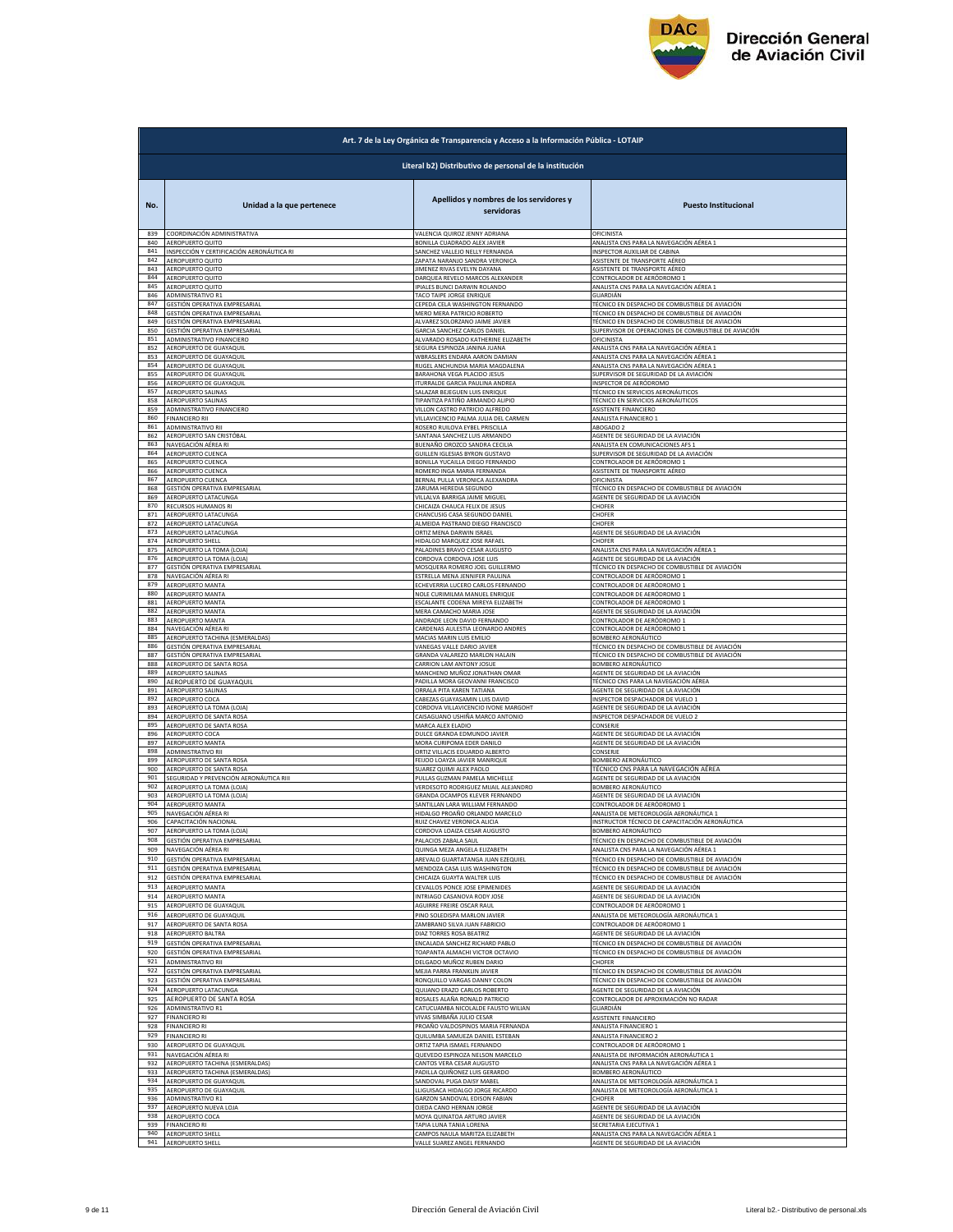

|                      | Art. 7 de la Ley Orgánica de Transparencia y Acceso a la Información Pública - LOTAIP                                                              |                                                                                                          |                                                                           |  |
|----------------------|----------------------------------------------------------------------------------------------------------------------------------------------------|----------------------------------------------------------------------------------------------------------|---------------------------------------------------------------------------|--|
|                      | Literal b2) Distributivo de personal de la institución                                                                                             |                                                                                                          |                                                                           |  |
| No.                  | Unidad a la que pertenece                                                                                                                          | Apellidos y nombres de los servidores y<br>servidoras                                                    | <b>Puesto Institucional</b>                                               |  |
| 942<br>943<br>944    | AEROPUERTO COCA<br>FINANCIERO RII                                                                                                                  | ABEZAS MANZANO RAUL VINICIO<br>ROJAS PINCAY MARIA MAGDALENA                                              | ANALISTA CNS PARA LA NAVEGACIÓN AÉREA 1<br>ASISTENTE FINANCIERA           |  |
| 945                  | INGENIERÍA AEROPORTUARIA RII                                                                                                                       | LOZANO SANTANA EDGAR XAVIER                                                                              | ANALISTA DE INGENIERÍA AEROPORTUARIA 1                                    |  |
|                      | <b>ADMINISTRATIVO RII</b>                                                                                                                          | VILLAGOMEZ ROCA FRANKLIN GERMAN                                                                          | ASISTENTE DE PROVEEDURÍA                                                  |  |
| 946                  | COORDINACIÓN ADMINISTRATIVA                                                                                                                        | TOSCANO POZO PAOLA ALEJANDRA                                                                             | ANALISTA DE RECURSOS HUMANOS 2                                            |  |
| 947                  | AEROPUERTO SAN CRISTÓBAL                                                                                                                           | ESPINOZA VERA JHOVANNY FARID                                                                             | INSPECTOR DESPACHADOR DE VUELO 1                                          |  |
| 948                  | AEROPUERTO QUITO                                                                                                                                   | JARAMILLO MAFLA JAIME AUGUSTO                                                                            | INSPECTOR DE TRANSPORTE AÉREO                                             |  |
| 949                  | AEROPUERTO QUITO                                                                                                                                   | CAICEDO MIRANDA VALERIA KATERINE                                                                         | INSPECTOR OPERACIONES DE VUELO                                            |  |
| 950                  | AEROPUERTO QUITO                                                                                                                                   | MELENDEZ SUAREZ MERCEDES CRISTINA                                                                        | SECRETARIA                                                                |  |
| 951                  | ADMINISTRATIVO R1                                                                                                                                  | MUÑOZ CHISAGUANO WILMAN PATRICIO                                                                         | CONSERJE                                                                  |  |
| 952                  | ADMINISTRATIVO R1                                                                                                                                  | BARAHONA LOPEZ STALIN GERMAN                                                                             | ASISTENTE DE PROVEEDURÍA                                                  |  |
| 953                  | ADMINISTRATIVO R1                                                                                                                                  | ANDRADE CARRION CARLOS ANDRES                                                                            | CONSERJE                                                                  |  |
| 954                  | NAVEGACIÓN AÉREA RI                                                                                                                                | PAREDES ATIENCIA ROBERTO CARLOS                                                                          | ANALISTA CNS PARA LA NAVEGACIÓN AÉREA 1                                   |  |
| 955                  | AEROPUERTO DE GUAYAQUIL                                                                                                                            | SEGURA LAMOTA HJALMAR PAUL                                                                               | CONTROLADOR DE AERÓDROMO :                                                |  |
| 956                  | AEROPUERTO DE GUAYAQUIL                                                                                                                            | VASQUEZ CEVALLOS EDGAR WILMER                                                                            | INSPECTOR DE AERÓDROMO                                                    |  |
| 957                  | <u>CAPACITACIÓN NACIONAL</u>                                                                                                                       | NOBOA MALDONADO MARIA GABRIELA                                                                           | INSTRUCTOR TÉCNICO DE CAPACITACIÓN AERONÁUTICA                            |  |
| 958                  | <b>FINANCIERO RII</b>                                                                                                                              | VANONI SANTOS MARIA SOL                                                                                  | ANALISTA FINANCIERO 2                                                     |  |
| 959                  | <b>FINANCIERO RI</b>                                                                                                                               | ALMEIDA RUIZ ANA LUCIA                                                                                   | ANALISTA FINANCIERO 2                                                     |  |
| 960                  | <b>FINANCIERO RI</b>                                                                                                                               | ANDRADE MENA XAVIER WALTER                                                                               | ASISTENTE FINANCIERO                                                      |  |
| 961                  | INGENIERÍA AEROPORTUARIA RII                                                                                                                       | MARIN MURILLO WASHINGTON LEONARDO                                                                        | ANALISTA DE INGENIERÍA AEROPORTUARIA 1                                    |  |
| 962                  | INGENIERÍA AEROPORTUARIA RIII                                                                                                                      | ALACIOS OBANDO MARIA ELIZABETH                                                                           | ANALISTA DE INGENIERÍA AEROPORTUARIA 1                                    |  |
| 963                  | AEROPUERTO LATACUNGA                                                                                                                               | TOBAR ATIAGA MARTIN GUSTAVO DE JESUS                                                                     | INSPECTOR DESPACHADOR DE VUELO 2                                          |  |
| 964                  | AEROPUERTO LATACUNGA                                                                                                                               | VASQUEZ CASTRO DARIO XAVIER                                                                              | ANALISTA CNS PARA LA NAVEGACIÓN AÉREA 1                                   |  |
| 965                  | <b>AEROPUERTO MANTA</b>                                                                                                                            | VILLACRES PINCAY ANGEL MARCELO                                                                           | ANALISTA DE INFORMACIÓN AERONÁUTICA 1                                     |  |
| 966                  | AEROPUERTO MANTA                                                                                                                                   | LIMA TORRES DEMETRIO WLADIMIR                                                                            | INSPECTOR DESPACHADOR DE VUELO 2                                          |  |
| 967                  | AEROPUERTO MANTA                                                                                                                                   | AVEIGA VERA MARIA GABRIELA                                                                               | ASISTENTE DE TRANSPORTE AÉREO                                             |  |
| 968                  | AEROPUERTO MANTA                                                                                                                                   | LOPEZ MUÑOZ DAVID FABRICIO                                                                               | CONTROLADOR DE AERÓDROMO 1                                                |  |
| 969                  | AEROPUERTO MANTA                                                                                                                                   | POMA COSTA JUAN PABLO                                                                                    | CONTROLADOR DE AERÓDROMO 1                                                |  |
| 970                  | AEROPUERTO MANTA                                                                                                                                   | ROLDAN FARFAN GENNY JASMIN                                                                               | AGENTE DE SEGURIDAD DE LA AVIACIÓN                                        |  |
| 971                  | AEROPUERTO DE SANTA ROSA                                                                                                                           | SARMIENTO CABANILLA RONALD JAVIER                                                                        | ANALISTA DE METEOROLOGÍA AERONÁUTICA 1                                    |  |
| 972<br>973           | <b>AEROPUERTO LATACUNGA</b>                                                                                                                        | MALDONADO ORTIZ MARCO VINICIO                                                                            | ANALISTA CNS PARA LA NAVEGACIÓN AÉREA 1<br>ANALISTA DE RECURSOS HUMANOS 2 |  |
| 974                  | RECURSOS HUMANOS RII                                                                                                                               | <b>GUEVARA MENA JORGE FABRICIO</b>                                                                       | ANALISTA DE COMERCIALIZACIÓN 1                                            |  |
| 975                  | <b>AEROPUERTO TENA</b>                                                                                                                             | <b>GUZMAN GUZMAN EDWIN</b>                                                                               |                                                                           |  |
| 976                  | ASESORÍA JURÍDICA RII                                                                                                                              | QUINDE PAREJA XIMENA CRISTINA                                                                            | ABOGADO 3                                                                 |  |
| 977                  | INSPECCIÓN Y CERTIFICACIÓN AERONÁUTICA RII                                                                                                         | ANCHUNDIA GARCIA CARLOS LUIS                                                                             | ASISTENTE DE TRANSPORTE AÉREO                                             |  |
| 978                  | INSPECCIÓN Y CERTIFICACIÓN AERONÁUTICA RII                                                                                                         | GONZALEZ MORALES CHARLES EMIGDIO                                                                         | INTENDENTE INSPECTOR PILOTO DE CONTROL                                    |  |
|                      | COORDINACIÓN ADMINISTRATIVA                                                                                                                        | SALGADO LOMAS JUANA JEANNETH                                                                             | ASISTENTE FINANCIERO                                                      |  |
| 979                  | AEROPUERTO TENA                                                                                                                                    | RIOS CASTRO ERIKA KATERINE                                                                               | ASISTENTE DE ACTIVOS FIJOS                                                |  |
| 980                  | RECURSOS HUMANOS RI                                                                                                                                | CALVOPIÑA ANDRADE ANDREA ALEJANDRA                                                                       | ANALISTA DE RECURSOS HUMANOS 2                                            |  |
| 981                  | <b>RECURSOS HUMANOS RI</b>                                                                                                                         | CARDOSO AVALOS MERY ELIZABETH                                                                            | ANALISTA DE RECURSOS HUMANOS                                              |  |
| 982                  | <b>RECURSOS HUMANOS RI</b>                                                                                                                         | RODRIGUEZ AMORES CARLOS FERNANDO                                                                         | ASISTENTE DE RECURSOS HUMANOS                                             |  |
| 983                  | ADMINISTRATIVO RII                                                                                                                                 | ZAMBRANO MERCHAN PAMELA MILENA                                                                           | GUARDALMACÉN 1                                                            |  |
| 984                  | RECURSOS HUMANOS RII                                                                                                                               | BRIONES JARAMILLO TANIA CONSUELO                                                                         | OFICINISTA                                                                |  |
| 985                  | AEROPUERTO QUITO                                                                                                                                   | PEREZ TAPIA VICTOR ANDRES                                                                                | CONTROLADOR DE AERÓDROMO 1                                                |  |
| 986                  | ADMINISTRATIVO R1                                                                                                                                  | <b>FLORES LARA EDGAR ANDRES</b>                                                                          | ANALISTA DE SEGUROS AERONÁUTICOS 3                                        |  |
| 987                  | AEROPUERTO QUITO                                                                                                                                   | ACARO LEON EDGAR PATRICIO<br><b>ASESORIAS/NIVEL DE APOYO</b>                                             | TÉCNICO EN SERVICIOS EN MANTENIMIENTO 1                                   |  |
| 988                  | COORDINACIÓN GENERAL ADMINISTRATIVA FINANCIERA                                                                                                     | ALMEIDA MORENO VIVIANA DEL CARMEN                                                                        | COORDINADOR GENERAL ADMINISTRATIVO FINANCIERO                             |  |
| 989                  | DIRECCIÓN DE CERTIFICACIÓN DOCUMENTACIÓN Y ARCHIVO                                                                                                 | CASTRO GALVEZ SYLVIA ALEXANDRA                                                                           | DIRECTOR DE SECRETARIA GENERAL                                            |  |
| 990                  | DIRECCIÓN DE ASUNTOS REGULATORIOS DEL TRANSPORTE AÉREO                                                                                             | VINUEZA ARMIJOS MARLON ROBERTO                                                                           | DIRECTOR/A ASUNTOS REGULATORIOS DEL TRANSPORTE AÉREO                      |  |
| 991                  | DIRECCIÓN FINANCIERA                                                                                                                               | BOLAÑOS CANO EDGAR BOLÍVAR                                                                               | DIRECTOR FINANCIERO                                                       |  |
| 992                  | DIRECCIÓN FINANCIERA                                                                                                                               | SAMANIEGO MARCILLO MAURICIO RENE                                                                         | <b>TESORERO GENERAL</b>                                                   |  |
| 993                  | DIRECCIÓN DE ASESORÍA JURÍDICA                                                                                                                     | MORETA POZO FERNANDO MAURICIO                                                                            | DIRECTOR DE ASESORÍA JURÍDICA                                             |  |
| 994                  | DIRECCIÓN DE ADMINISTRACIÓN DE TALENTO HUMANO                                                                                                      | MORENO PACHECO VERONICA PATRICIA                                                                         | DIRECTOR/A DE ADMINISTRACIÓN DEL TALENTO HUMANO                           |  |
| 995                  | DIRECCIÓN DE PLANIFICACIÓN Y CALIDAD                                                                                                               | SANCHEZ SANCHEZ BETY MARIBEL                                                                             | DIRECTOR/A DE PLANIFICACIÓN Y GESTIÓN ESTRATÉGICA                         |  |
| 996                  | DIRECCIÓN DE COMUNICACIÓN SOCIAL                                                                                                                   | CHAVEZ BENAVIDES JULIA EDITH                                                                             | DIRECTOR DE COMUNICACIÓN SOCIAL                                           |  |
| 997                  | DIRECCIÓN DE TECNOLOGÍAS DE LA INFORMACIÓN Y COMUNICACIÓN                                                                                          | CASTRO QUINDE CARLOS OSWALDO                                                                             | DIRECTOR DE TECNOLOGÍAS DE INFORMACIÓN Y COMUNICACIÓN                     |  |
| 998                  | DIRECCIÓN ESCUELA TÉCNICA DE AVIACIÓN CIVIL                                                                                                        | DAVILA REYES ALFONSO XAVIER                                                                              | DIRECTOR DE LA ESCUELA TÉCNICA DE AVIACIÓN CIVIL                          |  |
| 999                  | DIRECCIÓN DE ASESORÍA JURÍDICA                                                                                                                     | HUILCA COBOS RITA MILA                                                                                   | ABOGADO 2                                                                 |  |
| 1000                 | DIRECCIÓN DE ASESORÍA JURÍDICA                                                                                                                     | VALLE TORO RUTH ELIZABETH                                                                                | ABOGADO 2                                                                 |  |
| 1001                 | DIRECCIÓN DE ASESORÍA JURÍDICA                                                                                                                     | QUIMBITA PELAEZ MAYRA ALEJANDRA                                                                          | ABOGADO 2                                                                 |  |
| 1002                 | DIRECCIÓN DE ASESORÍA JURÍDICA                                                                                                                     |                                                                                                          | ABOGADO 2                                                                 |  |
| 1003<br>1004         | DIRECCIÓN DE ASESORÍA JURÍDICA                                                                                                                     | PALACIOS PEREZ MAGDA GIOCONDA<br>AGUILA BARRAGAN TELMO ITALO<br>CASTILLO CELIN JUAN CARLOS               | ABOGADO 2                                                                 |  |
| 1005<br>1006         | DIRECCIÓN DE ASESORÍA JURÍDICA<br>DIRECCIÓN DE ASESORÍA JURÍDICA<br>DIRECCIÓN DE ASESORÍA IURÍDICA                                                 | OÑATE CUNALATA DORIS ARIANA<br><b>ARREA VERGARA MELINA NATHAL</b>                                        | ABOGADO 2<br>ABOGADO 3<br>AROGADO 2                                       |  |
| 1007                 | DIRECCIÓN DE ASESORÍA JURÍDICA                                                                                                                     | ANDAZURI MORALES GUILLERMO XAVIER                                                                        | ABOGADO 2<br>ABOGADO 3                                                    |  |
| 1008<br>1009         | DIRECCIÓN DE ASESORÍA JURÍDICA<br>REGISTRO AERONÁUTICO<br>REGISTRO AERONÁUTICO                                                                     | HIDALGO BARQUET PRISCILLA FRANCHESKA<br>VELOZ JIMENEZ JAIME OSWALDO<br>VALENCIA GONZALEZ CECILIA JANNETH | REGISTRADOR AERONÁUTICO                                                   |  |
| 1010<br>1011<br>1012 | DIRECCIÓN DE COMUNICACIÓN SOCIAL<br>DIRECCIÓN DE COMUNICACIÓN SOCIAL                                                                               | JURADO VEGA JAVIER ALEJANDRI<br>TOAPANTA TAPIA LIDIA MARGOT                                              | ABOGADO 2<br>ASISTENTE DE PERIODISMO<br>SECRETARIA                        |  |
| 1013                 | DIRECCIÓN DE COMUNICACIÓN SOCIAL                                                                                                                   | PALACIOS GUEVARA JOHANNA MALENA<br>OUIJANO GUERRERO GINA JUDITH                                          | PERIODISTA 2<br>SECRETARIA EJECUTIVA 2                                    |  |
| 1014                 | GESTIÓN DE TRÁNSITO AÉREO                                                                                                                          | VALLEJO CABADIANA YOLANDA DEL ROCIO                                                                      | TRABAJADORA SOCIAL                                                        |  |
| 1015                 | SEGURIDAD, BIENESTAR Y SALUD OCUPACIONAL                                                                                                           |                                                                                                          | ANALISTA DE TECNOLOGÍAS DE LA INFORMACIÓN 3                               |  |
| 1016<br>1017<br>1018 | DIRECCIÓN DE TECNOLOGÍAS DE LA INFORMACIÓN Y COMUNICACIÓN<br>DIRECCIÓN DE TECNOLOGÍAS DE LA INFORMACIÓN Y COMUNICACIÓN<br>DIRECCIÓN ADMINISTRATIVA | BASANTES MEJIA ALDO FABIO<br>CARDENAS QUENGUAN JUAN CARLOS<br>VILLARRUEL PONCE EDISON DANILO             | ANALISTA DE TECNOLOGÍAS DE LA INFORMACIÓN 1<br>ANALISTA ADMINISTRATIVO 3  |  |
| 1019                 | CONTABILIDAD                                                                                                                                       | RUBIO MERIZALDE SANDRA DEL CARMEN                                                                        | ANALISTA DE ACTIVOS FIJOS 2                                               |  |
| 1020                 | ABASTECIMIENTOS                                                                                                                                    | MORENO MACIAS RENZO MARCELO                                                                              | GUARDALMACÉN 1                                                            |  |
| 1021                 | ABASTECIMIENTOS                                                                                                                                    | MARTINEZ VILLAGOMEZ GRACE MARGOTH                                                                        | OFICINISTA                                                                |  |
| 1022                 | ABASTECIMIENTOS                                                                                                                                    | GARZON CARDENAS GEOVANNY JAVIER                                                                          | ANALISTA DE PROVEEDURIA 2                                                 |  |
| 1023                 | DIRECCIÓN DE CERTIFICACIÓN DOCUMENTACIÓN Y ARCHIVO                                                                                                 | ALMACHE SOLIS ANGELICA DEL ROCIO                                                                         | OFICINISTA                                                                |  |
| 1024                 | DIRECCIÓN DE CERTIFICACIÓN DOCUMENTACIÓN Y ARCHIVO                                                                                                 | BORJA ARAUJO ANDREA ESTEFANIA                                                                            | SECRETARIA                                                                |  |
| 1025                 | SEGURIDAD, BIENESTAR Y SALUD OCUPACIONAL                                                                                                           | VARGAS JARAMILLO FREDDY ALEJANDRO                                                                        | ANALISTA DE RECURSOS HUMANOS 2                                            |  |
| 1026                 | SEGURIDAD, BIENESTAR Y SALUD OCUPACIONAL                                                                                                           | DUARTE CEDEÑO DORA PATRICIA FERNANDA                                                                     | ODONTÓLOGO DE ATENCIÓN INSTITUCIONAL                                      |  |
| 1027                 | SEGURIDAD, BIENESTAR Y SALUD OCUPACIONAL                                                                                                           | SALAZAR CERDA GERMAN ALBERTO                                                                             | MÉDICO ESPECIALISTA DE ATENCIÓN INSTITUCIONAL                             |  |
| 1028                 | ADMINISTRACIÓN DEL TALENTO HUMANO                                                                                                                  | ALMEIDA HERRERA TANIA ALEJANDRA                                                                          | ANALISTA DE RECURSOS HUMANOS 2                                            |  |
| 1029                 | DIRECCIÓN DE TECNOLOGÍAS DE LA INFORMACIÓN Y COMUNICACIÓN                                                                                          | <b>CHICAIZA CHAUCA EDISON XAVIER</b>                                                                     | ANALISTA DE TECNOLOGÍAS DE LA INFORMACIÓN 2                               |  |
| 1030                 | DIRECCIÓN DE ASESORÍA JURÍDICA                                                                                                                     | DAVALOS MOSCOSO ISABEL DE LOURDES                                                                        | ABOGADO 3                                                                 |  |
| 1031                 | ADMINISTRACIÓN DEL TALENTO HUMANO                                                                                                                  | ESPINOZA ROMAN CARLOS MARCELO                                                                            | ANALISTA DE RECURSOS HUMANOS 1                                            |  |
| 1032                 | DIRECCIÓN DE ASESORÍA JURÍDICA                                                                                                                     | FUENTES LUCERO JAIME ERNESTO                                                                             | ABOGADO 1                                                                 |  |
| 1033                 | DIRECCIÓN DE PLANIFICACIÓN Y CALIDAD                                                                                                               | PADILLA JIMENEZ SILVIA ELIZABETH                                                                         | ANALISTA DE PLANIFICACIÓN Y CALIDAD 2                                     |  |
| 1034                 | DIRECCIÓN DE ASESORÍA JURÍDICA                                                                                                                     | RODRIGUEZ BERMEO MIRIAM PATRICIA                                                                         | ABOGADO 2                                                                 |  |
| 1035                 | DIRECCIÓN DE ASESORÍA JURÍDICA                                                                                                                     | SALVADOR JARAMILLO MARGIE IVONNE                                                                         | ASISTENTE DE ABOGACÍA                                                     |  |
| 1036                 | DIRECCIÓN DE ASESORÍA JURÍDICA                                                                                                                     | EGAS DE LA TORRE MONICA ELIZABETH                                                                        | <b>ASISTENTE</b>                                                          |  |
| 1037                 | ADMINISTRACIÓN DEL TALENTO HUMANO                                                                                                                  | DELGADO GUDIÑO FERNANDO XAVIER                                                                           | ANALISTA DE RECURSOS HUMANOS 3                                            |  |
| 1038                 | DIRECCIÓN DE CERTIFICACIÓN DOCUMENTACIÓN Y ARCHIVO                                                                                                 | RODRIGUEZ EGUEZ PABLO HERNANDO                                                                           | ANALISTA DOCUMENTACIÓN Y ARCHIVO 2                                        |  |
| 1039                 | DIRECCIÓN DE CERTIFICACIÓN DOCUMENTACIÓN Y ARCHIVO                                                                                                 | LEON SALAZAR SILVIA VERONICA                                                                             | ANALISTA DOCUMENTACIÓN Y ARCHIVO 2                                        |  |
| 1040                 | DIRECCIÓN DE CERTIFICACIÓN DOCUMENTACIÓN Y ARCHIVO                                                                                                 | BENALCAZAR VIZCAINO KARLA STEFANIA                                                                       | OFICINISTA                                                                |  |
| 1041                 | DIRECCIÓN DE PLANIFICACIÓN Y CALIDAD                                                                                                               | ALBUJA DELGADO HELENA ALEXANDRA                                                                          | ANALISTA DE PLANIFICACIÓN Y CALIDAD 2                                     |  |
| 1042                 | DIRECCIÓN DE INSPECCIÓN Y CERTIFICACIÓN AERONÁUTICA                                                                                                | VALENCIA GUERRON MIREYA CECIBEL                                                                          | <b>OFICINISTA</b>                                                         |  |
| 1043                 | ADMINISTRACIÓN DEL TALENTO HUMANO                                                                                                                  | BASTIDAS MORALES YUSETH DE LOS ANGELES                                                                   | SECRETARIA                                                                |  |
|                      | 1044 DIRECCIÓN DE ADMINISTRACIÓN DE TALENTO HUMANO                                                                                                 | MORALES CEVALLOS JUAN CARLOS                                                                             | ASISTENTE DE RECURSOS HUMANOS                                             |  |